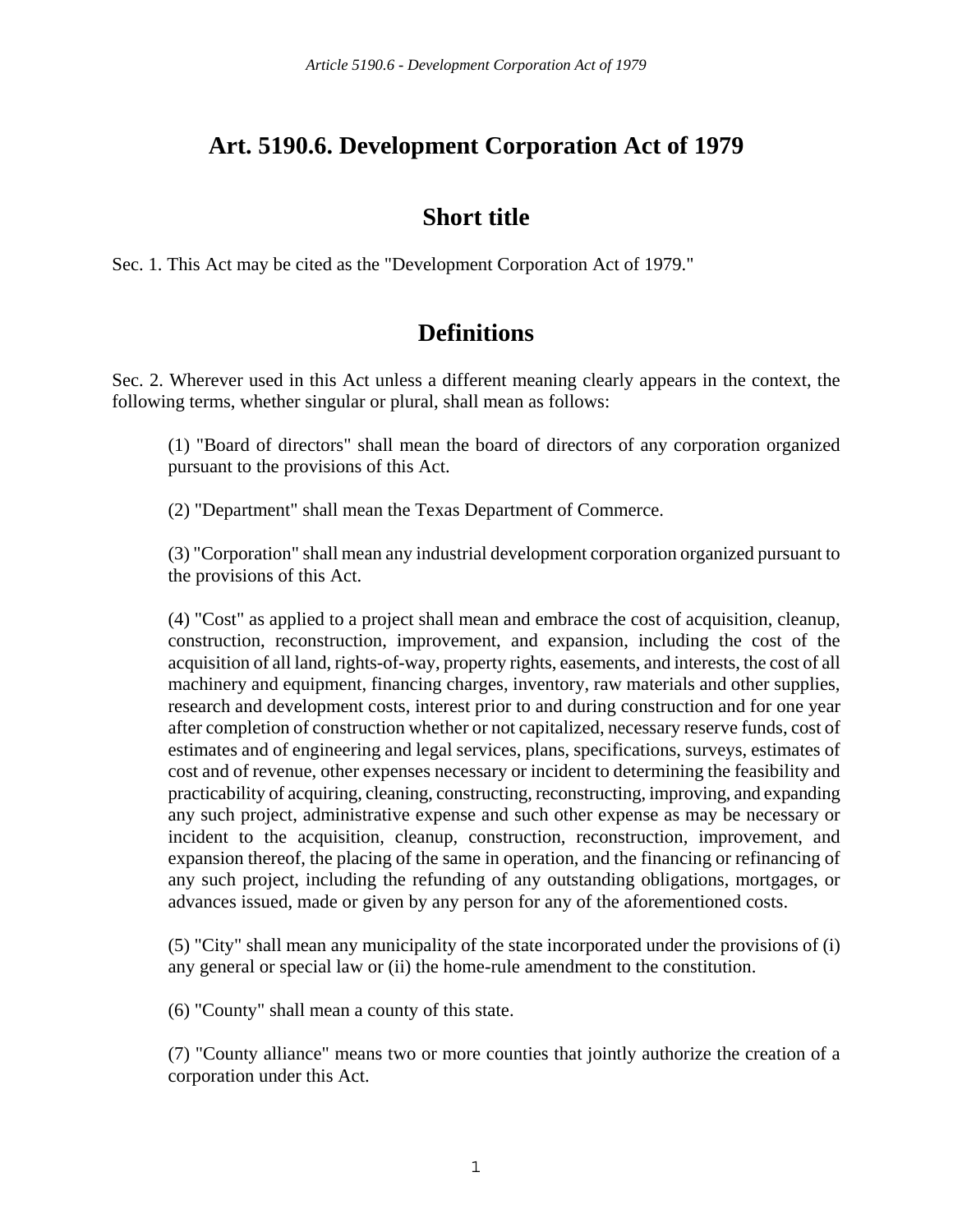(8) "District" shall mean a conservation and reclamation district established under authority of Article XVI, Section 59, of the Texas Constitution.

(9) "Governing body" shall mean the board, council, commission, commissioners court, or legislative body of the unit.

(10) "Industrial development corporation" shall mean a corporation created and existing under the provisions of this Act as a constituted authority for the purpose of financing one or more projects.

### **Section 2(11) as amended by Texas Senate Bill 252, 79th Legislature,**  Regular Session (2005) (effective date April 12, 2005), Texas House Bill 1253, 79<sup>th</sup><br>Legislature, Regular Session (2005) (effective date , 2005), Texas **Legislature, Regular Session (2005) (effective date House Bill 2928, 79th Legislature, Regular Session (2005) (effective date September 1, 2005); and Texas House Bill 2928, 79th Legislature, Regular Session (2005) (effective date September 1, 2005)**

 $(11)$  [ $(A)$ ] "Project" shall mean:

(A) the land, buildings, equipment, facilities, expenditures, targeted infrastructure, and improvements (one or more) that are for the creation or retention of primary jobs and that are found by the board of directors to be required or suitable for the development, retention, or expansion of manufacturing and industrial facilities, research and development facilities, military facilities, including closed or realigned military bases, transportation facilities (including but not limited to airports, ports, mass commuting facilities, and parking facilities), sewage or solid waste disposal facilities, recycling facilities, air or water pollution control facilities, facilities for the furnishing of water to the general public, distribution centers, small warehouse facilities capable of serving as decentralized storage and distribution centers, primary job training facilities for use by institutions of higher education, and regional or national corporate headquarters facilities; [...]

(B) "Project" also includes job training required or suitable for the promotion of development and expansion of business enterprises and other enterprises described by this Act, as provided by Section 38 of this Act; [...]

(C) "Project" also includes expenditures found by the board of directors to be required or suitable for infrastructure necessary to promote or develop new or expanded business enterprises limited to streets and roads, rail spurs, water and sewer utilities, and electric utilities, gas utilities, drainage, site improvements, and related improvements, [and] telecommunications and Internet improvements, and beach remediation along the Gulf of  $Mexico; H$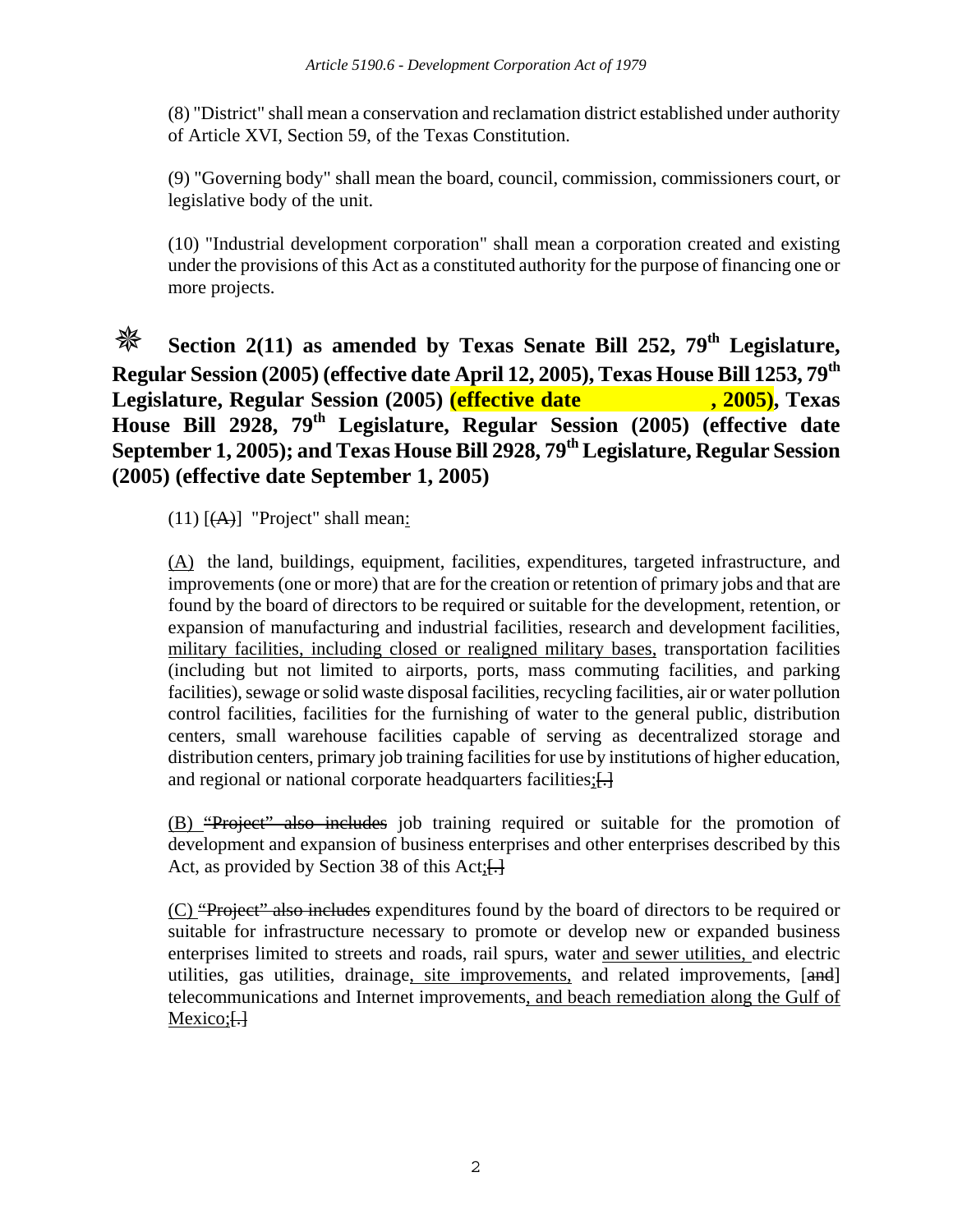# **Section 2(11)(D) as added by Texas House Bill 1253, 79<sup>th</sup> Legislature, Regular Session (2005)** (*effective date* , 2005).

(D) land, buildings, equipment, facilities, improvements, and expenditures found by the board of directors to be required or suitable for use for a career center, if the area to be benefited by the career center is not located in the taxing jurisdiction of a junior college district.

# **Section 2(11)(D) and (E) as added by Texas House Bill 2928, 79th Legislature, Regular Session (2005) (effective date September 1, 2005).**

(D) for a corporation created by a city any part of which is located within 25 miles of an international border, the land, buildings, facilities, infrastructure, and improvements that:

(i) the board of directors finds are required or suitable for the development or expansion of airport facilities; or

(ii) are undertaken by the corporation if the city that created the corporation has, at the time the project is approved by the corporation as provided by this Act:

(a) a population of less than 50,000; or

(b) an average rate of unemployment that is greater than the state average rate of unemployment during the 12-month period for which data is available that immediately precedes the date the project is approved; or

(E) expenditures found by the board of directors to be required or suitable for infrastructure necessary to promote or develop new or expanded business enterprises, including airports, ports, and sewer or solid waste disposal facilities, if the corporation:

(i) is created by a city wholly or partly located in a county that is bordered by the Rio Grande, has a population of at least 500,000, and has wholly or partly within its boundaries at least four cities that each have a population of at least 25,000; and

(ii) does not support a project, as defined by this subdivision, with sales and use tax revenue collected under Section 4A or 4B of this Act.

# **Section 2(11) as amended by Texas Senate Bill 252, 79th Legislature, Regular Session (2005) (effective date April 12, 2005).**

"Project" also includes the infrastructure, improvements, land acquisition, buildings, or expenditures that: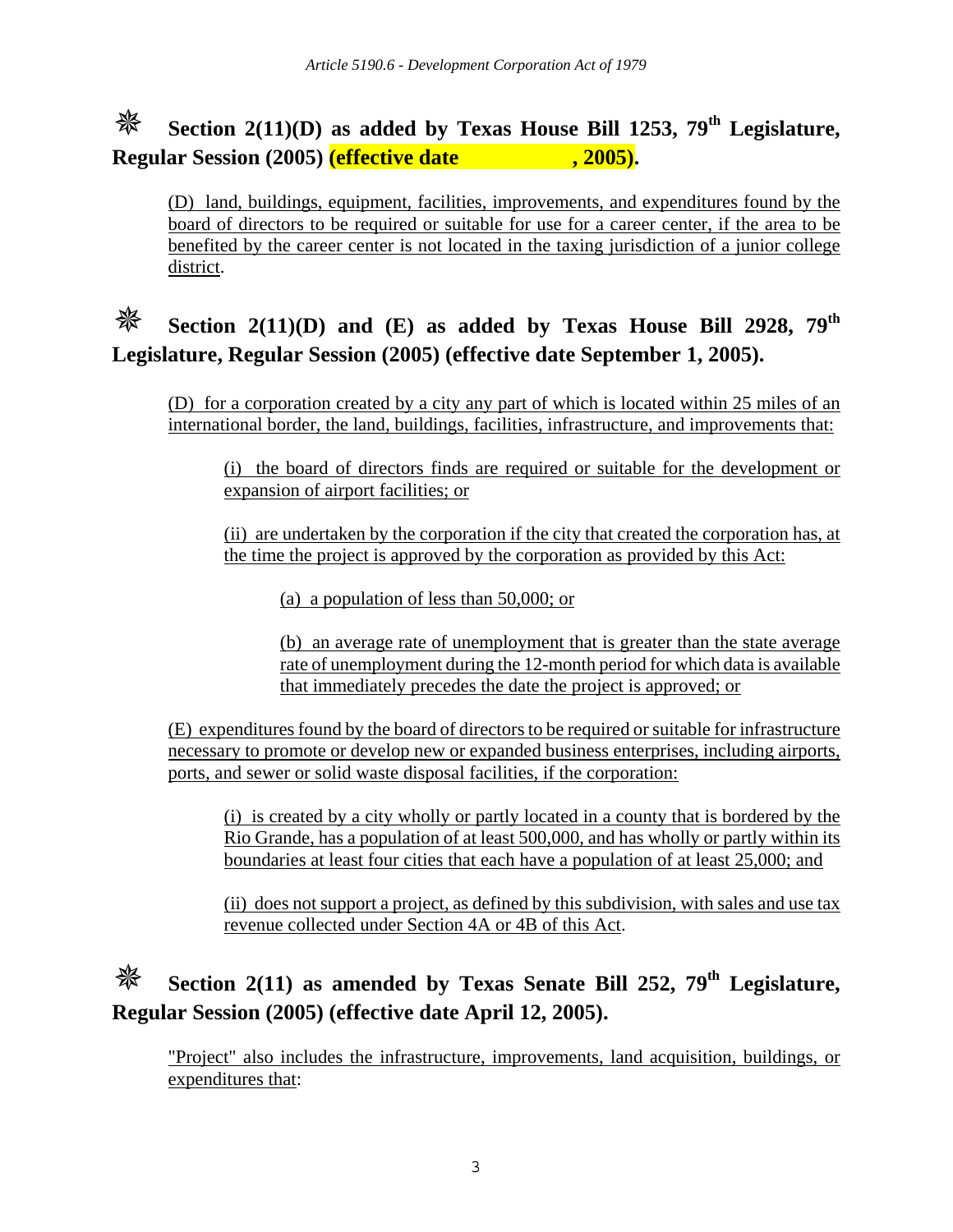(A) are for the creation or retention of primary jobs or jobs that are included in North American Industry Classification System (NAICS) sector number 926120, Regulation and Administration of Transportation Programs, for the corresponding index entry for Coast Guard (except the Coast Guard Academy); and

(B) are found by the board of directors to be required or suitable for:

(i) promoting or supporting a military base in active use to prevent the possible future closure or realignment of the base;

(ii) attracting new military missions to a military base in active use; or

(iii) redeveloping a military base that has been closed or realigned, including a military base closed or realigned according to the recommendation of the Defense Base Closure and Realignment Commission under the Defense Base Closure and Realignment Act of 1990 (10 U.S.C. Section 2687 note).

(12) "Resolution" shall mean the resolution, order, ordinance, or other official action by the governing body of a unit.

(13) "Unit" shall mean a city, county, or district which may create and utilize a corporation.

(14) "Bonds" includes bonds, notes, and other evidences of indebtedness.

(15) "Institution of higher education" has the meaning assigned by Section 61.003, Education Code.

(15) "User" means an individual, partnership, corporation, or any other private entity, whether organized for profit or not for profit, or a city, county, district, or any other political subdivision, public entity, or agency of the state or federal government.

**Section 2(17) as amended by Texas Senate Bill 252, 79<sup>th</sup> Legislature, Regular Session (2005) (effective date April 12, 2005) and as amended by Texas House Bill 551, 79th Legislature, Regular Session (2005) (effective date , 2005) (which added "56142 - Telephone call centers" to definition of primary job)** 

(17) "Primary job" means:

(A) a job that is:

(i)  $[(A)]$  available at a company for which a majority of the products or services of that company are ultimately exported to regional, statewide, national, or international markets infusing new dollars into the local economy; and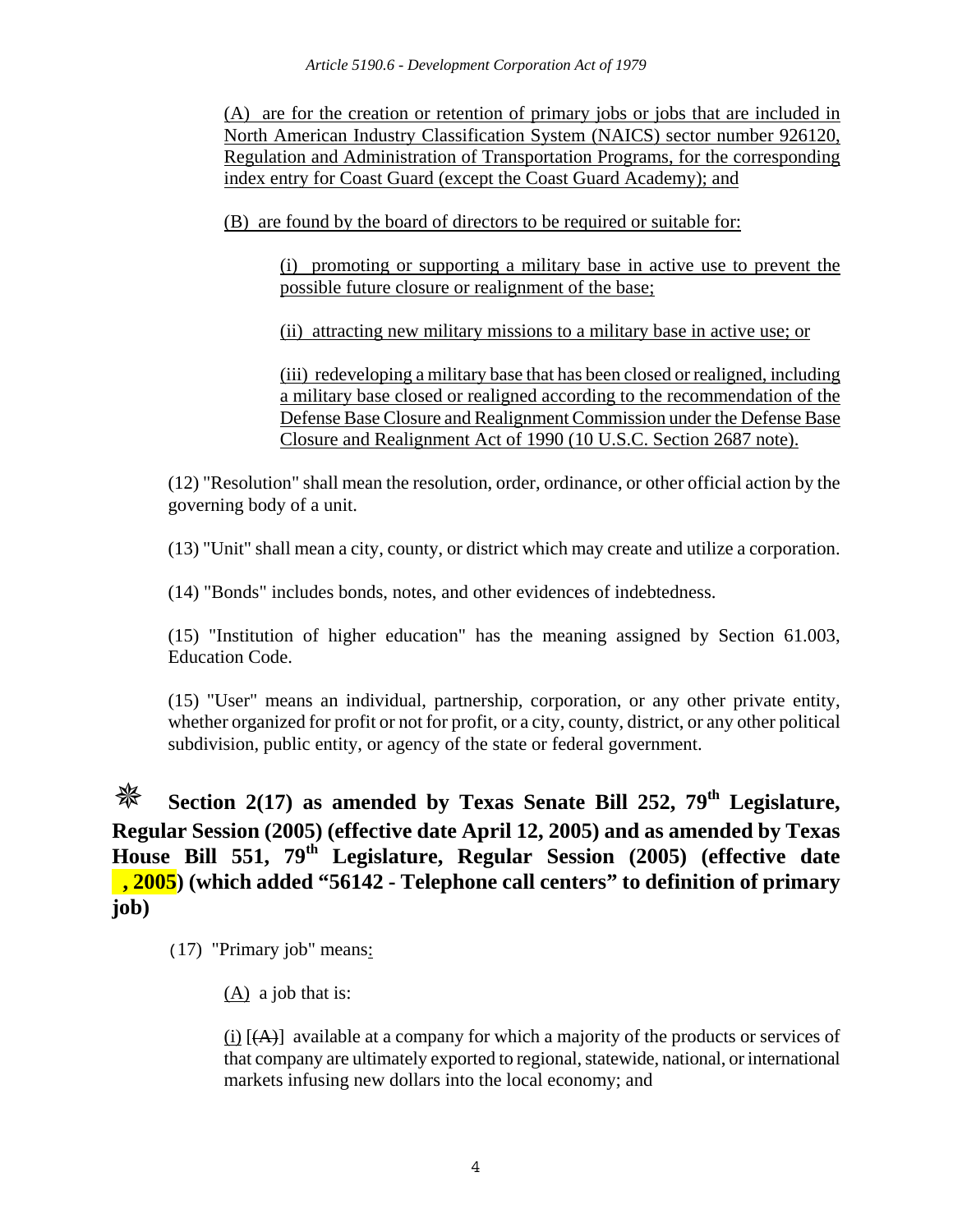(ii)  $[\langle B \rangle]$  included in one of the following sectors of the North American Industry Classification System (NAICS):

| <b>NAICS</b> Sector # | Description                                  |
|-----------------------|----------------------------------------------|
| 111                   | Crop Production                              |
| 112                   | <b>Animal Production</b>                     |
| 113                   | Forestry and Logging                         |
| 11411                 | <b>Commercial Fishing</b>                    |
| 115                   | <b>Support Activities for Agriculture</b>    |
|                       | and Forestry                                 |
| 211-213               | Mining                                       |
| 221                   | <b>Utilities</b>                             |
| 311-339               | Manufacturing                                |
| 42                    | <b>Wholesale Trade</b>                       |
| 48-49                 | <b>Transportation and Warehousing</b>        |
| 51 (excluding 512131) | Information (excluding movie                 |
| and 512132)           | theaters and drive-in                        |
|                       | theaters                                     |
| 523-525               | Securities, Commodity Contracts,             |
|                       | and Other Financial Investments and          |
|                       | Related Activities; Insurance Carriers and   |
|                       | Related Activities; Funds, Trusts, and Other |
|                       | <b>Financial Vehicles</b>                    |
| 5413, 5415, 5416,     | Scientific Research and                      |
| 5417, and 5419        | <b>Development Services</b>                  |
| 551                   | Management of Companies and Enterprises      |
| 56142                 | <b>Telephone Call Centers</b>                |
| 922140                | Correctional Institutions; or                |
|                       |                                              |

(B) a job that is included in North American Industry Classification System (NAICS) sector number 928110, National Security, for the corresponding index entries for Armed Forces, Army, Navy, Air Force, Marine Corps, and Military Bases.

(18) "Corporate headquarters facilities" means buildings proposed for construction or occupancy as the principal office for a business enterprise's administrative and management services.

### **Findings and Construction**

Sec. 3. (a) It is hereby found, determined, and declared:

(1) that the present and prospective right to gainful employment and general welfare of the people of this state require as a public purpose the promotion and development of new and expanded business enterprises and the promotion and development of job training: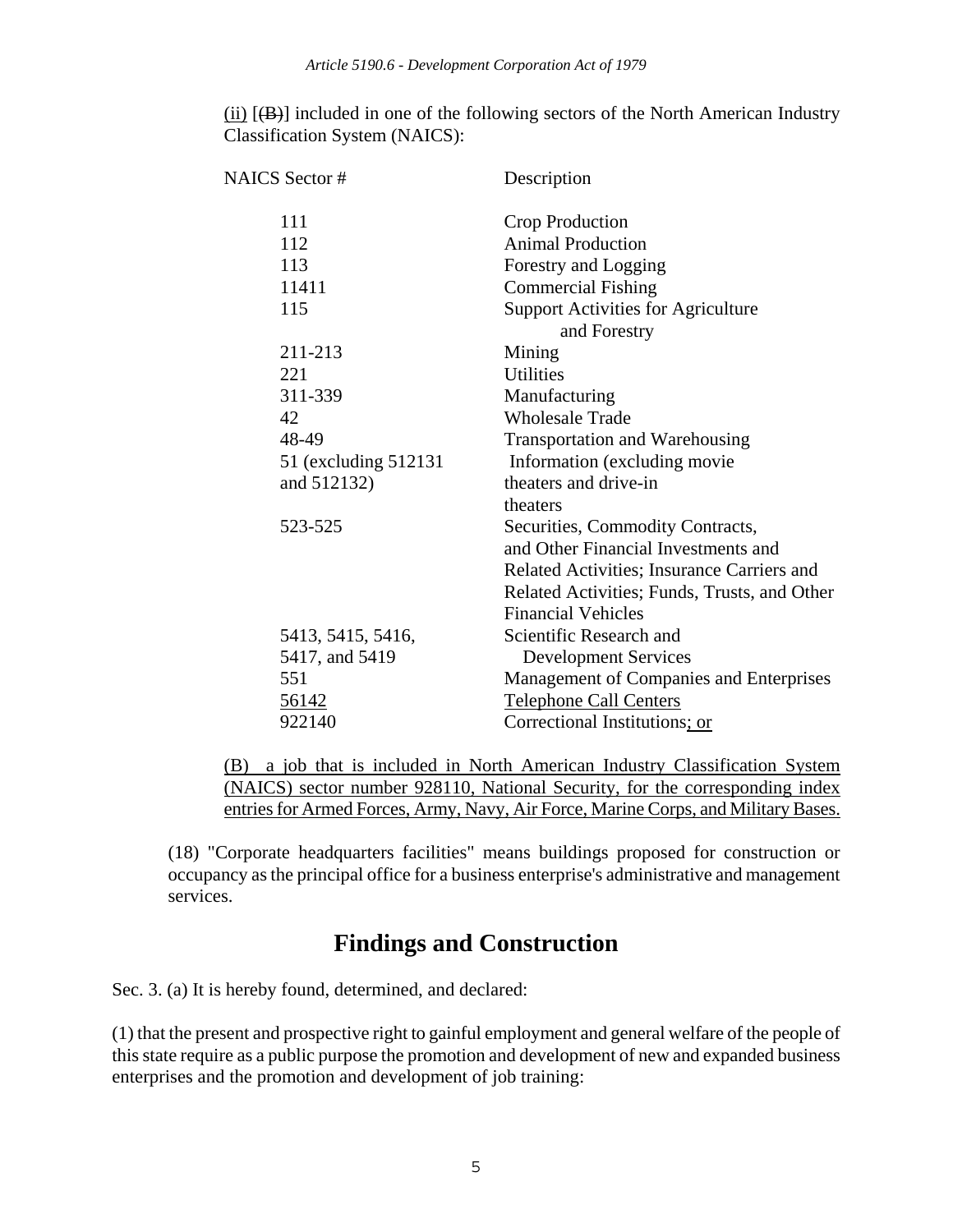(2) that the existence, development, and expansion of business, commerce, industry, and higher education are essential to the economic growth of the state and to the full employment, welfare, and prosperity of its citizens;

(2) that the existence, development, and expansion of business, commerce, industry, and job training are essential to the economic growth of the state and to the full employment, welfare, and prosperity of its citizens;

(3) that the assistance provided by industrial development corporations in promoting higher education opportunities will encourage and foster the development and diversification of the economy of the state and the elimination of unemployment and underemployment in the state;

(4) that the means and measures authorized by this Act and the assistance provided in this Act, especially with respect to financing, are in the public interest and serve a public purpose of the state in promoting the welfare of the citizens of the state economically by the securing and retaining of business enterprises and the resulting maintenance of a higher level of employment, economic activity, and stability;

(5) that community industrial development corporations in Texas have themselves invested substantial funds in successful industrial development projects and have experienced difficulty in undertaking such additional projects by reason of the partial inadequacy of their own funds or funds potentially available from local subscription sources and by reason of limitations of local financial institutions in providing additional and sufficiently sizable first mortgage loans; and

(6) that communities in this state are at a critical disadvantage in competing with communities in other states for the location or expansion of such enterprises by virtue of the availability and prevalent use in all other states of financing and other special incentives; therefore, the issuance of revenue bonds by corporations on behalf of political subdivisions of the state as hereinafter provided for the promotion and development of new and expanded business enterprises to provide and encourage employment and the public welfare is hereby declared to be in the public interest and a public purpose.

(b) This Act shall be construed in conformity with the intention of the legislature herein expressed.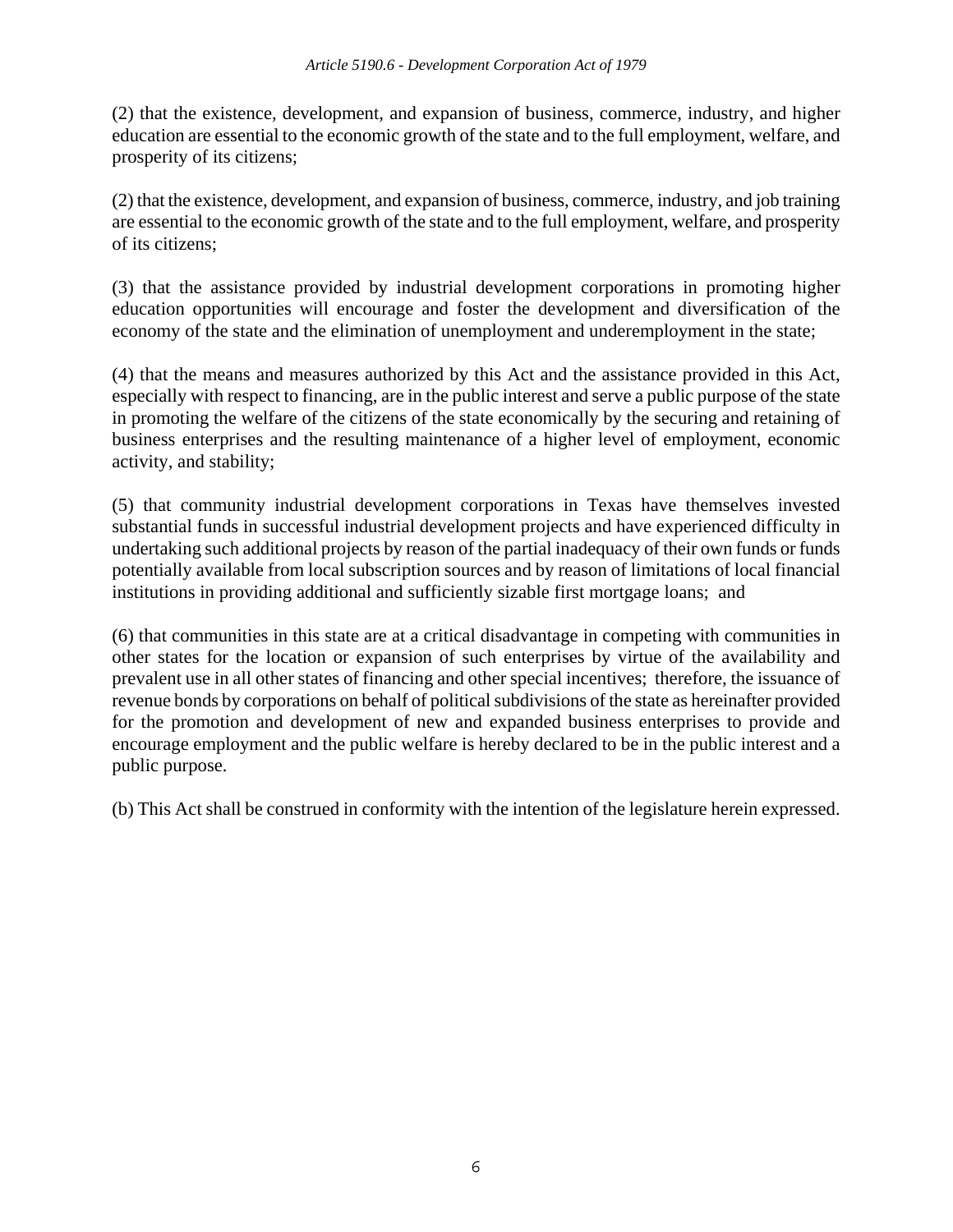# **Creation of Corporation; Texas Small Business Industrial Development Corporation**

Sec. 4. (a) Any number of natural persons, not less than three, each of whom is at least 18 years of age and a qualified elector of the unit may file with the governing body of a unit a written application requesting that the unit authorize and approve creation of a corporation to act on behalf of the unit. The governing body of the unit may not charge a filing fee for the application. If the governing body by appropriate resolution finds and determines that it is advisable that the corporation be authorized and created and approves the articles of incorporation proposed to be used in organizing the corporation, then the articles of incorporation for the corporation may be filed as hereinafter provided. A unit may authorize and approve creation of one or more corporations, provided that the resolution approving the creation of each corporation shall specify the public purpose or purposes of the unit which the corporation may further on behalf of the unit, which purpose or purposes shall be limited to the promotion and development of industrial and manufacturing enterprises to promote and encourage employment and the public welfare. No corporation may be formed unless the unit has properly adopted a resolution as herein described.

(b) There is hereby created the Texas Small Business Industrial Development Corporation which shall act on behalf of the state to carry out the public purposes of this Act. The Texas Small Business Industrial Development Corporation shall be considered to be a corporation within the meaning of this Act, shall be organized and governed in accordance with the provisions of this Act, and shall have all of the powers, and shall be subject to all of the limitations, provided for corporations by this Act, except as otherwise provided by this section. For purposes of this Act, the state shall be considered to be the unit under whose auspices the Texas Small Business Industrial Development Corporation is created and the department shall be considered to be the governing body. To the extent that the provisions of this section are inconsistent with other provisions of this Act, the provisions of this section shall control as to the existence, powers, limitations, organization, administration, operation, and affairs of the Texas Small Business Industrial Development Corporation.

(c) All bonds issued and delivered by the Texas Small Business Industrial Development Corporation before September 1, 1987, and all proceedings authorizing those bonds are validated, ratified, confirmed, and approved in all respects, and they are incontestable.

(d) The members of the board of the department shall serve ex officio as the board of directors of the Texas Small Business Industrial Development Corporation.

(e) A director, officer, employee, or member of the department acting on behalf of the Texas Small Business Industrial Development Corporation is not personally liable for damage, loss, or injury resulting from the performance of the person's duties under this Act or on any contract, commitment, or agreement executed on behalf of the Texas Small Business Industrial Development Corporation under this Act.

(f) All programs and expenditures of the Texas Small Business Industrial Development Corporation must be approved on behalf of the state by the department. Expenses incurred by the Texas Small Business Industrial Development Corporation in the operation and administration of its programs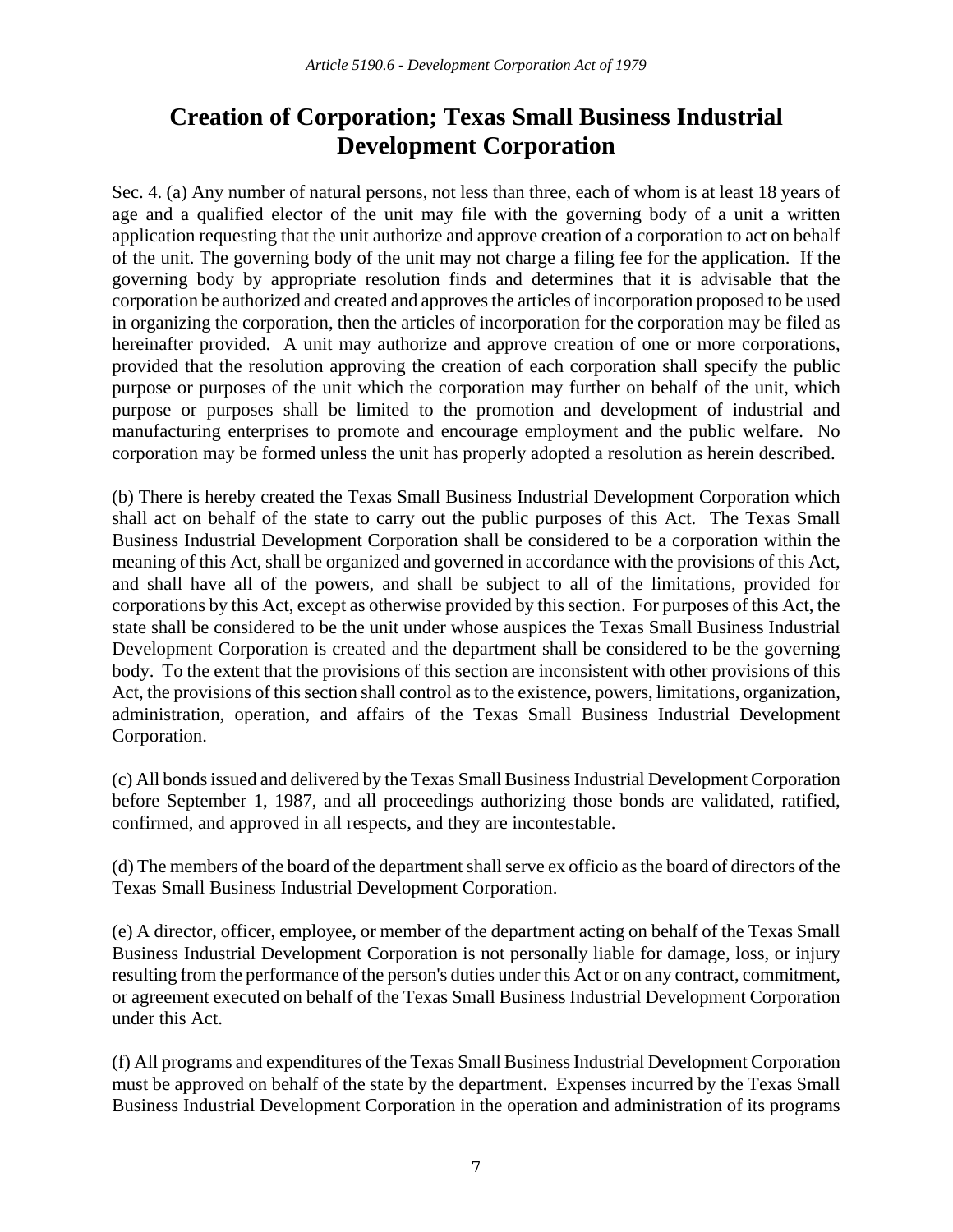and affairs, including expenditures for employees and program assistance or development, shall be paid out of fees collected or revenues generated under this Act.

(g) The revenues and funds of the Texas Small Business Industrial Development Corporation shall be deposited with one or more financial institutions chosen for that purpose by the board of directors. Funds of the Texas Small Business Industrial Development Corporation may not be used or made available for use by the department except to reimburse the department for expenses it incurs in its official capacity on behalf of the Texas Small Business Industrial Development Corporation.

(h) In addition to the powers provided for corporations by this Act, the Texas Small Business Industrial Development Corporation may:

(A) make loans through the purchase of or participation in, and pledge, hypothecate, negotiate, and sell, bonds, notes, and other evidences of indebtedness incurred by users to finance projects that represent a direct loan, grant, or loan participation, or the repayment of which is totally or partially insured or otherwise guaranteed, by the United States of America, by the state, or by any agency, department, or instrumentality of either; and

(B) otherwise provide financing for users, either directly or indirectly, in the manner that the Texas Small Business Industrial Development Corporation determines to be necessary or convenient for the performance of its public purposes, functions, and duties under this Act.

(i) Notwithstanding any other provision of this Act, "project" includes any use of amounts financed through the purchase by the Texas Small Business Industrial Development Corporation of bonds, notes, or other evidences of indebtedness of users under this subsection if the uses are found by the board of directors of the Texas Small Business Industrial Development Corporation to be required or suitable for the promotion of economic development in the state. Those findings may be based solely on a review by the board of directors of the Texas Small Business Industrial Development Corporation of the criteria used to determine eligibility of a user for obtaining a direct loan, grant, loan participation, insurance, or any other guarantee from the United States of America, the state, or any agency or instrumentality of either. Proceeds of bonds issued before September 1, 1987, may be used to pay all or part of the costs of a project regardless of whether the costs or project were within the definition of those terms under the Texas Department of Commerce Act before that date, or for any other purposes authorized by this Act.

(j) The Texas Small Business Industrial Development Corporation may not issue bonds for any purpose after September 1, 1987.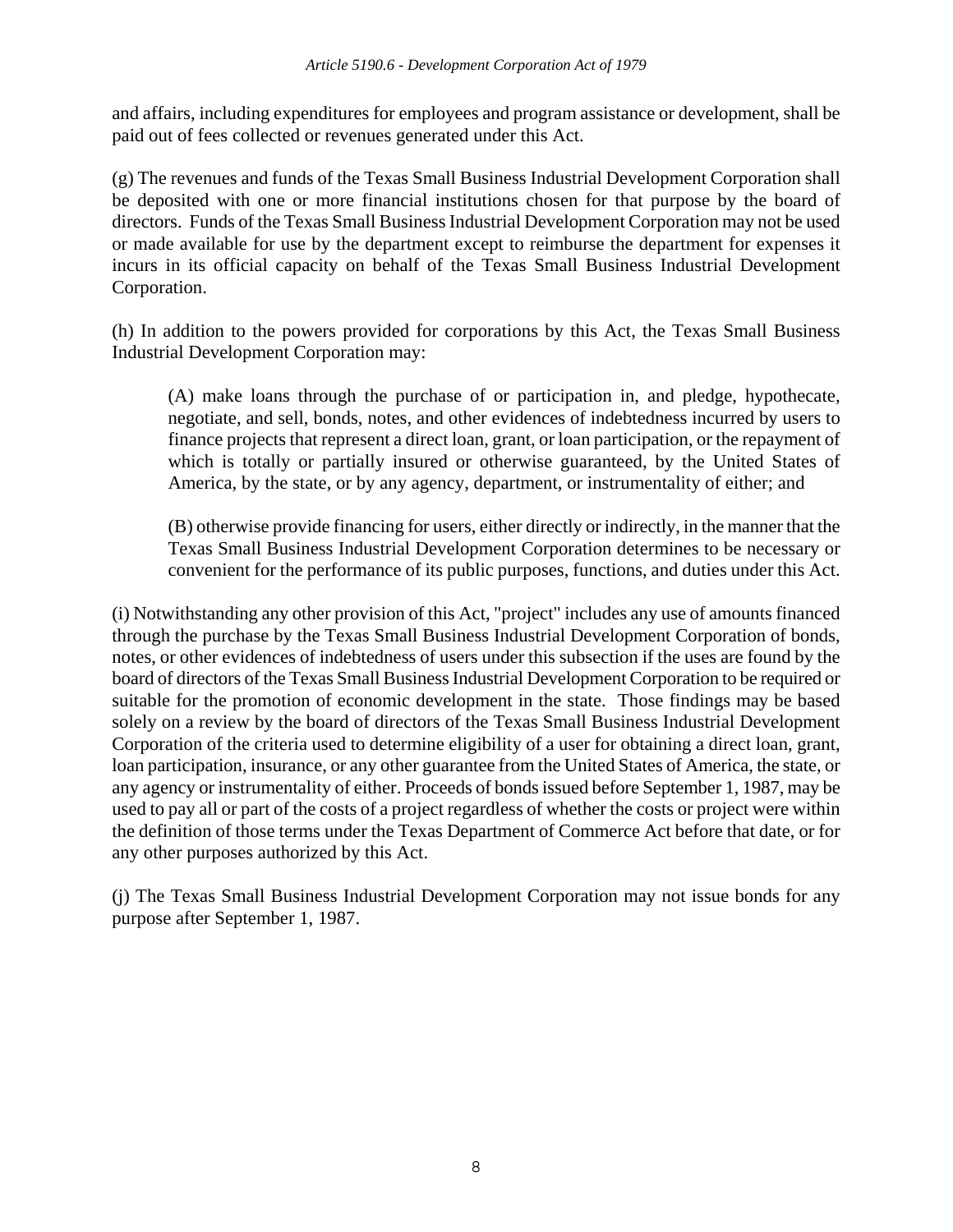## **Corporation in City Located in County with Population of 500,000 or Fewer or City with Population of Fewer than 50,000**

## **Cities located in counties with population of 500,000 or fewer or with population of fewer than 50,000 in certain cases**

Sec. 4A (a) This section applies only to a city:

(1) located in a county with a population of 500,000 or fewer; or

(2) with a population of fewer than 50,000 that:

(A) is located in two or more counties, one of which has a population of 500,000 or greater;

(B) is located within the territorial limits but has not elected to become a part of a metropolitan rapid transit authority that has a principal city with a population of less than 1.9 million with such authority being created before January 1, 1980, under Chapter 141, Acts of the 63rd Legislature, Regular Session, 1973 (Article 1118x, Vernon's Texas Civil Statutes); or

(C) is located within the territorial limits but has not elected to become a part of a metropolitan rapid transit authority that has a principal city with a population of more than 750,000 with such authority being created under Chapter 683, Acts of the 66th Legislature, Regular Session, 1979 (Article 1118y, Vernon's Texas Civil Statutes).

(b)(1) A city may create a corporation under this Act governed by this section. The corporation has the powers and is subject to the limitations of a corporation created under other provisions of this Act. To the extent of a conflict between this section and another provision of this Act, this section prevails. The articles of incorporation of a corporation under this section must state that the corporation is governed by this section. A city may not create more than one corporation governed by this section. A corporation created under this section may spend no more than 10 percent of the corporate revenues for promotional purposes and may contract with other existing private corporations to carry out industrial development programs or objectives or to assist with the development or operation of an economic development program or objective consistent with the purposes and duties as set out in this Act.

(2) Notwithstanding Subdivision (1), a corporation created under this section may spend no more than 25 percent of the corporate revenues for promotional purposes if the corporation was created by a city:

(i) the municipal limits of which include two counties;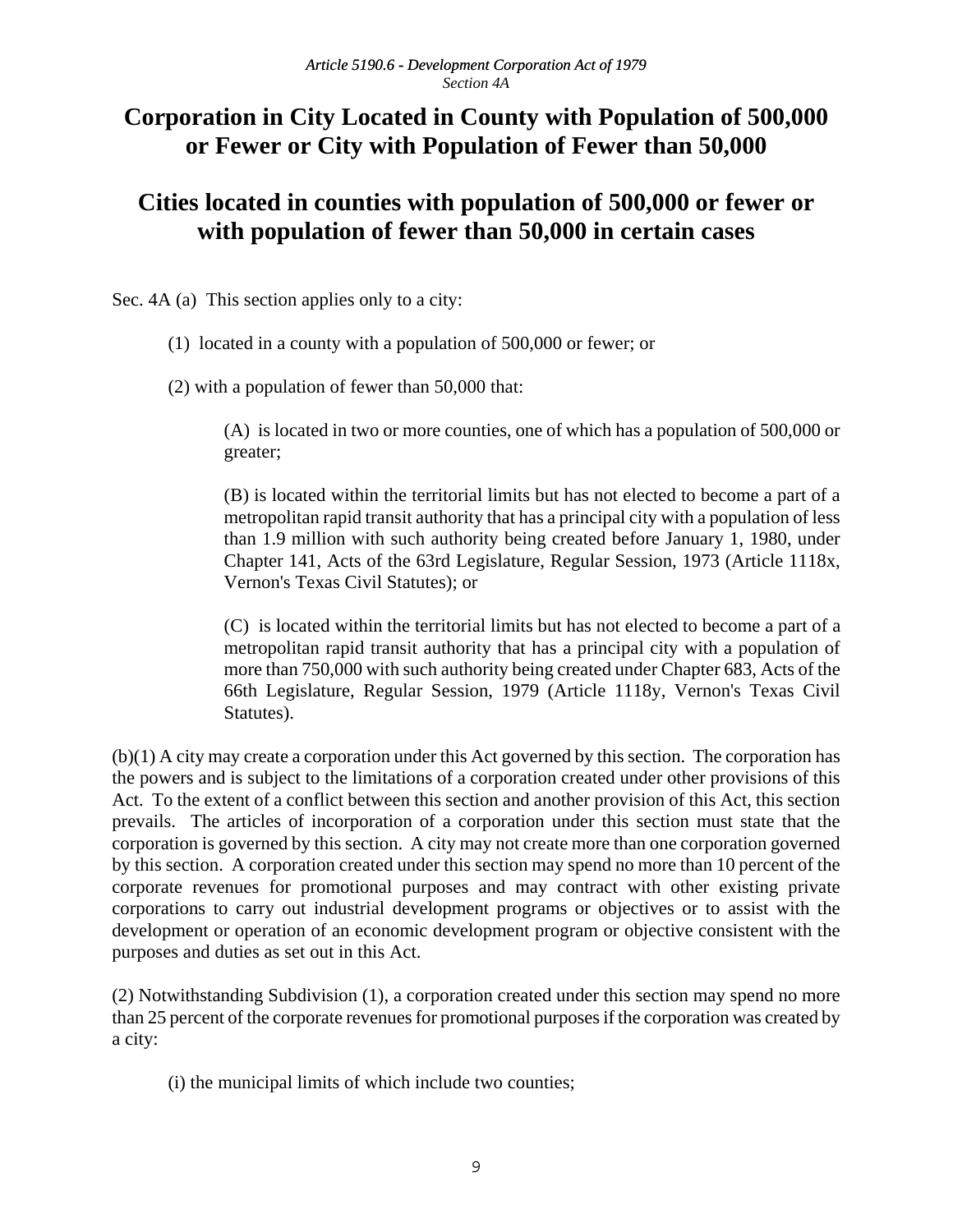(ii) that has less than 24,250 population according to the 1990 federal census; and

(iii) any part of which is located within ten miles of a federal military reservation.

# **Section 4A(c) as amended by Texas House Bill 3036, 79<sup>th</sup> Legislature, Regular Session (2005)** (*effective date* , 2005).

(c) The board of directors of a corporation under this section consists of at least five directors who are appointed by the governing body of the city and who serve at the pleasure of the governing body and may be removed by the governing body at any time without cause. The governing body of the city shall determine the number of directors and the length of the term of each director, not to exceed six years. A majority of the entire membership of the board constitutes a quorum. The board shall conduct each of its meetings within the boundaries of the city. The board shall appoint a president, a secretary, and other officers of the corporation that the governing body of the city considers necessary. The corporation's registered agent must be an individual resident of the state and the corporation's registered office must be within the boundaries of the city.

(c-1) The costs of a publicly owned and operated project that is purchased or constructed under this section include the maintenance and operating costs of the project. The proceeds of taxes imposed under this section may be used to pay the maintenance and operating costs of a project, unless not later than the 60th day after the date notice of this specific use of the tax proceeds is first published, the governing body of the city receives a petition from more than 10 percent of the registered voters of the city requesting that an election be held before the tax proceeds may be used to pay the maintenance and operating costs of a project.

(d) The city may levy a sales and use tax for the benefit of a corporation under this section if the tax is authorized by a majority of the qualified voters of the city voting at an election called and held for that purpose. If the city adopts the tax, there is imposed a tax on the receipts from the sale at retail of taxable items within the city at the rate approved by the voters. The rate must be equal to oneeighth, one-fourth, three-eighths, or one-half of one percent. The city may not adopt a rate that would result in a combined rate of all sales and use taxes, including the tax under this section, imposed by the city and other political subdivisions of this state having territory in the city that exceeds two percent. An election adopting a rate that exceeds the limit on the combined rate has no effect. There is also imposed an excise tax on the use, storage, or other consumption within the city of taxable items purchased, leased, or rented from a retailer during the period that the tax is effective within the city. The rate of the excise tax is the same as the rate of the sales tax portion of the tax and is applied to the sales price of the taxable items.

(e) The Municipal Sales and Use Tax Act (Chapter 321, Tax Code) governs an election to authorize the imposition of the sales and use tax under this section and governs the imposition, computation, administration, governance, abolition, and use of the tax except as inconsistent with this section. The tax imposed under this section takes effect as provided by Section 321.102(a), Tax Code.

(f) On receipt of the proceeds of the sales and use tax imposed under this section from the comptroller, the city shall deliver the proceeds to the corporation to use in carrying out its functions. Tax proceeds may be used to pay the principal of, interest on, and other costs relating to the corporation's bonds, but neither the bonds nor any instrument related to the bonds may give a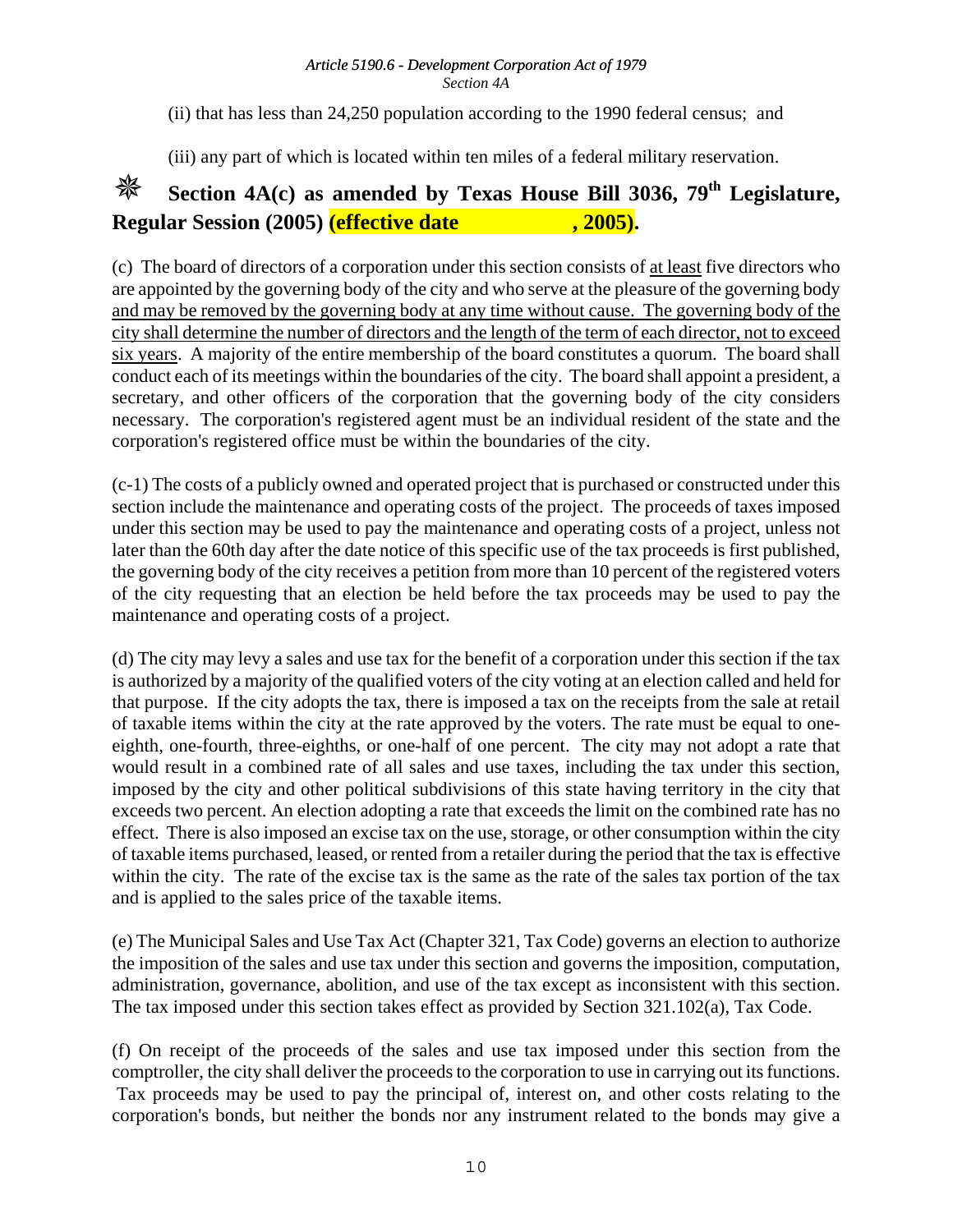bondholder a right to demand payment from tax proceeds in excess of those collected from the tax imposed by this section. Tax proceeds may also be used to pay expenses incurred by the corporation under Section 38 of this Act relating to job training.

(g) The corporation may not exercise the power of eminent domain except by action of the governing body of the city that created the corporation.

(h) Section 24 of this Act does not apply to a corporation under this section.

# **Section 4A(i) as amended by Texas House Bill 2928, 79<sup>th</sup> Legislature, Regular Session (2005) (effective date September 1, 2005).**

(i) Except as provided by this subsection, the corporation may not undertake a project the primary purpose of which is to provide transportation facilities, solid waste disposal facilities, sewage facilities, facilities for furnishing water to the general public, or air or water pollution control facilities. However, the corporation may provide those facilities to benefit property acquired for a project having another primary purpose. The corporation may undertake a project the primary purpose of which is to provide:

(1) a general aviation business service airport that is an integral part of an industrial park; or

(2) port-related facilities to support waterborne commerce; or

(3) airport-related facilities, if the corporation is created by a city that is wholly or partly located within 25 miles of an international border and has, at the time the project is approved by the corporation as provided by this Act:

(A) a population of less than 50,000; or

(B) an average rate of unemployment that is greater than the state average rate of unemployment during the 12-month period for which data is available that immediately precedes the date the project is approved.

(j) The corporation, a director of the corporation, the city creating the corporation, a member of the governing body of the city, or an employee of the corporation or city is not liable for damages arising from the performance of a governmental function of the corporation or city. For the purposes of the Texas Tort Claims Act (Subchapter A, Chapter 101, Civil Practice and Remedies Code), the corporation is a governmental unit and its actions are governmental functions.

(k) On petition of 10 percent or more of the registered voters of the city requesting an election on the dissolution of the corporation, the governing body shall order an election on the issue at the next available uniform election date that is not less than 45 days after the date that the petition is filed. The election must be conducted according to the applicable provisions of the Election Code. The ballot for the election shall be printed to provide for voting for or against the proposition: "Dissolution of the \_\_\_\_\_\_\_\_\_\_ (name of the corporation)." If a majority of voters voting on the issue approve the dissolution, the corporation shall continue operations only as necessary to pay the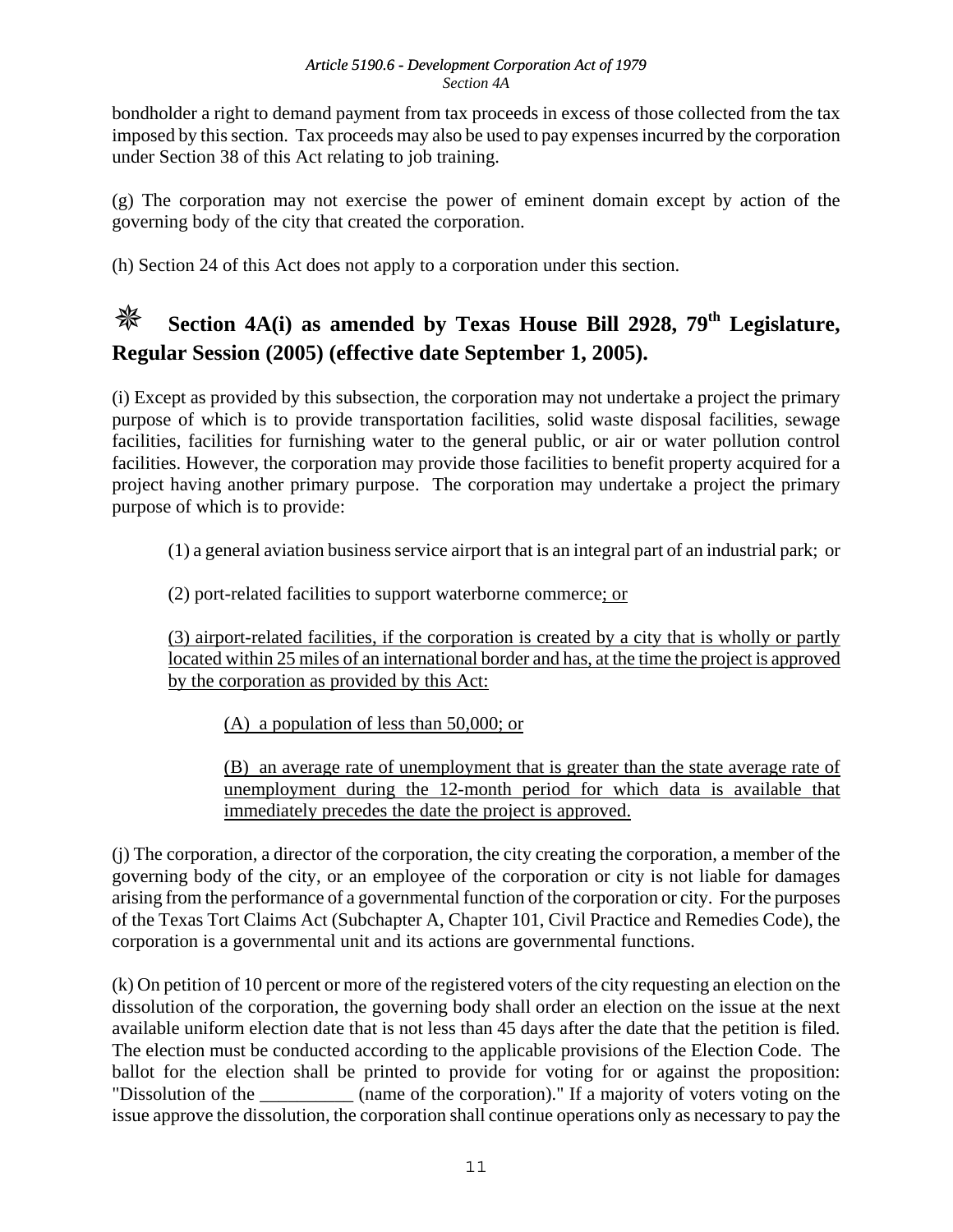principal of and interest on its bonds and to meet obligations incurred before the date of the election and, to the extent practicable, shall dispose of its assets and apply the proceeds to satisfy those obligations. When the last of the obligations is satisfied, any remaining assets of the corporation shall be transferred to the city, and the corporation is dissolved. A tax imposed under this section may not be collected after the last day of the first calendar quarter beginning after notification to the comptroller by the corporation that the last of its obligations is satisfied.

(l) On approval of the governing body of each unit and corporation involved, a corporation created under this Act that is not created under this section may transfer all of its assets to a corporation governed by this section and dissolve as provided by this Act.

(m) In an election to adopt the tax under this section, the ballot shall be printed to provide for voting for or against the proposition: "The adoption of a sales and use tax for the promotion and development of new and expanded business enterprises at the rate of \_\_\_\_\_\_\_\_\_\_ of one percent" (one-eighth, one-fourth, three-eighths, or one-half to be inserted as appropriate).

(n) At an election called and held under Subsection (d) or (o) of this section, the city may also allow the voters to vote on a ballot proposition that limits the length of time that a sales and use tax may be imposed. If a city elects to limit the period the sales and use tax may be imposed, there shall be added to the end of the ballot proposition prescribed by Subsection (m) of this section: "to be imposed for \_\_\_\_\_\_\_\_\_\_ years" (the number of years to be inserted as appropriate). The governing body of the city shall set the expiration date of the proposed tax to occur on the appropriate anniversary of the effective date of the tax. A sales and use tax imposed for a limited period under this subsection expires on the date set by the governing body under this section or on an earlier date if, by a majority of the voters voting in an election held in the city, the tax is repealed. If an earlier abolition election is held, Sections 321.102(a) and 321.402(b), Tax Code, apply to the date of repeal. A tax that is approved without a limit on its period of imposition is effective until repealed by election. Before the 60th day before the date that a tax is to expire, the governing body shall send a notice to the comptroller stating the expiration date of the tax. Revenue collected after the expiration of the tax from the imposition of the tax after its expiration date shall be forwarded by the state to the governing body to be used to pay current bonded indebtedness of the municipality. A municipality that has imposed a tax under this section may not extend the period of the tax's imposition or reimpose the tax unless the extension or reimposition is authorized by a majority of the qualified voters of the municipality voting in an election called and held for that purpose. If a city reduces the rate of an additional sales and use tax under Chapter 321, Tax Code, to impose a tax under this section for a limited period as provided under this subsection, and does not have an election to change the rate of the additional sales and use tax before the expiration date of the tax under this section, the rate of the additional sales and use tax under Section 321.101(b), Tax Code, in the city returns to its previous rate in effect at the time the tax imposed under this section was adopted on the expiration date of the tax under this section without having to hold an election under Chapter 321, Tax Code, to impose the increase in the rate.

(o) In a city in which a sales and use tax for the benefit of a corporation has been imposed under this section, in the same manner and by the same procedure the city by majority vote of the qualified voters of the city voting at an election called and held for the purpose may reduce or increase the tax. The rate may be reduced in one or more increments of one-eighth of one percent to a minimum of one-eighth of one percent or increased in one or more increments of one-eighth of one percent to a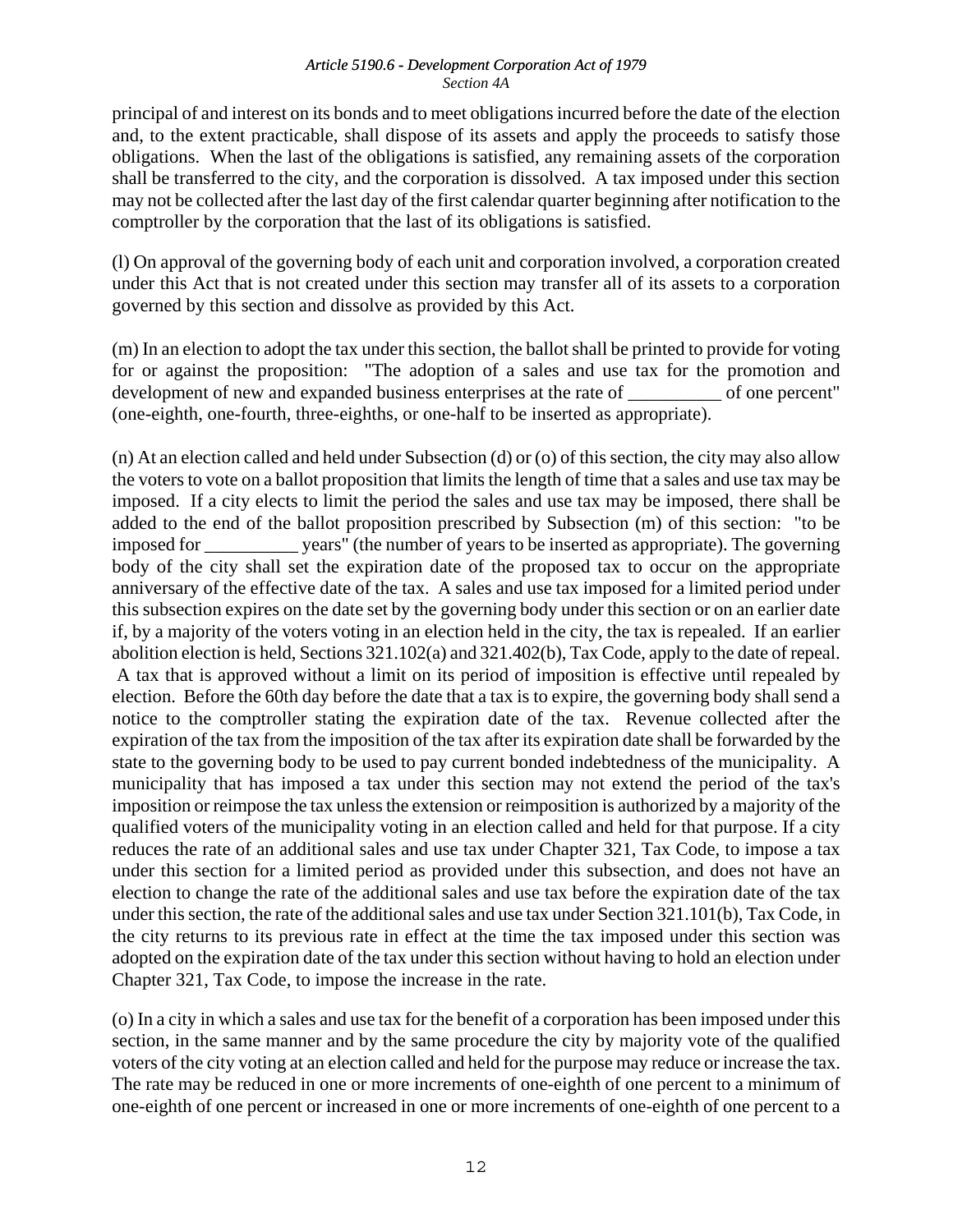maximum of one-half of one percent. On petition of 10 percent or more of the registered voters of the city requesting an election on the increase or decrease of the tax under this section, the governing body of the city shall order an election on the issue. The ballot shall be printed in the same manner as the ballot under Subsection (m) of this section.

(o-1) Notwithstanding Subsection (a), this subsection applies only to a city that is located within the territorial limits of a regional transportation authority and has been added to the territory of the authority under Section 452.6025, Transportation Code. Notwithstanding any other provision of this section, a tax imposed by the city under this section is subject to reduction in the manner prescribed by Section 452.6025, Transportation Code.

(p) A city that is authorized by this section to impose, reduce, increase, or abolish the tax under this section may, at the same time and on the same ballot, impose, reduce, increase, or abolish the additional sales and use tax imposed under Section 321.101(b), Tax Code, if the city is authorized by Chapter 321, Tax Code, to impose, reduce, increase, or abolish the additional sales and use tax. The city must follow, in relation to the imposition, reduction, increase, or abolishment of the additional sales and use tax imposed under Section 321.101(b), Tax Code, the procedures of that chapter, except that in an election to impose, reduce, increase, or abolish the tax under this section and the additional sales and use tax the ballot shall be printed to provide for voting for or against the proposition: "The adoption of a sales and use tax within the city for the promotion and development of new and expanded business enterprises at the rate of \_\_\_\_\_\_\_\_\_\_ of one percent (one-eighth, onefourth, three-eighths, or one-half to be inserted as appropriate) and the adoption of an additional sales and use tax within the city at the rate of \_\_\_\_\_\_\_\_\_\_\_\_ of one percent to be used to reduce the property tax rate" (one-eighth, one-fourth, three-eighths, or one-half to be inserted as appropriate).

(q) A corporation under this section may not assume a debt or make any expenditure to pay principal or interest on a debt if the debt existed before the date the city created the corporation.

(r) At an election called or held under Subsection (d) or (o) of this section, the city may also allow the voters to vote on a ballot proposition that limits the use of the sales and use tax to a specific project. If a city elects to limit the use to a specific project, in the ballot proposition prescribed by Subsection (m) or (p) a description of the project shall be substituted in place of the words "new and expanded business enterprises." When the last of its obligations for the specific project have been satisfied, the corporation shall send a notice to the comptroller stating that the sales and use tax imposed for the specific project may not be collected after the last day of the first calendar quarter beginning after the date of notification. A sales and use tax imposed for a specific project under this subsection may not be collected after the last day of the first calendar quarter beginning after the date of the notification to the comptroller. Revenue collected after the obligations for the specific project have been satisfied shall be forwarded by the state to the governing body to be used to pay current bonded indebtedness of the municipality. A corporation that has been created to perform a specific project under this subsection may retain its corporate existence and perform other projects as may be approved by the voters of the city under an election called and held under Subsection (d) or (o) of this section.

(s)(1) A city that creates or has created a corporation governed by this section may submit to the voters of the city, at a separate election to be held on a uniform election date or at an election held under another provision of this Act, including the election at which the proposition to initially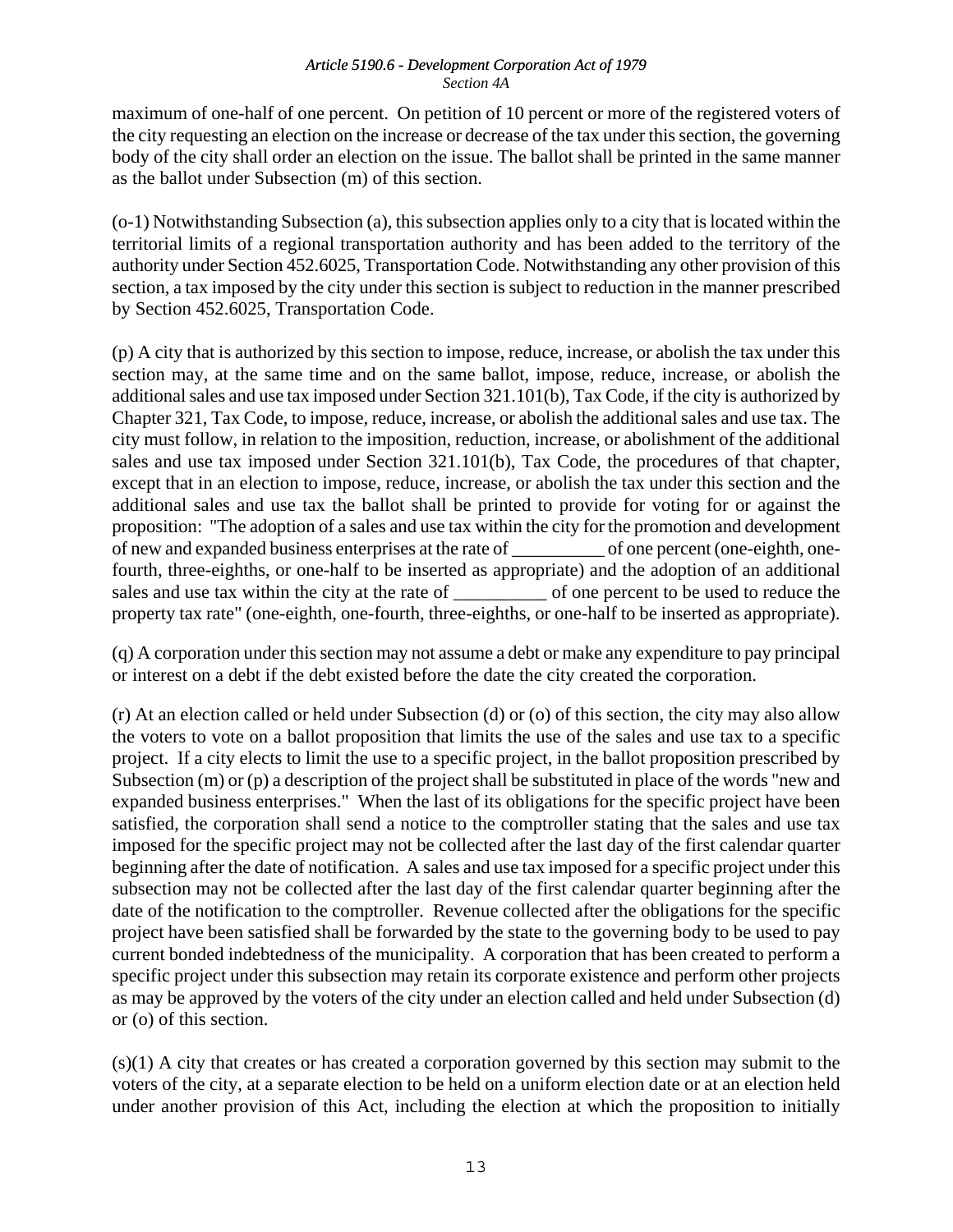authorize the collection of a sales and use tax for the benefit of the corporation is submitted, a ballot proposition that authorizes the corporation to use the sales and use tax, including any amount previously authorized and collected, for a specific project or for a specific category of projects, including a sports venue and related infrastructure, that does not qualify under this section but qualifies under Section 4B of this Act. Prior approval of a specific project at an election or completion of a specific project approved at an election does not prohibit a city from seeking voter approval of an additional project or category of projects under this subsection to be funded from the same sales and use tax.

(2) In the election to authorize the use of the sales or use tax for a specific project or for a specific category of projects not authorized under this section, including a sports venue and related infrastructure, the project or category of projects must be clearly described on the ballot so that a voter will be able to discern the limits of the specific project or category of projects authorized by the proposition. If maintenance and operating costs of an otherwise authorized facility are to be paid from the sales or use tax, the ballot language must clearly state that fact.

(3) Before an election may be held under this subsection, a public hearing shall be held in the city to inform the residents of the city of the cost and impact of the project or category of projects. At least 30 days before the date set for the hearing, a notice of the date, time, place, and subject of the hearing shall be published in a newspaper with general circulation in the city in which the project is located. The notice shall be published on a weekly basis until the date of the hearing.

(3) Before an election may be held under this subsection, a public hearing shall be held in the city to inform the residents of the city of the cost and impact of the project or category of projects. At least 30 days before the date set for the hearing, a notice of the date, time, place, and subject of the hearing shall be published in a newspaper with general circulation in the city in which the project is located. The notice should be published on a weekly basis until the date of the hearing.

(4) If a majority of the voters voting on the issue do not approve a specific project or a specific category of projects at an election under this subsection, another election may not be held on the same project or category of projects before the first anniversary of the date of the most recent election disapproving the project or category of projects.

(5) In this subsection:

(A) "Related infrastructure" has the meaning assigned by Section 334.001, Local Government Code.

(B) "Sports venue" means an arena, coliseum, stadium, or other type of area or facility:

(i) that is primarily used or is planned for primary use for one or more professional or amateur sports or athletics events; and

(ii) for which a fee for admission to the sports or athletics events, other than occasional civic, charitable, or promotional events, is charged or is planned to be charged.

(5) Projects undertaken under this subsection are governed by the provisions of this section including the provisions relating to the authorization and expiration of any sales and use tax.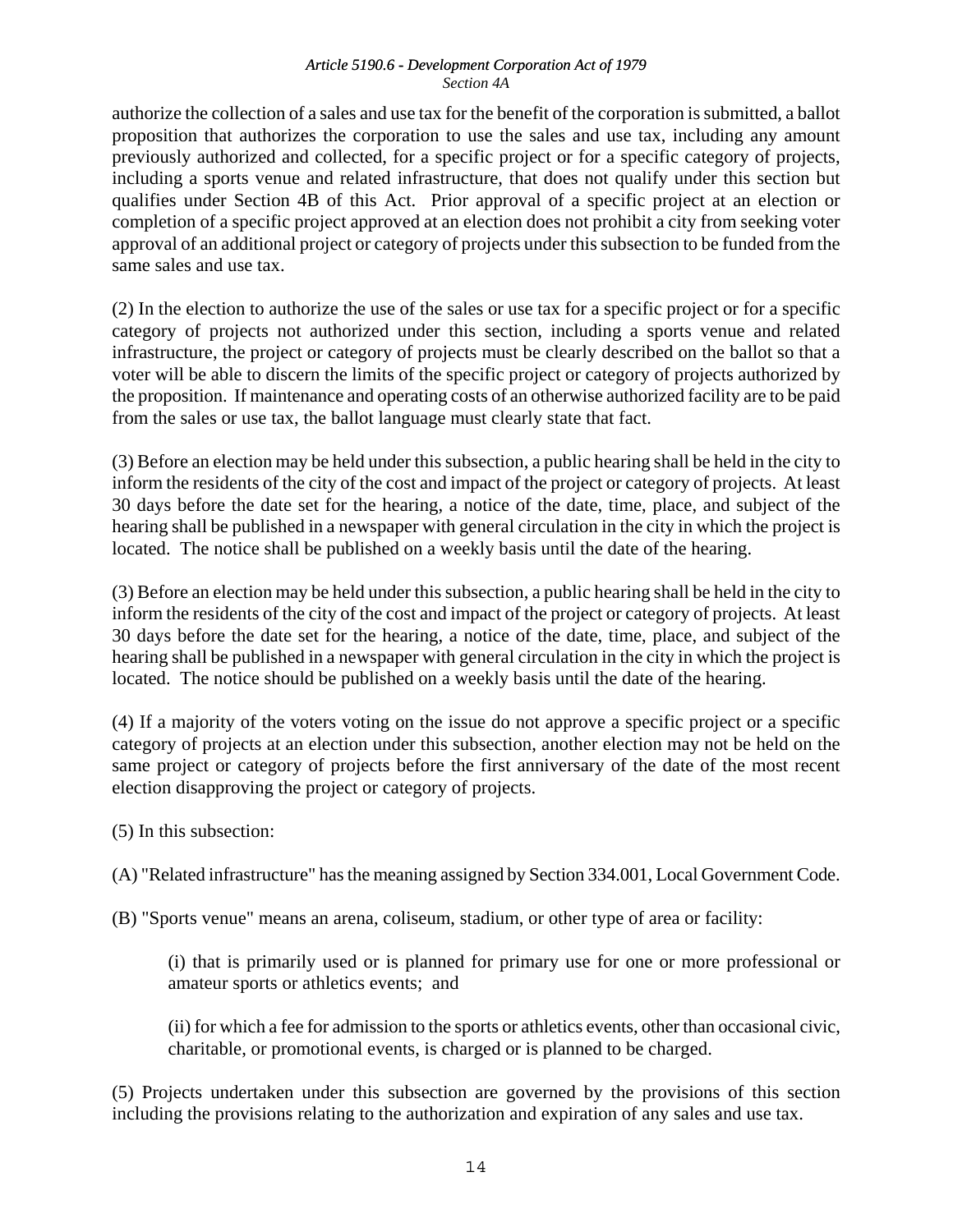(t) The department, with the assistance of the Texas Commission on Environmental Quality, may encourage the cleanup of contaminated property by corporations created under this section through the use of sales and use tax proceeds. A corporation created under this section may use proceeds from the sales and use tax to undertake the cleanup of contaminated property only if the use of tax proceeds for that purpose is authorized by a majority of the qualified voters of the city voting in an election called and held for that purpose. The ballot in an election held under this subsection shall be printed to provide for voting for or against the proposition: "The use of sales and use tax proceeds for the cleanup of contaminated property."

 $(u)(1)$  In this subsection:

(A) "Base taxable value" means the taxable value of property located in the defined area of a project as of January 1 of the year in which the agreement is entered into under this subsection.

(B) "Corresponding taxing unit" means another taxing unit of the same type of political subdivision as a taxing unit that enters into an agreement under this subsection.

(C) "Taxing unit" has the meaning assigned by Section 1.04, Tax Code.

(2) Before entering into an agreement under this subsection, the corporation undertaking the project must designate a defined area that includes the territory where the project is to be located.

(3) A taxing unit may enter into an agreement with a corporation created under this section to invest in a project that is undertaken by the corporation and that is not located in the territory of the taxing unit. A corporation may enter into an agreement under this subsection with more than one taxing unit.

(4) An agreement entered into under this subsection shall state the base taxable value of the property in the defined area of the project.

(5) The agreement may provide that the taxing unit is entitled to receive from the corporation, in exchange for the investment, an amount equal to a specified percentage of the tax revenue from taxes imposed by the corresponding taxing unit that taxes property located in the defined area of the project on the taxable value of the property in the defined area that exceeds the base taxable value, for so long as the corresponding taxing unit imposes taxes on that property.

(6) If a corporation enters into an agreement under this subsection, the corporation shall enter into an agreement with a corresponding taxing unit that taxes property located in the defined area of the project to recover the amount paid by the corporation to a taxing unit as provided by Subdivision (5).

(7) This subsection does not affect a taxing unit's authority to grant a tax abatement.

(8) This subsection does not affect a corporation's authority to invest in a project or recover its total investment by contract under Section 23(a) of this Act.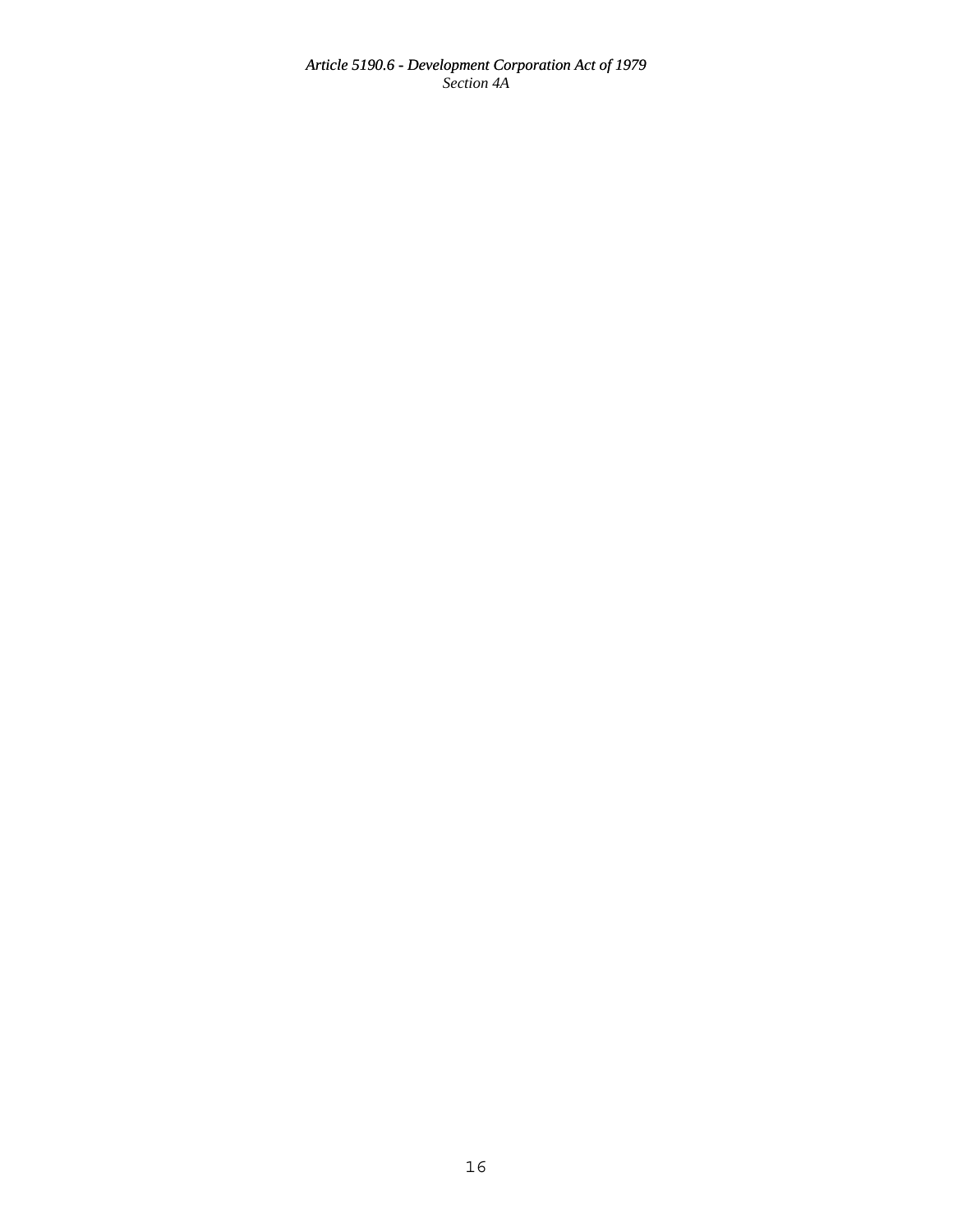## **Corporation in City Located in County With Population of 750,000 or More, or 150,000 or more**

Sec. 4B. (a) In this section:

(1) "Eligible city" means a city:

(A) that is located in a county with a population of 500,000 or more, according to the most recent federal decennial census and in which the combined rate of all sales and use taxes imposed by the city, the state, and other political subdivisions of the state having territory in the city does not exceed 8.25 percent on the date of any election held under or made applicable to this section;

(B) that has a population of 400,000 or more according to the most recent federal decennial census, and that is located in more than one county, and in which the combined rate of all sales and use taxes imposed by the city, the state, and other political subdivisions of the state having territory in the city, including taxes under this section, does not exceed 8.25 percent; or

(C) to which Section 4A of this Act applies.

# **Section 4B(a)(2)(F) as added by Texas House Bill 2755, 79th Legislature, Regular Session (2005)** (effective date , 2005).

(2) "Project" means land, buildings, equipment, facilities, expenditures, and improvements included in the definition of that term under Section 2 of this Act, and includes job training as provided by Section 38 of this Act. For purposes of this section, the term includes recycling facilities, and land, buildings, equipment, facilities, and improvements found by the board of directors to:

(A) be required or suitable for use for professional and amateur (including children's) sports, athletic, entertainment, tourist, convention, and public park purposes and events, including stadiums, ball parks, auditoriums, amphitheaters, concert halls, parks and park facilities, open space improvements, museums, exhibition facilities, and related store, restaurant, concession, and automobile parking facilities, related area transportation facilities, and related roads, streets, and water and sewer facilities, and other related improvements that enhance any of those items;

(B) promote or develop new or expanded business enterprises that create or retain primary jobs, including a project to provide public safety facilities, streets and roads, drainage and related improvements, demolition of existing structures, general municipally owned improvements, as well as any improvements or facilities that are related to any of those projects and any other project that the board in its discretion determines promotes or develops new or expanded business enterprises that create or retain primary jobs;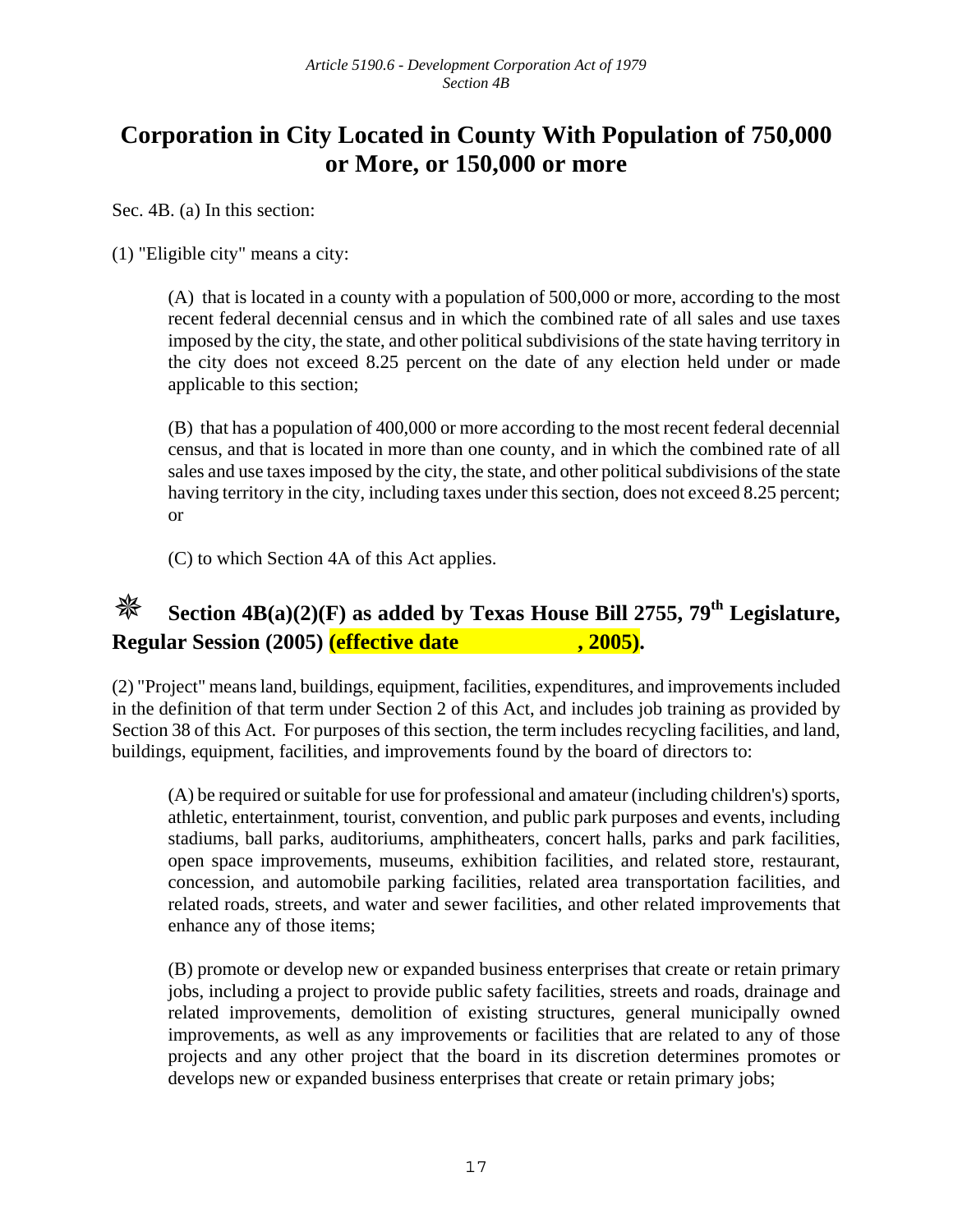(C) be required or suitable for the promotion of development and expansion of affordable housing, as defined by 42 U.S.C. Section 12745;

(D) be required or suitable for the development or improvement of water supply facilities, including dams, transmission lines, well field developments, and other water supply alternatives; or

(E) be required or suitable for the development and institution of water conservation programs, including incentives to install water-saving plumbing fixtures, educational programs, brush control programs, and programs to replace malfunctioning or leaking water lines and other water facilities; or

(F) be required or suitable for the development, retention, or expansion of business enterprises if the project is undertaken by a corporation created by an eligible city:

(i) that has not for each of the preceding two fiscal years received more than \$50,000 in revenues from sales and use taxes imposed under this section; and

(ii) the governing body of which has authorized the project by adopting a resolution only after giving the resolution at least two separate readings conducted at least one week apart.

## **Section 4B(a)(3) as added by Texas House Bill 2928, 79<sup>th</sup> Legislature, Regular Session (2005) (effective date September 1, 2005).**

(3) For a corporation created by an eligible city with a population of 20,000 or less, "project" shall also include the land, buildings, equipment, facilities, expenditures, targeted infrastructure, and improvements found by the board of directors to promote new or expanded business development. A corporation may not undertake a project authorized by this subdivision that requires an expenditure of more than \$10,000 until the governing body of the eligible city creating the corporation adopts a resolution authorizing the project after giving the resolution at least two separate readings.

# **Section 4B(a)(4) as added by Texas House Bill 2928, 79<sup>th</sup> Legislature, Regular Session (2005) (effective date September 1, 2005).**

(4)(A) In this subdivision, "landlocked community" means a city that is wholly or partly located in a county with a population of 2 million or more and has within its city limits and extraterritorial jurisdiction less than 100 acres that can be used for the development of manufacturing or industrial facilities in accordance with the zoning laws or land use restrictions of the city.

(B) For a landlocked community that creates or has created a corporation governed by this section, "project" also includes expenditures found by the board of directors to be required for the promotion of new or expanded business enterprises within the landlocked community.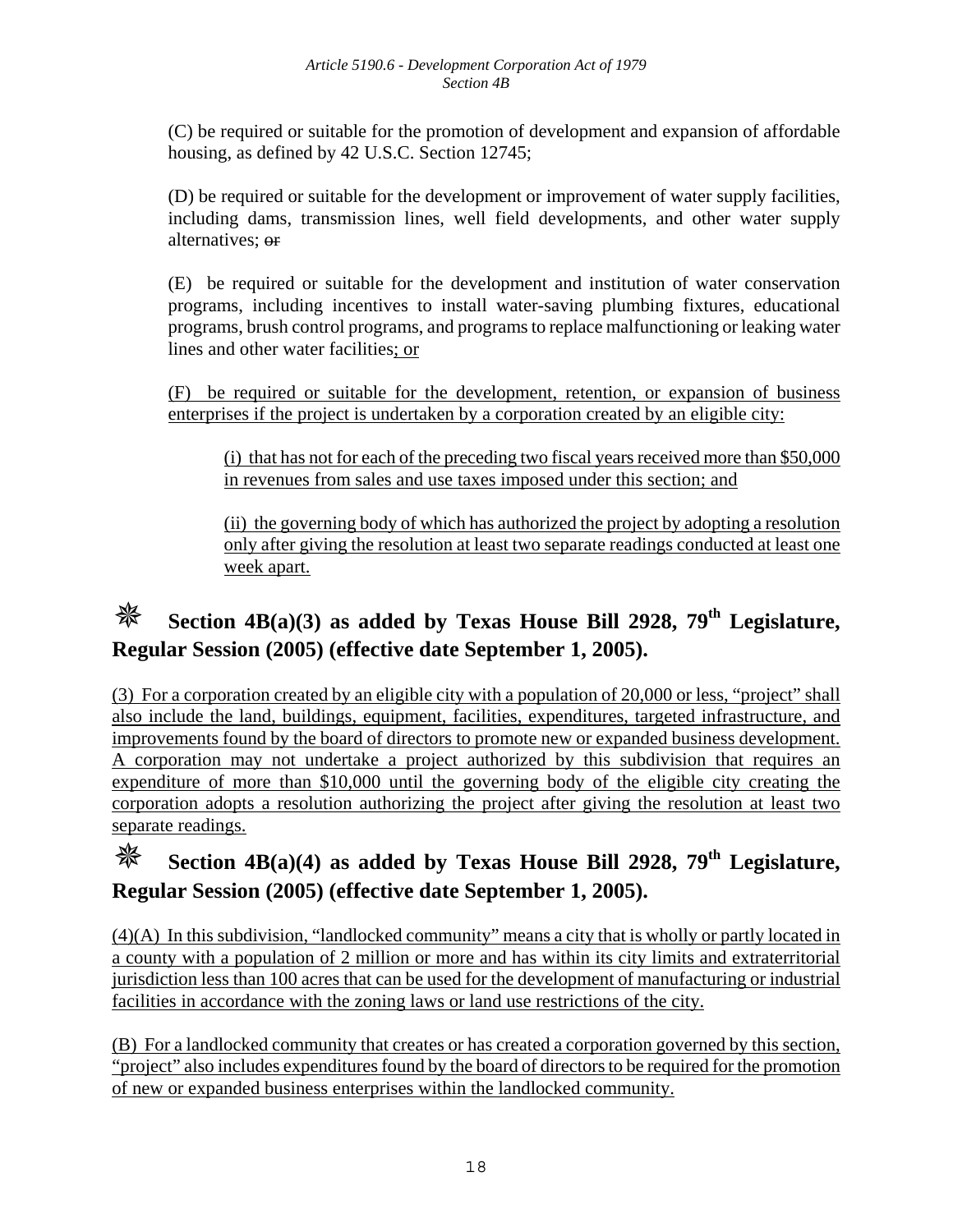(a-1) A corporation may undertake a project under this section unless within 60 days after first publishing notice of a specific project or type of general project the governing body of the city receives a petition from more than 10 percent of the registered voters of the city where the petition requests that an election be held before that specific project or that general type of project is undertaken. An election is not required to be held after the submission of a petition if the qualified citizens of the city have previously approved the undertaking of a specific project or that general type of project at an election called for that purpose by the governing body of the city or in conjunction with another election required to be held under this section.

(a-2) The costs of a publicly owned and operated project that is purchased or constructed under this section include the maintenance and operating costs of the project, and the proceeds of taxes may be used to pay the maintenance and operating costs of a project, unless within 60 days after first publishing notice of this specific use of the proceeds of the taxes the governing body of the city receives a petition from more than 10 percent of the registered voters of the city where the petition requests that an election be held before the proceeds of taxes imposed under this section may be used to pay the maintenance and operating costs of a project. An election is not required to be held after the submission of a petition if the qualified citizens of the city have previously approved that the costs of a publicly owned and operated project purchased or constructed under this section include the maintenance and operating costs of the project and that the proceeds of taxes may be used to pay the maintenance and operating costs of a project, at an election called for that purpose by the governing body of the city or in conjunction with another election required to be held under this section. The election in this subsection shall not be required in a municipality located in a county with a population in excess of 1.3 million that has held an election prior to February 1, 1993, under this section and at which election the additional sales tax was approved.

(a-3)(1) A city that creates or has created a corporation governed by this section may submit to the voters of the city, at a separate election to be held on a uniform election date or at an election held under another provision of this Act, including the election at which the proposition to initially authorize the collection of a sales and use tax for the benefit of the corporation is submitted, a ballot proposition that authorizes the corporation to use the sales and use tax, including any amount previously authorized and collected, for a specific sports venue project, including related infrastructure, or for a specific category of sports venue projects, including related infrastructure. Prior approval of a specific sports venue project at an election or completion of a specific sports venue project approved at an election does not prohibit a city from seeking voter approval of an additional project or category of projects under this subsection to be funded from the same sales and use tax that is used to fund the previously approved sports venue project. This subsection does not affect the authority of a municipality to call an election under this section to levy a sales and use tax for any purpose authorized by this section after the sales and use tax described by this subsection is no longer collected as provided by Subsection (i) of this section.

(2) In the election to authorize the use of the sales or use tax for a specific sports venue project or for a specific category of sports venue projects, the project or category of projects must be clearly described on the ballot so that a voter will be able to discern the limits of the specific project or category of projects authorized by the proposition. If maintenance and operating costs of an otherwise authorized facility are to be paid from the sales or use tax, the ballot language must clearly state that fact.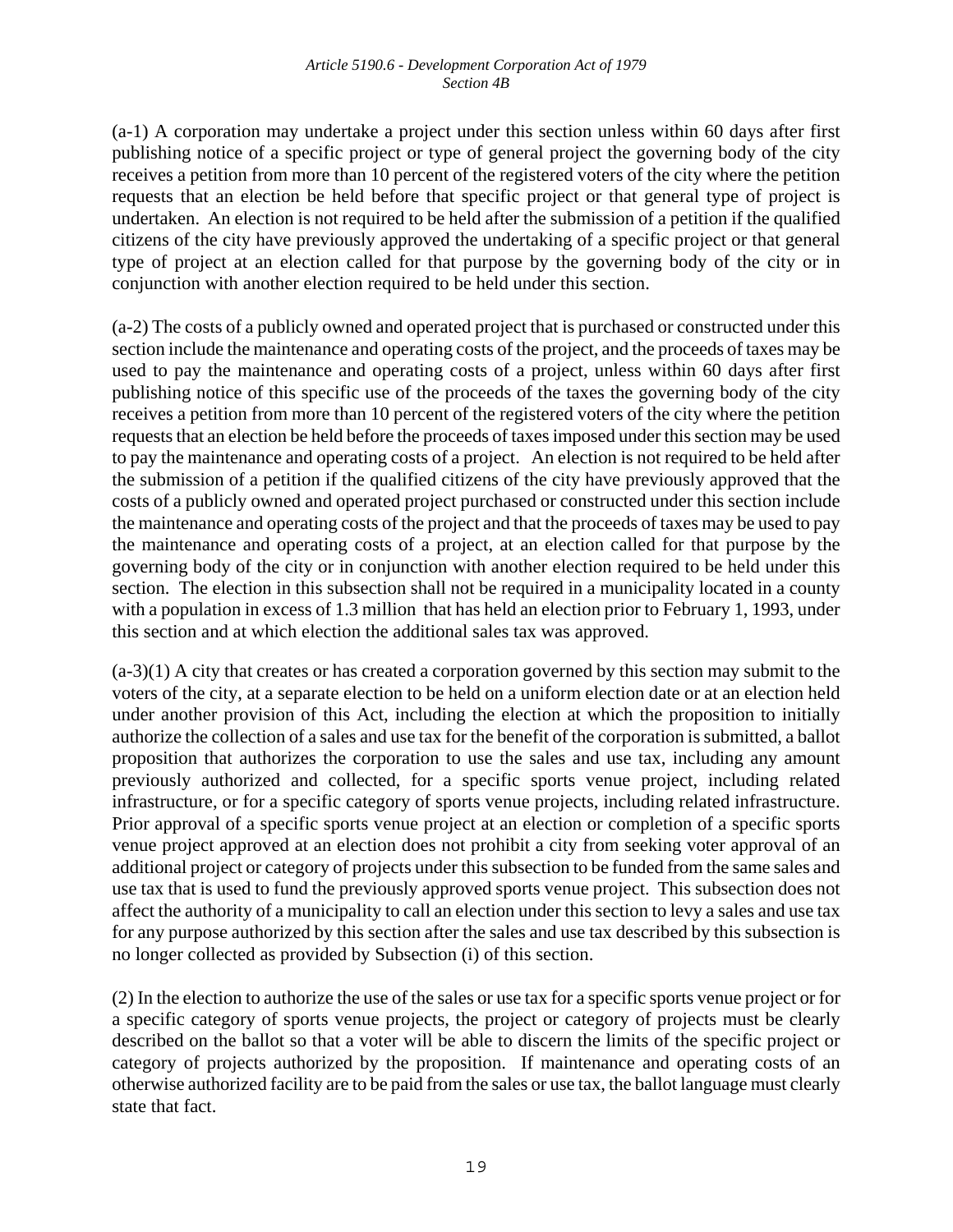(3) Before an election may be held under this subsection, a public hearing shall be held in the city to inform the residents of the city of the cost and impact of the project or category of projects. At least 30 days before the date set for the hearing, a notice of the date, time, place, and subject of the hearing shall be published in a newspaper with general circulation in the city in which the project is located. The notice shall be published on a weekly basis until the date of the hearing.

(4) If a majority of the voters voting on the issue do not approve a specific sports venue project or a specific category of sports venue projects at an election under this subsection, another election may not be held on the same project or category of projects before the first anniversary of the date of the most recent election disapproving the project or category of projects. (a-4) In this section:

(1) "Related infrastructure" has the meaning assigned by Section 334.001, Local Government Code.

(2) "Sports venue" means an arena, coliseum, stadium, or other type of area or facility that is primarily used or is planned for primary use for one or more professional or amateur sports or athletics events and for which a fee for admission to the sports or athletics events, other than occasional civic, charitable, or promotional events, is charged or is planned to be charged. The term does not include an arena, coliseum, stadium, or other type of area or facility that is or will be owned and operated by a state-supported institution of higher education.

(a-5) (1) Notwithstanding any other provision of this section, a corporation created under this section may use proceeds from the sales and use tax to undertake a project described by Subsection  $(a)(2)(D)$  or  $(E)$  of this section only if the use of tax proceeds for that purpose is authorized by a majority of the qualified voters of the city voting in an election called and held for that purpose. The ballot in an election held under this subsection shall be printed to provide for voting for or against the proposition: "The use of sales and use tax proceeds for infrastructure relating to \_\_\_\_\_\_\_ (insert water supply facilities or water conservation programs, as appropriate)."

(2) An election held under Subdivision (1) of this subsection may be authorized by the governing body of an eligible city subsequent to an earlier election authorized under Subsection (d) of this section.

(b) An eligible city may create a corporation under this Act governed by this section. The corporation has the powers granted by this section and by other sections of this Act and is subject to the limitations of a corporation created under other provisions of this Act. To the extent of a conflict between this section and another provision of this Act, this section prevails. The articles of incorporation of a corporation under this section must state that the corporation is governed by this section and may include within its name any words and phrases specified by the eligible city. An eligible city may not create more than one corporation governed by this section. A corporation created under this section may spend no more than 10 percent of the corporate revenues for promotional purposes and may contract with another existing private corporation to carry out an industrial development program or objective or to assist with the development or operation of an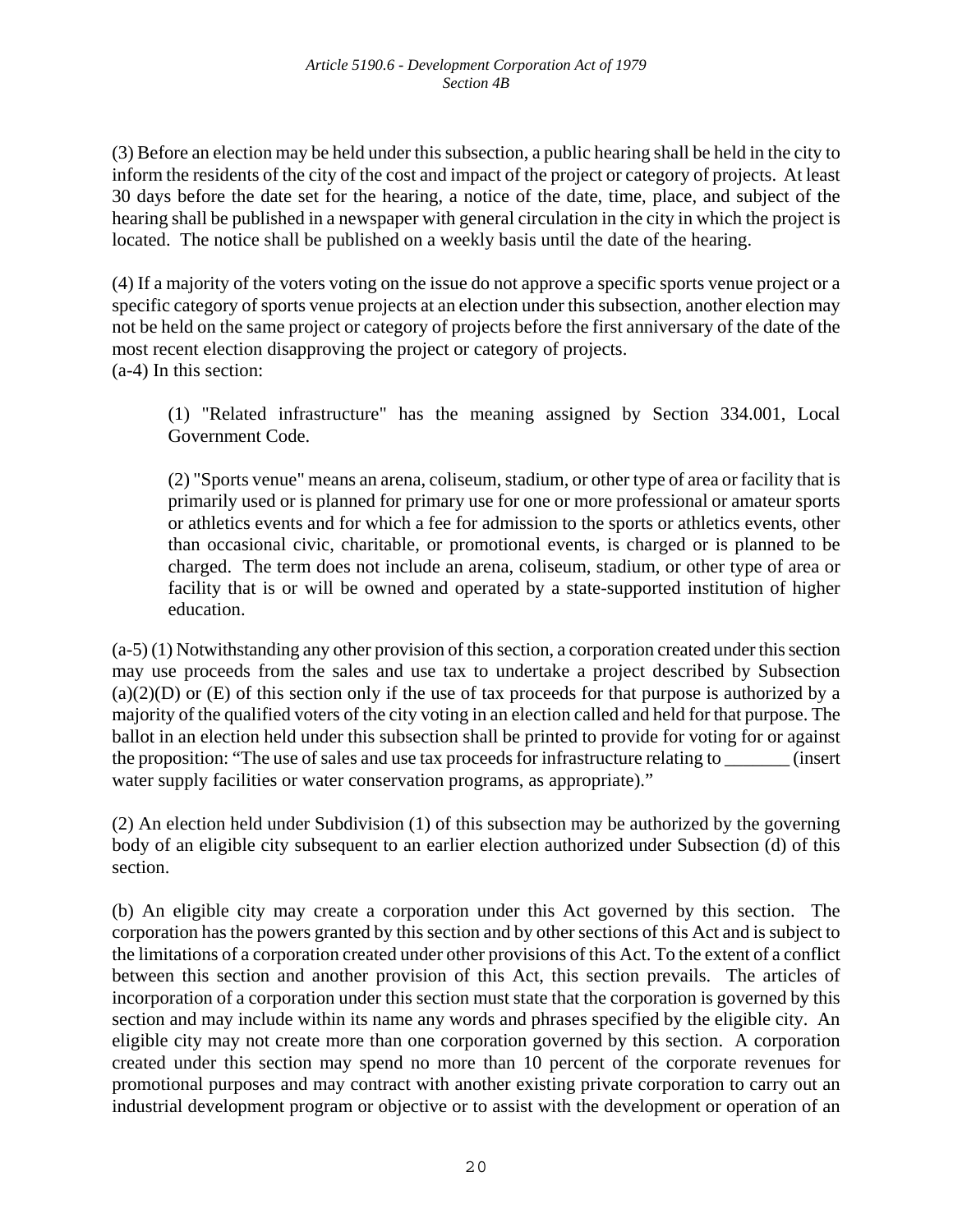economic development program or objective consistent with the purposes and duties specified in this Act.

(c) The board of directors of a corporation under this section consists of seven directors who are appointed by the governing body of the eligible city for two-year terms of office. A director may be removed by the governing body of the eligible city at any time without cause. Each director of a corporation created by an eligible city with a population of 20,000 or more must be a resident of the eligible city. Each director of a corporation created by an eligible city with a population of less than 20,000 must be a resident of the eligible city, be a resident of the county in which the major part of the area of the eligible city is located , or reside at a place that is within 10 miles of the eligible city's boundaries and is in a county bordering the county in which the major part of the area of the eligible city is located. Three directors shall be persons who are not employees, officers, or members of the governing body of the eligible city. A majority of the entire membership of the board is a quorum. The board shall conduct all meetings within the boundaries of the eligible city. The board shall appoint a president, a secretary, and other officers of the corporation that the governing body of the eligible city considers necessary. The corporation's registered agent must be an individual resident of the state and the corporation's registered office must be within the boundaries of the eligible city.

(d) The governing body of an eligible city by ordinance may levy a sales and use tax for the benefit of the corporation under this section if the tax is authorized by a majority of the qualified voters of the eligible city voting at an election called and held for that purpose in accordance with Chapter 321, Tax Code. This election requirement is satisfied and another election is not required if the voters of the eligible city approved the levy and collection of an additional one-half cent sales and use tax at an election held before the effective date of this section under an ordinance calling the election that was published in a newspaper of general circulation within the eligible city at least 14 days in advance of the election and that expressly stated that the election was held in anticipation of the enactment of enabling and implementing legislation without further elections. An election described by this section and held before the effective date of this section is validated as of the date on which the election occurred.

(e) The rate of a tax adopted under this section must be one-eighth, one- fourth, three-eighths, or one-half of one percent. The ballot proposition at the election held to adopt the tax must specify the rate of the tax to be adopted. A corporation that holds an election to reduce or abolish a tax imposed under Section 4A of this Act may in the same or in a separate proposition on the same ballot adopt a tax under this section. If an eligible city adopts the tax, a tax is imposed on the receipts from the sale at retail of taxable items within the eligible city at the rate approved at the election. There is also imposed an excise tax on the use, storage, or other consumption within the eligible city of tangible personal property purchased, leased, or rented from a retailer during the period that the tax is effective within the eligible city. The rate of the excise tax is the same as the rate of the sales tax portion of the tax and is applied to the sale price of the tangible personal property.

(e-1) Notwithstanding any other provision of this section, if a city dissolves a corporation created under Section 4A of this Act and creates a corporation under this section, a person serving as a director of the corporation created under Section 4A of this Act at the time of dissolution may serve on the board of directors of the corporation created under this section.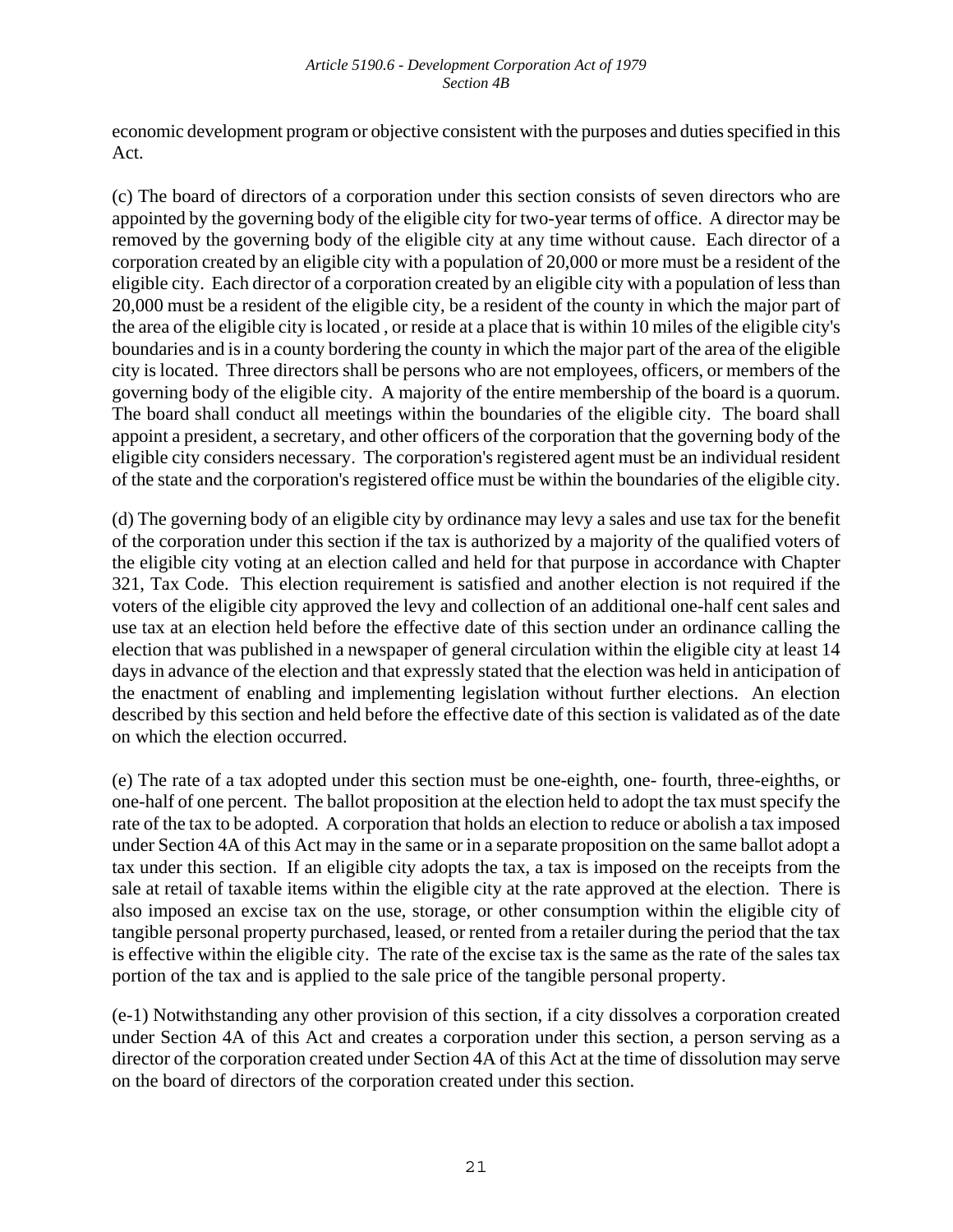(f) Chapter 321, Tax Code, governs the imposition, computation, administration, collection, and remittance of the tax except as inconsistent with this section. The tax imposed under this section takes effect as provided by Section 321.102(a), Tax Code. If, however, an election is held under this section at the same time an election is held to impose or change the rate of the additional municipal sales and use tax, the tax under this section and the imposition or change in rate of the additional municipal sales and use tax take effect as provided by Section 321.102(b), Tax Code. After the effective date of the taxes imposed under this section, the adoption of a sales and use tax or the attempted adoption of a sales and use tax by the eligible city or any other taxing jurisdiction having territory in the city does not impair the taxes imposed under this section.

(g) On receipt of the proceeds of the sales and use tax imposed under this section from the comptroller, the eligible city shall deliver the proceeds to the corporation. Tax proceeds may be used to:

(1) pay the costs of projects of the types added to the definition of that term by Subsection (a) of this section; or

(2) pay the principal of, interest on, and other costs relating to bonds or other obligations issued by the corporation to pay the costs of the projects or to refund bonds or other obligations issued to pay the costs of projects.

(h) Bonds or other obligations having a maturity not longer than 30 years and issued to pay the costs of projects of the types added to the definition of that term by Subsection (a) of this section may be made payable from any source of funds available to the corporation, including the proceeds of a sales and use tax imposed under this section. The bonds or other obligations that by their terms are payable from the tax may not be paid in whole or in part from any property taxes raised or to be raised by the eligible city and are not a debt of and do not give rise to a claim for payment against the eligible city except as to sales and use tax revenue held by a city and required under this section to be paid over to the corporation.

(i) A sales and use tax imposed under this section may not be collected after the last day of the first calendar quarter occurring after notification to the comptroller by the corporation that all bonds or other obligations of the corporation that are payable in whole or in part from the proceeds of the sales and use tax under this section, including any refunding bonds or other obligations, have been paid in full or the full amount of money, exclusive of guaranteed interest, necessary to pay in full the bonds and other obligations has been set aside in a trust account dedicated to the payment of the bonds and other obligations.

(j) The corporation may exercise the power of eminent domain only on approval of the action by the governing body of the eligible city. The power must be exercised in accordance with and subject to the laws applicable to the eligible city.

(k) The legislature finds for all constitutional and statutory purposes that projects of the types added to the definition of that term by Subsection (a) of this section are owned, used, and held for public purposes for and on behalf of the eligible city incorporating the corporation, and except as otherwise provided by this subsection, Section 23(b) of this Act and Section 25.07(a), Tax Code, are not applicable to leasehold or other possessory interests granted by the corporation during the period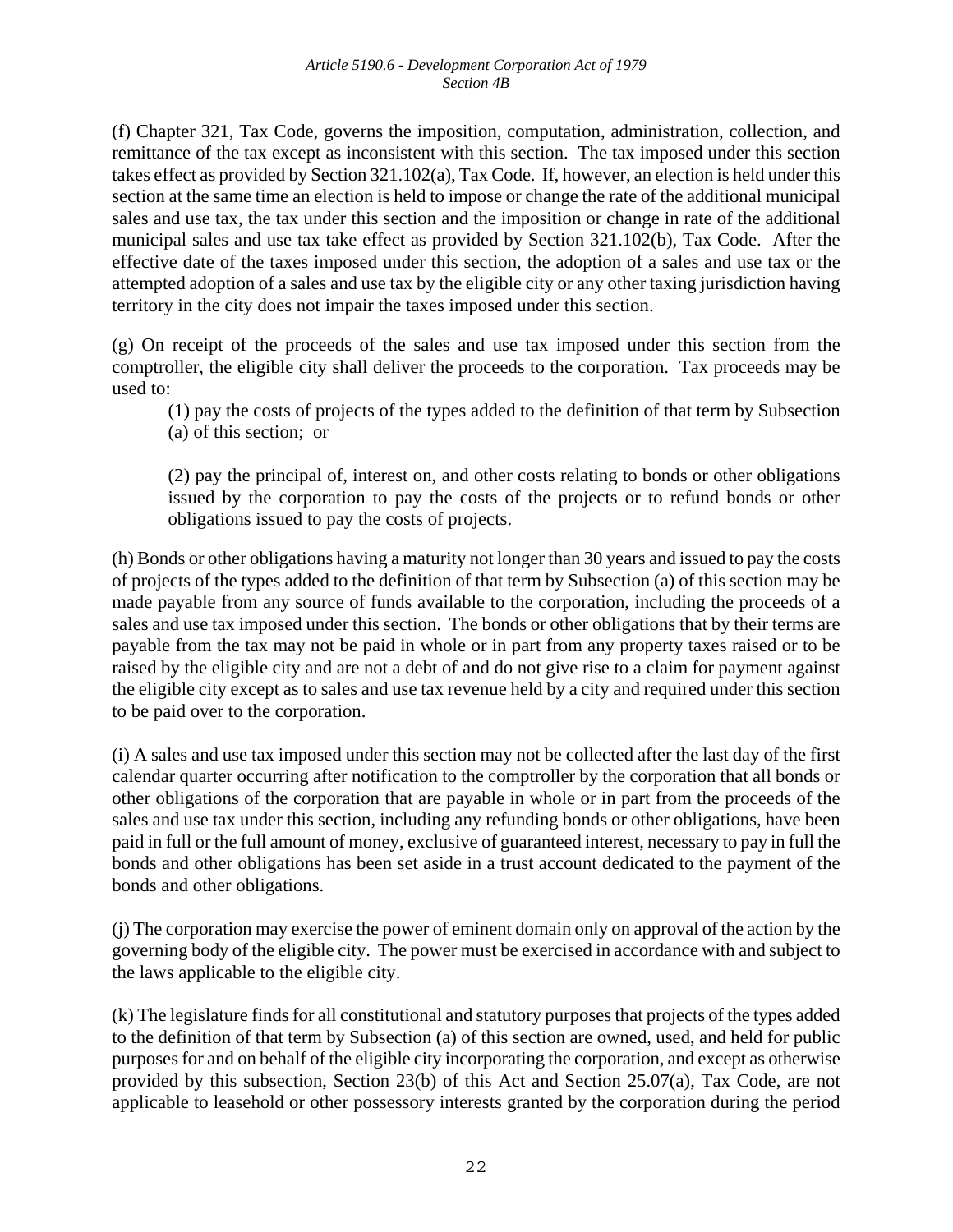projects are owned by the corporation on behalf of the eligible city. Projects are exempt from taxation under Section 11.11, Tax Code, for that period. For a corporation governed by this section in which the voters of the eligible city that created the corporation have not authorized the levy of a sales and use tax for the benefit of the corporation under Subsection (d) of this section, an ownership, leasehold, or other possessory interest of a person other than the corporation in real property constituting a project of the corporation described by this subsection is subject to ad valorem taxation under Section 25.07(a), Tax Code, except that an ownership, leasehold, or other possessory interest of a person other than the corporation in real property described by this subsection that is created under an agreement entered into by the corporation before September 1, 1999, is covered by the provisions of this subsection governing ad valorem taxation of the ownership, leasehold, or other possessory interest that were in effect on the date on which the agreement was executed.

(l) Section 24 of this Act does not apply to a corporation under this section.

(m) The corporation, a director of the corporation, the eligible city creating the corporation, a member of the governing body of the eligible city, or an employee of the corporation or eligible city is not liable for damages arising from the performance of a governmental function of the corporation or eligible city. For the purposes of Chapter 101, Civil Practice and Remedies Code, the corporation is a governmental unit and its actions are governmental functions.

(n) Before expending funds to undertake a project, a corporation under this section shall hold at least one public hearing on the proposed project.

(n-1) This subsection applies only to a city that is located within the territorial limits of a regional transportation authority that has been added to the territory of the authority under Section 452.6025, Transportation Code. Notwithstanding any other provision of this section, a tax imposed by the city under this section is subject to reduction in the manner prescribed by Section 452.6025, Transportation Code.

(o)(1) The governing body of a city creating a corporation under this section shall order an election on the dissolution of the corporation on receipt of a petition requesting the election that is signed by at least 10 percent of the registered voters of the city. The election must be held on the first available uniform election date that occurs on or after the 45th day after the date the petition is filed with the city.

(2) At the election the ballot shall be printed to permit voting for or against the proposition: "Dissolution of the \_\_\_\_\_\_\_\_\_\_ (name of corporation)."

(3) If a majority of the votes cast are in favor of the dissolution, the corporation shall continue operations only as necessary to meet obligations the corporation incurred before the date of the election, including paying the principal of and interest on bonds. To the extent practicable, the corporation shall liquidate assets of the corporation and apply the proceeds to satisfy the corporation's obligations. After all of the obligations are satisfied, any remaining assets of the corporation shall be transferred to the city, and the corporation is dissolved. The city shall promptly notify the comptroller and the secretary of state of the date a corporation is dissolved under this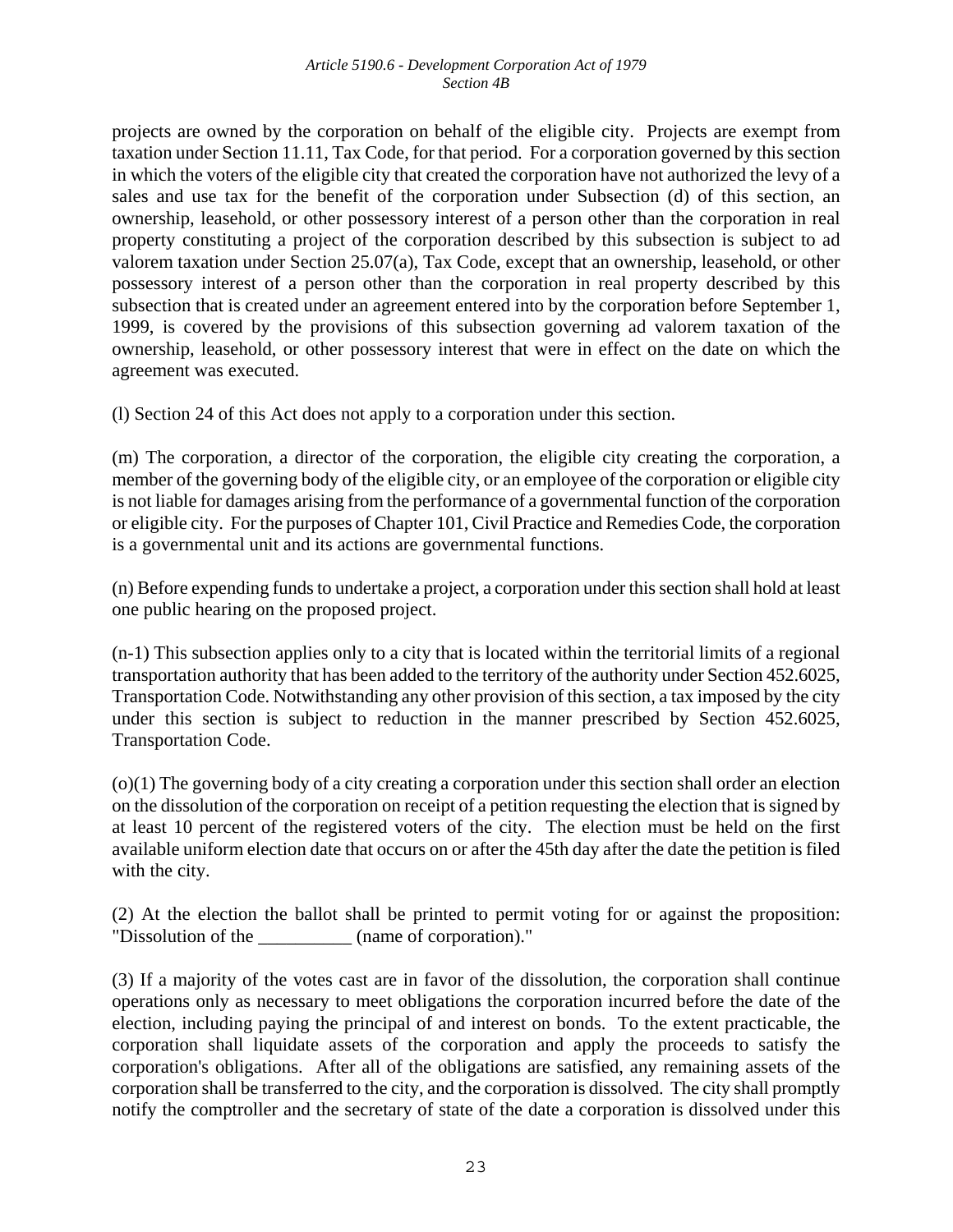subsection.

(4) A tax imposed under this section may not be collected after the last day of the first calendar quarter that begins after the city provides notice under Subdivision (3) of this section.

(5) If less than a majority of the votes cast at the election favor the dissolution, Subdivisions (3) and (4) of this subsection have no effect.

(p) The department, with the assistance of the Texas Commission on Environmental Quality, may encourage the cleanup of contaminated property by corporations created under this section through the use of sales and use tax proceeds. Notwithstanding any other provision of this section, a corporation created under this section may use proceeds from the sales and use tax to undertake the cleanup of contaminated property only if the use of tax proceeds for that purpose is authorized by a majority of the qualified voters of the city voting in an election called and held for that purpose. The ballot in an election held under this subsection shall be printed to provide for voting for or against the proposition: "The use of sales and use tax proceeds for the cleanup of contaminated property."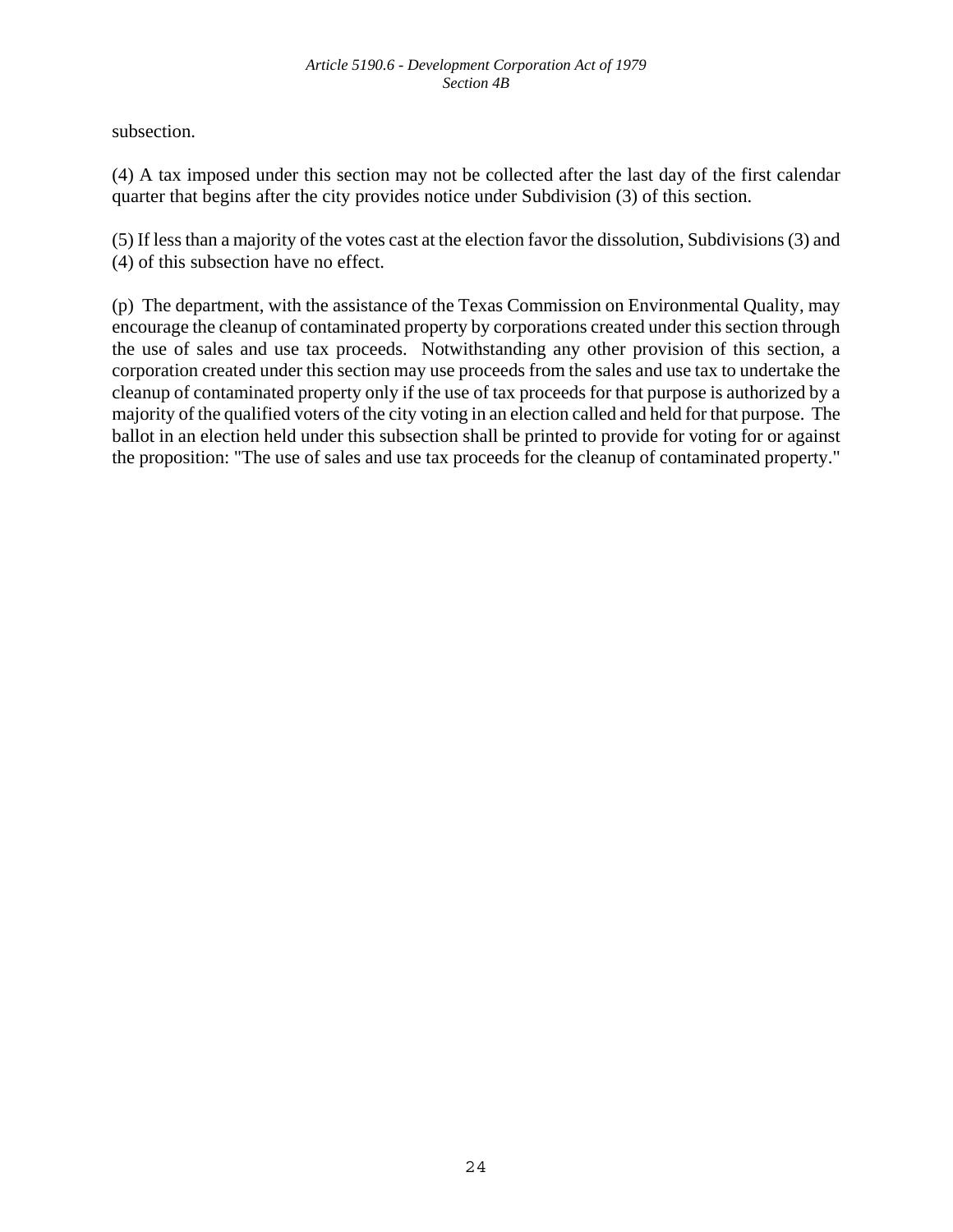# **Report to Comptroller**

Sec. 4C. (a) Not later than February 1 of each year, the board of directors of a corporation created under Section 4A or 4B of this Act shall submit to the comptroller a report in the form required by the comptroller.

(b) The reporting form shall not exceed one page in length and must include:

- (1) a statement of the corporation's primary economic development objectives;
- (2) a statement of the corporation's total revenues during the preceding fiscal year;
- (3) a statement of the corporation's total expenditures during the preceding fiscal year;

(4) a statement of the corporation's total expenditures during the preceding fiscal year in each of the following categories:

- (A) administration;
- (B) personnel;
- (C) marketing or promotion;
- (D) direct business incentives;
- (E) job training;
- (F) debt service;
- (G) capital costs;
- (H) affordable housing; and
- (I) payments to taxing units, including school districts;

(5) a list of the corporation's capital assets, including land and buildings; and

(6) any other information the comptroller requires to determine the use of the sales and use tax imposed under Section 4A or 4B of this Act to encourage economic development in this state.

(c) If a corporation fails to file a report in accordance with this section or fails to include sufficient information in the report, the comptroller shall provide to the corporation written notice of this failure. The written notice must include information on how to correct the failure.

(d) The comptroller may impose an administrative penalty of \$200 against a corporation that does not correct the failure before the 31st day after the date the corporation receives the written notice under Subsection (c) of this section.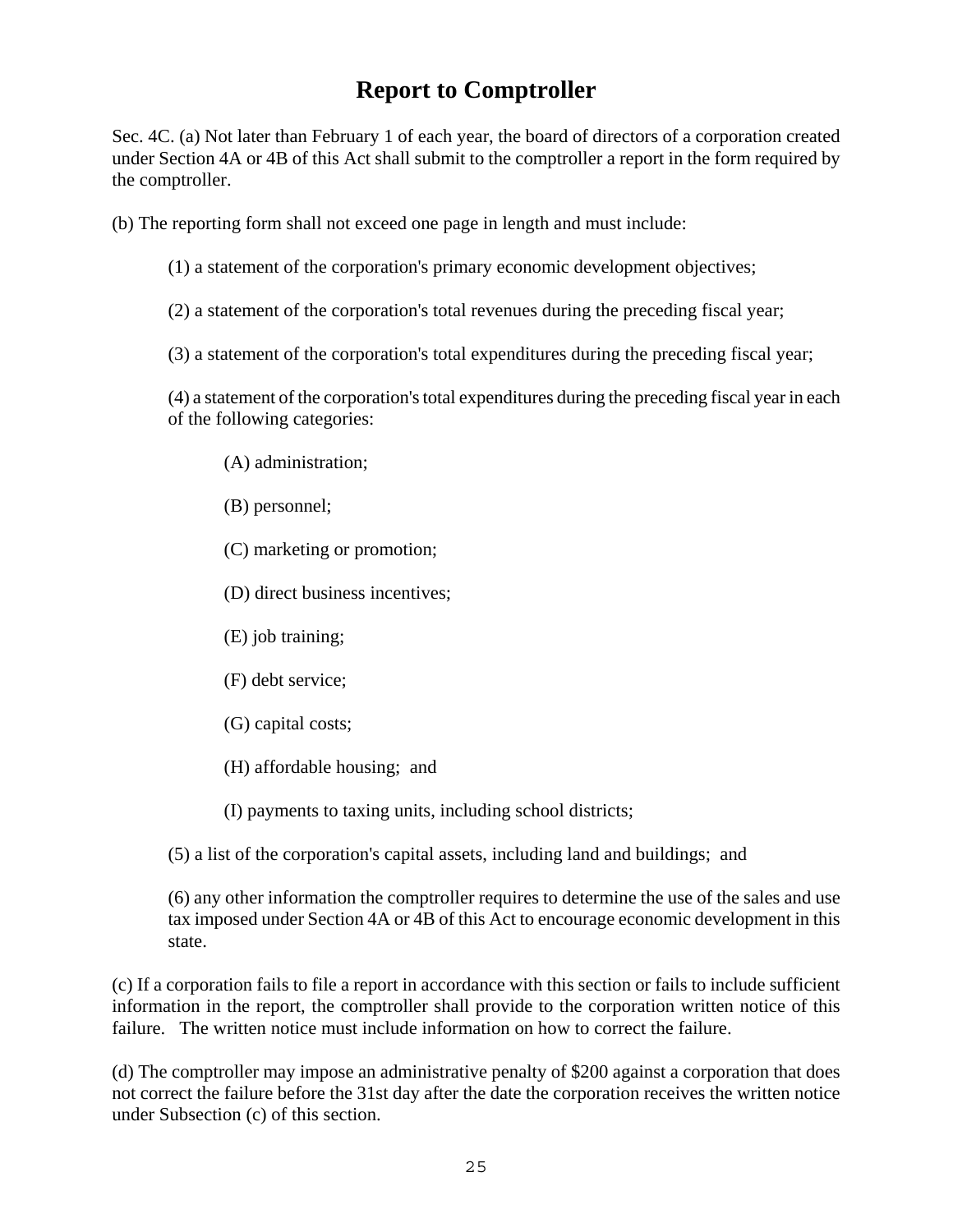(e) The comptroller by rule shall prescribe the procedures for the imposition of an administrative penalty under this section. The rules must protect the due process rights of a corporation.

(f) Not later than November 1 of each even-numbered year, the comptroller shall submit to the legislature a report on the use of the sales and use tax imposed under Sections 4A and 4B of this Act to encourage economic development in this state.

(g) On request, the comptroller shall provide without charge a copy of the report required by Subsection (f) of this section to a corporation organized under Section 4A or 4B of this Act.

## **Form of corporation**

Sec. 5. The corporation shall be a nonmember, nonstock corporation.

# **Articles of incorporation**

Sec. 6. The articles of incorporation shall set forth:

(1) the name of the corporation;

(2) a statement that the corporation is a nonprofit corporation;

(3) the period of duration which may be perpetual;

(4) the specific purpose or purposes for which the corporation is organized and may issue bonds on behalf of the unit;

(5) that the corporation has no members and is a nonstock corporation;

(6) any provision not inconsistent with law, including any provision which under this Act is required or permitted to be set forth in the bylaws, for the regulation of the internal affairs of the corporation;

(7) the street address of its initial registered office and the name of its initial registered agent at such street address;

(8) the number of directors constituting the initial board of directors and the names and addresses of the persons who are to serve as the initial directors;

(9) the name and street address of each incorporator; and

(10) a recital that the unit has specifically authorized the corporation by resolution to act on its behalf to further the public purpose or purposes stated in the resolution and in the articles of incorporation and has approved the articles of incorporation.

### **Certificate of Incorporation**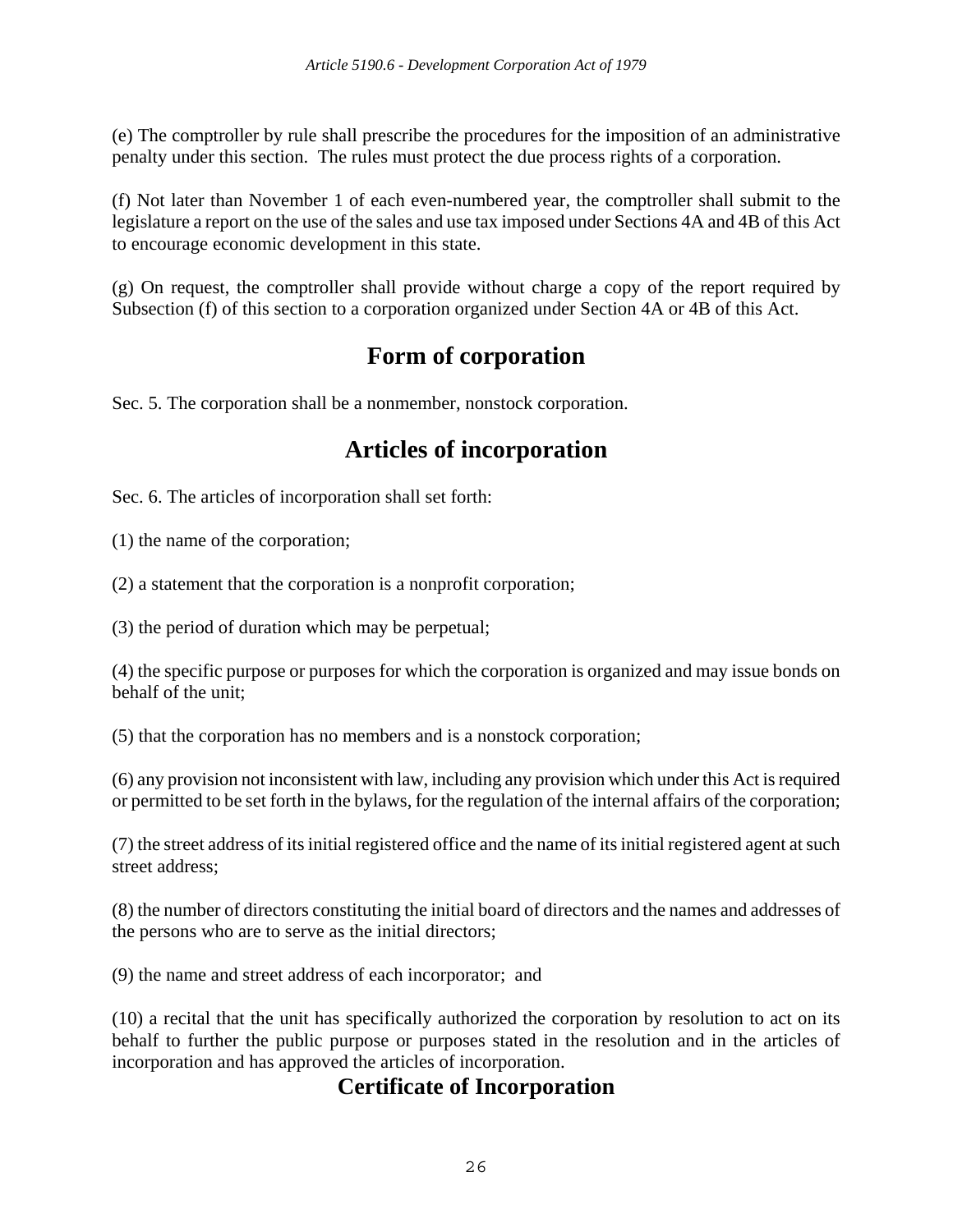Sec. 7. (a) Triplicate originals of the articles of incorporation shall be delivered to the secretary of state. If the secretary of state finds that the articles of incorporation conform to the requirements of this Act, he shall:

(1) endorse on each original the word "Filed" and the month, day, and year of the filing thereof;

(2) file one of such originals in his office; and

(3) issue two certificates of incorporation to each of which he shall affix one of such originals.

(b) A certificate of incorporation together with an original of the articles of incorporation affixed thereto by the secretary of state shall be delivered to the incorporators or their representatives and to the governing body of the unit under whose auspices the corporation was created. A certificate of incorporation granted to a county alliance corporation and the original of the articles of incorporation that is required to be delivered under this subsection to the governing body of the county alliance under whose auspices the corporation was created shall be delivered to the commissioners court of any county in the county alliance and that county shall provide photocopies of the certificate of incorporation and the articles of incorporation to each other member of the county alliance.

(c) Upon the issuance of the certificate of incorporation, the corporate existence shall begin. After the issuance of the certificate of incorporation, the incorporation of the corporation shall be incontestable for any cause, and such certificate of incorporation shall be conclusive evidence that all conditions precedent required to be performed by the incorporators and by the unit have been complied with and that the corporation has been incorporated under this Act.

# **Registered office and agent**

Sec. 8. Each corporation shall have and continuously maintain in this state:

(1) a registered office which may be, but need not be, the same as its principal office; and

(2) a registered agent, which agent may be an individual resident in this state whose business office is identical with such registered office, or a domestic corporation, whether for profit or not for profit, or a foreign corporation, whether for profit or not for profit, authorized to transact business or to conduct its affairs in this state which has a principal or business office identical with such registered office.

# **Change of registered office or agent**

Sec. 9. (a) A corporation may change its registered office or change its registered agent or both upon filing in the office of the secretary of state a statement setting forth:

(1) the name of the corporation;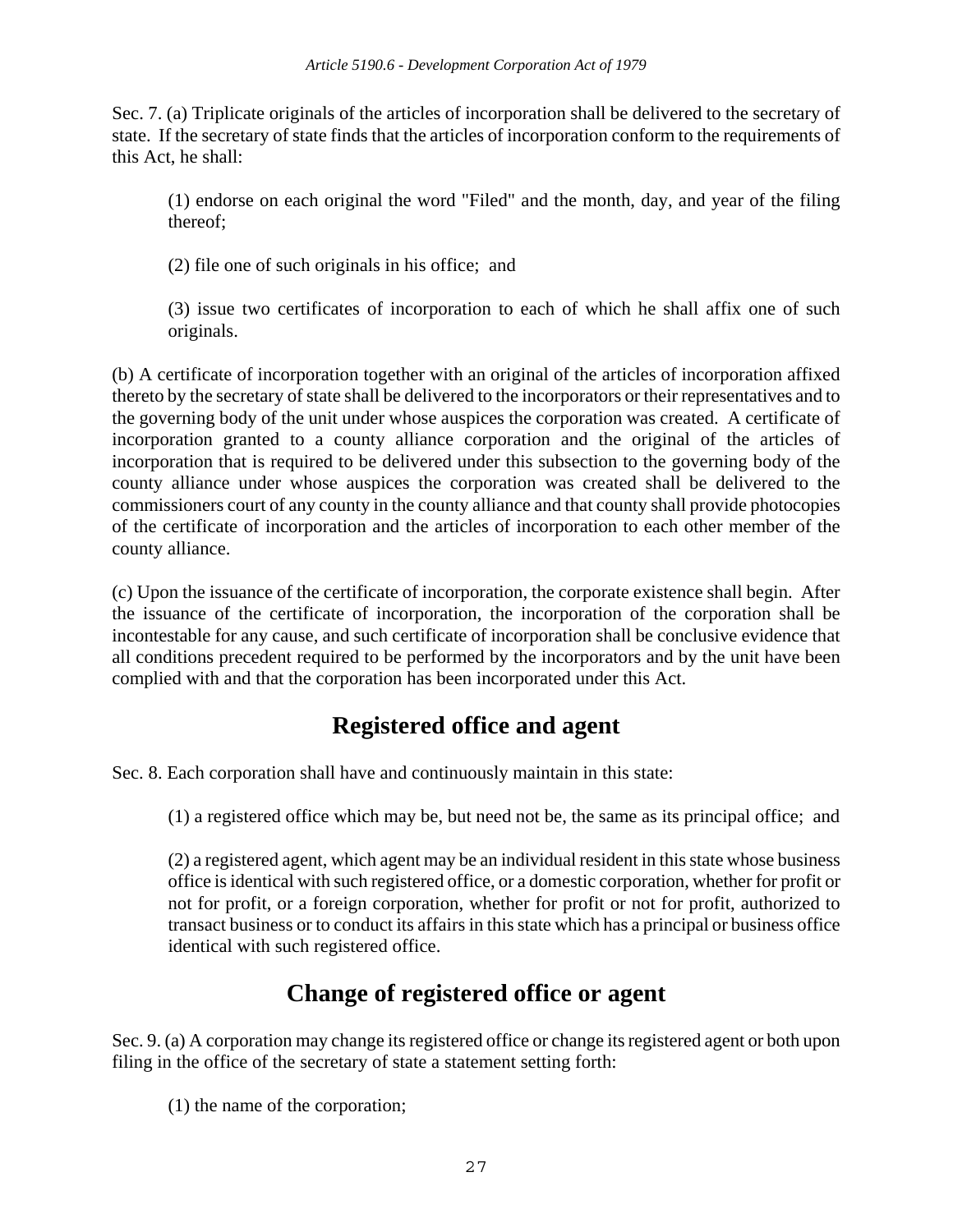(2) the post-office address of its then registered office;

(3) if the post-office address of its registered office is to be changed, the post-office address to which the registered office is to be changed;

(4) the name of its then registered agent;

(5) if its registered agent is to be changed, the name of its successor registered agent;

(6) that the post-office address of its registered office and the post-office address of the business office of its registered agent as changed will be identical; and

(7) that such change was authorized by its board of directors or by an officer of the corporation so authorized by the board of directors.

(b) Duplicate originals of such statement shall be executed by the corporation by its president or vice-president and verified by him and delivered to the secretary of state. If the secretary of state finds that such statement conforms to the requirements of this Act, he shall, when a fee of \$25 has been paid:

(1) endorse on each of such originals the word "Filed" and the month, day, and year of the filing thereof;

(2) file one of such originals in his office; and

(3) return the other original to the corporation or its representative.

(c) Upon such filing, the change of address of the registered office or the appointment of a new registered agent or both, as the case may be, shall become effective.

(d) Any registered agent of a corporation may resign:

(1) by giving written notice to the corporation at its last known address; and

(2) by giving written notice in triplicate to the secretary of state within 10 days after mailing or delivery of said notice to the corporation.

Such notice shall include the last known address of the corporation and shall include the statement that written notice of resignation has been given to the corporation and the date thereof. Upon compliance with the requirements as to written notice, the appointment of such agent shall terminate upon the expiration of 30 days after receipt of such notice by the secretary of state.

(e) If the secretary of state finds that such written notice conforms to the provisions of this Act, he shall:

(1) endorse on each of such originals the word "Filed" and the month, day, and year of the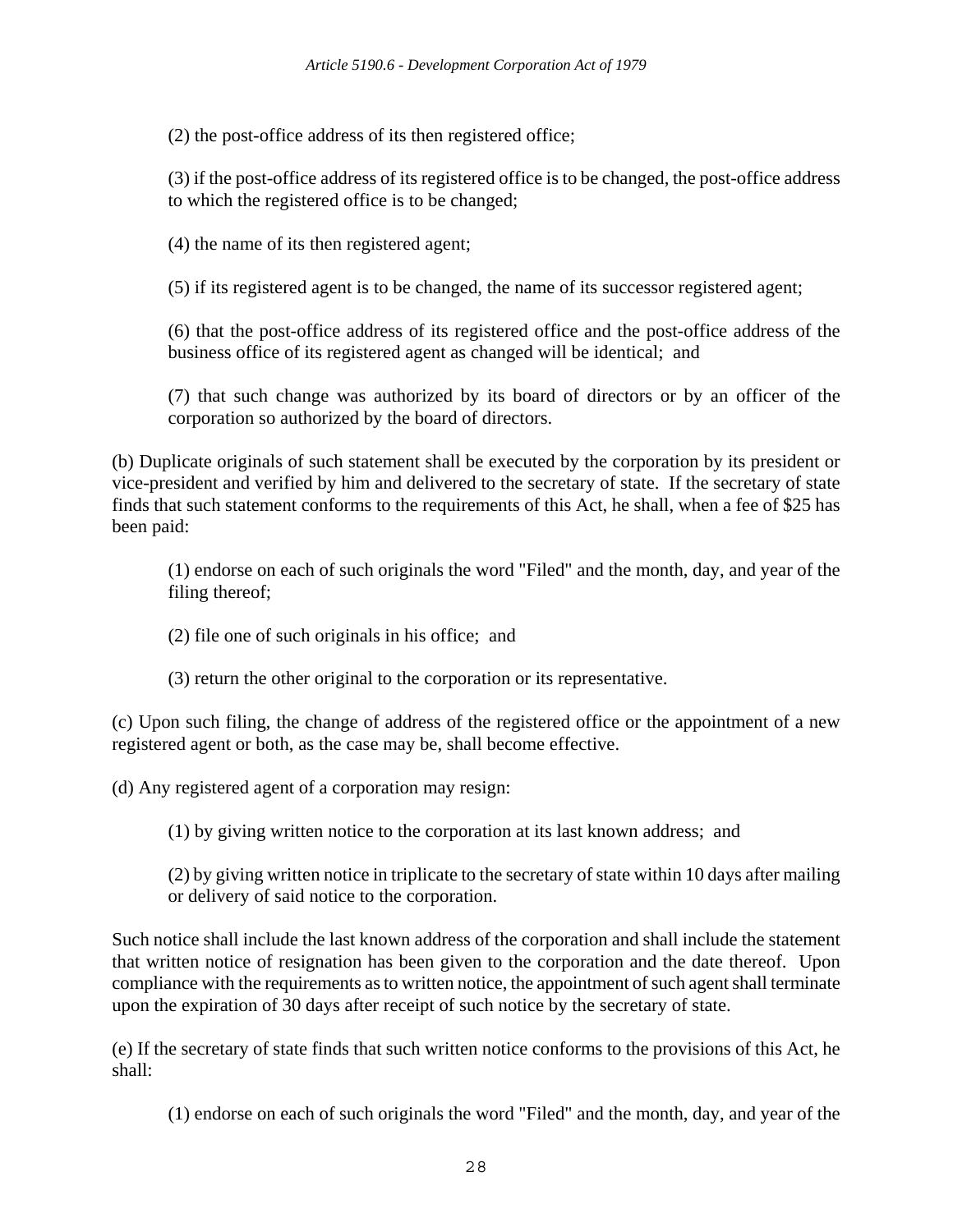filing thereof;

(2) file one of such originals in his office;

(3) return one original to such resigning registered agent; and

(4) return one original to the corporation at the last known address of the corporation as shown in such written notice.

# **Service of process on president or vice-president; service on secretary of state**

Sec. 10. (a) The president and all vice-presidents of the corporation and the registered agent of the corporation shall be agents of such corporation upon whom any process, notice, or demand required or permitted by law to be served upon the corporation may be served.

# **Section 10(b) as amended by Texas House Bill 297, 79<sup>th</sup> Legislature, Regular Session (2005) (effective date September 1, 2005).**

(b) Whenever a corporation shall fail to appoint or maintain a registered agent in this state or whenever its registered agent cannot with reasonable diligence be found at the registered office, then the secretary of state shall be an agent of such corporation upon whom any such process, notice, or demand may be served. Service on the secretary of state of any process, notice, or demand shall be made by delivering to and leaving with him or with the deputy [assistant] secretary of state or with any clerk having charge of the corporation department of his office duplicate copies of such process, notice, or demand. In the event any such process, notice, or demand is served on the secretary of state, he shall immediately cause one of the copies thereof to be forwarded by registered mail, addressed to the corporation at its registered office. Any service so had on the secretary of state shall be returnable in not less than 30 days.

(c) The secretary of state shall keep a record of all processes, notices, and demands served upon him under this article and shall record therein the time of such service and his action with reference thereto.

# **Board of directors**

Sec. 11. (a) The corporation shall have a board of directors in which all powers of the corporation shall be vested and which shall consist of any number of directors, not less than three, each of whom shall be appointed by the governing body of the unit under whose auspices the corporation was created for a term of no more than six years, and each of whom shall be removable by the unit for cause or at will. The directors shall serve as such without compensation except that they shall be reimbursed for their actual expenses incurred in the performance of their duties hereunder.

(b) The board of directors is subject to the open meetings act, Chapter 271, Acts of the 60th Legislature, Regular Session, 1967, as amended (Article 6252-17, Vernon's Texas Civil Statutes).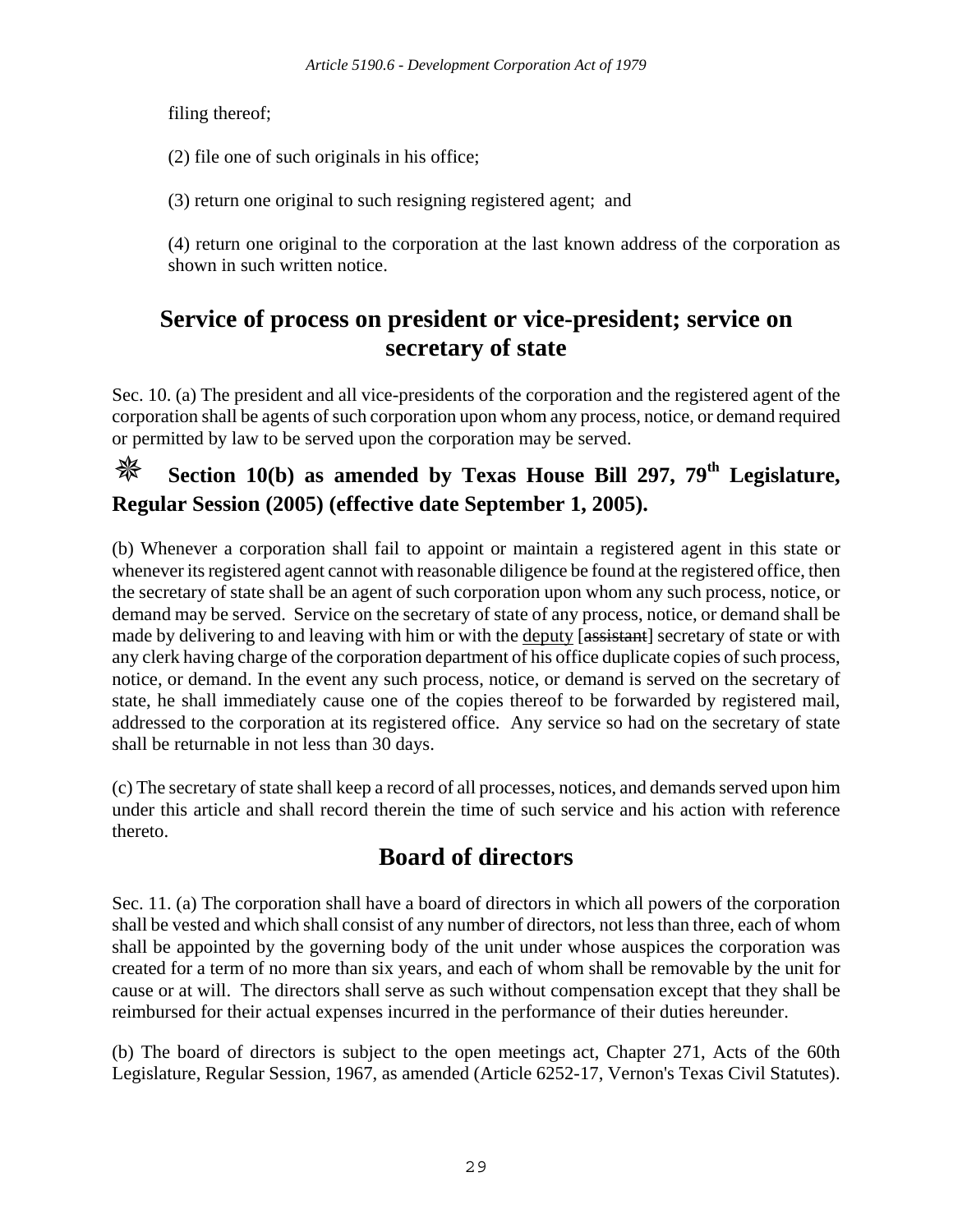# **Organizational meeting of board**

Sec. 12. After the issuance of the certificate of incorporation, an organizational meeting of the board of directors named in the articles of incorporation shall be held within this state for the purpose of adopting bylaws, electing officers, and for such other purposes as may come before the meeting. The incorporators calling the meeting shall give at least three days' notice thereof by mail to each director named in the articles of incorporation, which notice shall state the time and place of the meeting.

# **Adoption and approval of initial bylaws**

Sec. 13. The initial bylaws of a corporation shall be adopted by its board of directors and approved by resolution of the governing body of the unit under whose auspices the corporation was created.

# **Quorum; actions of majority at meeting; action without meeting**

Sec. 14. (a) A quorum for the transaction of business by the board of directors shall be whichever is less:

(1) a majority of the number of directors fixed by the bylaws or in the absence of a bylaw fixing the number of directors a majority of the number of directors stated in the articles of incorporation; or

(2) any number, not less than three, fixed as a quorum by the articles of incorporation or the bylaws.

(b) The act of the majority of the directors present at a meeting at which a quorum is present shall be the act of the board of directors, unless the act of a greater number is required by the articles of incorporation or the bylaws.

(c) Any action required by this Act to be taken at a meeting of the directors of a corporation or any action which may be taken at a meeting of the directors may be taken without a meeting if a consent in writing, setting forth the action to be taken, shall be signed by all of the directors. Such consent shall have the same force and effect as a unanimous vote and may be stated as such in any articles or document filed with the secretary of state under this Act.

# **Application of Open Records Act**

Sec. 14A. The board of directors is subject to the open records act, Chapter 424, Acts of the 63rd Legislature, Regular Session, 1973, as amended (Article 6252-17a, Vernon's Texas Civil Statutes).

# **Indemnification of directors and officers; notice of meetings; waiver of notice**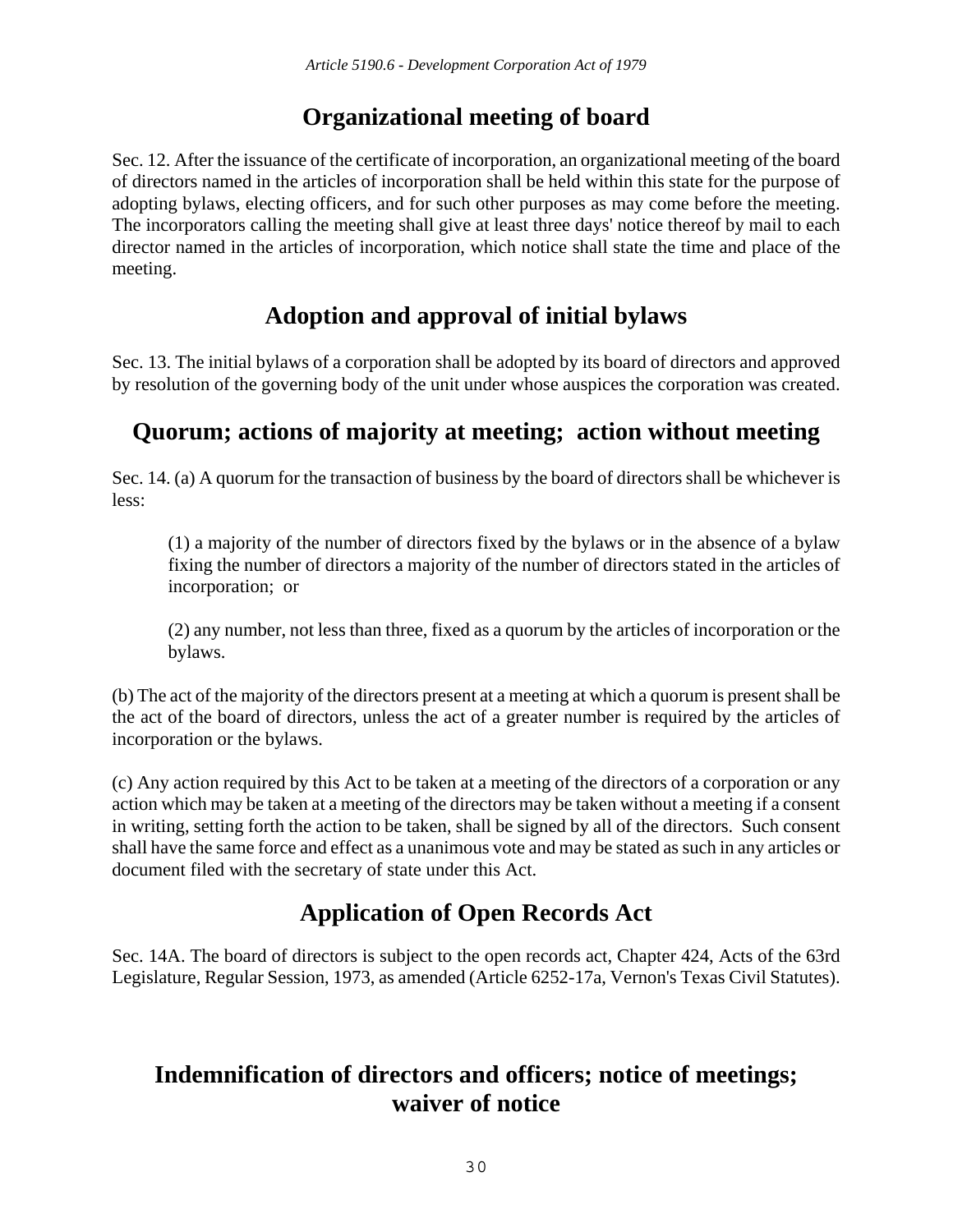Sec. 15. (a) The corporation shall have the power to indemnify any director or officer or former director or officer of the corporation for expenses and costs (including attorneys' fees) actually and necessarily incurred by him in connection with any claim asserted against him by action in court or otherwise by reason of his being or having been such director or officer, except in relation to matters as to which he shall have been guilty of negligence or misconduct in respect of the matter in which indemnity is sought.

(b) If the corporation has not fully indemnified him, the court in the proceeding in which any claim against such director or officer has been asserted or any court having the requisite jurisdiction of an action instituted by such director or officer on his claim for indemnity may assess indemnity against the corporation, its receiver, or trustee for the amount paid by such director or officer (including attorneys' fees) in satisfaction of any judgment or in compromise of any such claim (exclusive in either case of any amount paid to the corporation), actually and necessarily incurred by him in connection therewith to the extent that the court shall deem reasonable and equitable; provided, nevertheless, that indemnity may be assessed under this section only if the court finds that the person indemnified was not guilty of negligence or misconduct in respect of the matter in which indemnity is sought.

(c) Regular meetings of the board of directors may be held within the state with or without notice as prescribed in the bylaws. Special meetings of the board of directors shall be held upon such notice as is prescribed in the bylaws. Attendance of a director at a meeting shall constitute a waiver of notice of such meeting, except where a director attends a meeting for the express purpose of objecting to the transaction of any business on the ground that the meeting is not lawfully called or convened. Neither the business to be transacted at nor the purpose of any regular or special meeting of the board of directors need be specified in the notice or waiver of notice of such meeting, unless required by the bylaws.

(d) Whenever any notice is required to be given to any member or director of a corporation under the provisions of this Act or under the provisions of the articles of incorporation or bylaws of the corporation, a waiver thereof in writing signed by the person or persons entitled to such notice, whether before or after the time stated therein, shall be equivalent to the giving of such notice.

### **Officers**

Sec. 16. The officers of a corporation shall consist of a president, one or more vice-presidents, a secretary, a treasurer, and such other officers and assistant officers as may be deemed necessary, each of whom shall be elected or appointed at such time and in such manner and for such terms not exceeding three years as may be prescribed in the articles of incorporation or the bylaws. In the absence of any such provisions, all officers shall be elected or appointed annually by the board of directors. One person may hold more than one office, except that the president may not hold the office of secretary.

## **Amendment of articles**

Sec. 17. (a) The articles of incorporation may at any time and from time to time be amended,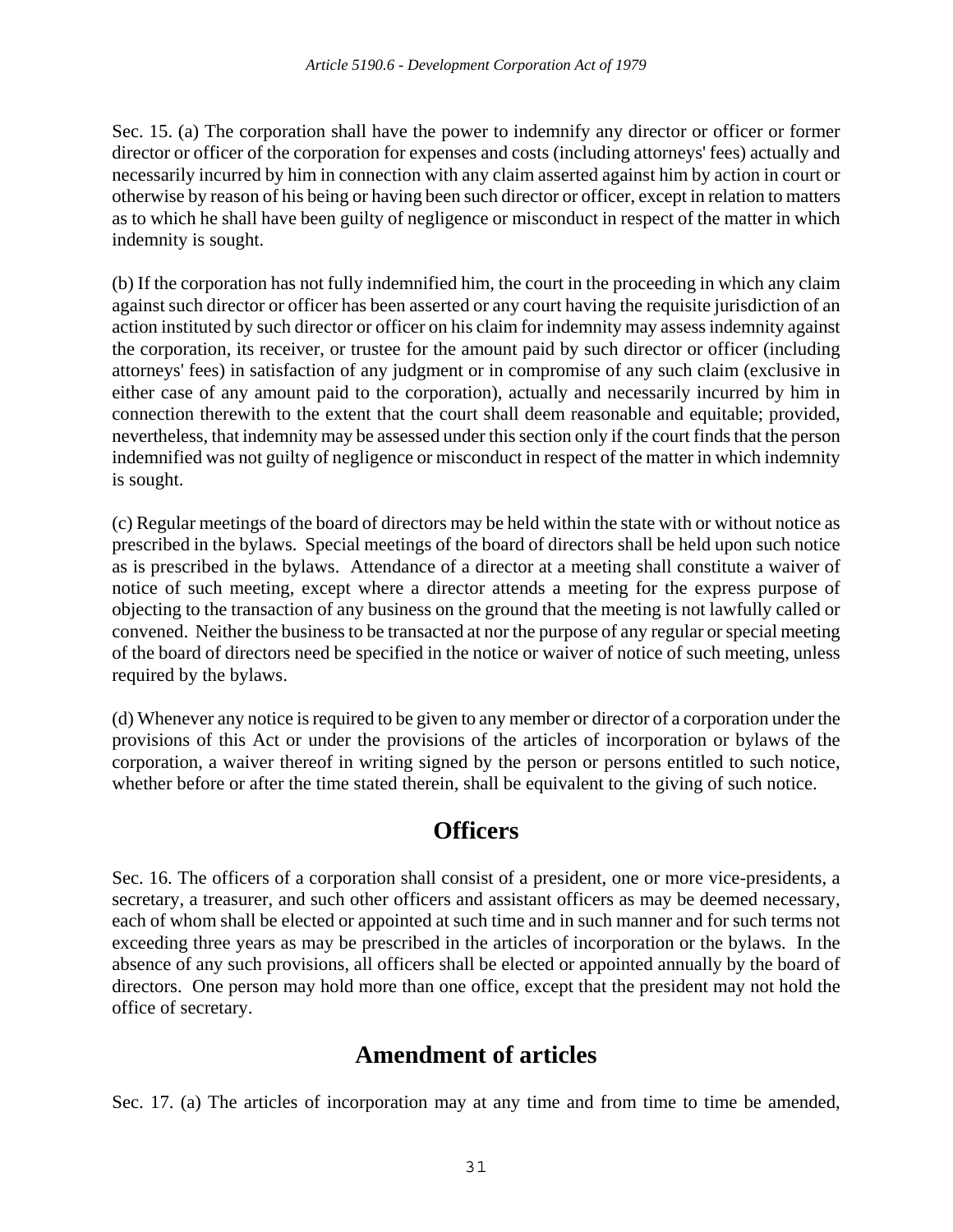provided that the board of directors files with the governing body of the unit under whose auspices the corporation was created a written application requesting that the unit approve such amendment to the articles of incorporation, specifying in such application the amendment or amendments proposed to be made. If the governing body by appropriate resolution finds and determines that it is advisable that the proposed amendment be made, authorizes the same to be made, and approves the form of the proposed amendment, the board of directors shall proceed to amend the articles as hereinafter provided.

(b) The articles of incorporation may also be amended at any time by the governing body of the unit under whose auspices the corporation was created at its sole discretion by adopting an amendment to the articles of incorporation of the corporation by resolution of such governing body and delivering the articles of amendment to the secretary of state as hereinafter provided.

 (c) An amendment of the articles of incorporation of a county alliance corporation may not be adopted under this section unless approved by the governing body of each member of the county alliance under whose auspices the corporation was created.

# **Execution and verification of amendments**

Sec. 18. The articles of amendment shall be executed in duplicate by the corporation by its president or by a vice-president and by its secretary or an assistant secretary or by the presiding officer and the secretary or clerk of the governing body of the unit under whose auspices the corporation was created, shall be verified by one of the officers signing such articles, and shall set forth:

(1) the name of the corporation;

(2) if the amendment alters any provision of the original or amended articles of incorporation, an identification by reference or description of the altered provision and a statement of its text as it is amended to read; if the amendment is an addition to the original or amended articles of incorporation, a statement of that fact and the full text of each provision added; and

(3) the fact that such amendment was adopted or approved by the governing body of the unit and the date of the meeting at which the amendment was adopted or approved by such governing body.

# **Certificate of amendment; effect of amendment**

Sec. 19. (a) Triplicate originals of the articles of amendment shall be delivered to the secretary of state. If the secretary of state finds that the articles of amendment conform to the requirements of this Act, he shall, when a fee of \$25 has been paid:

(1) endorse on each of such originals the word "Filed" and the month, day, and year of the filing thereof;

(2) file one of such originals in his office; and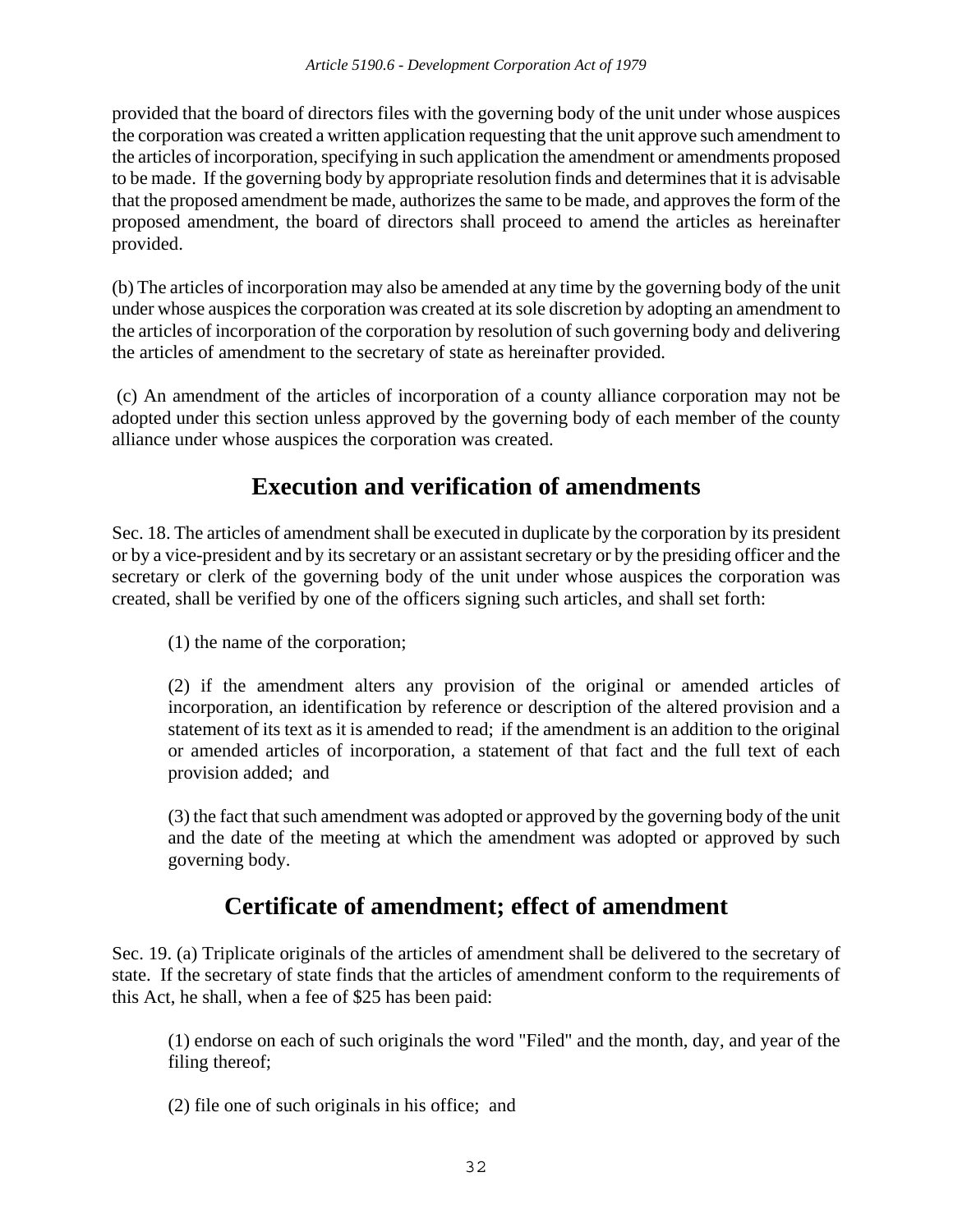(3) issue two certificates of amendment to each of which he shall affix an original.

(b) A certificate of amendment together with an original of the articles of amendment affixed thereto by the secretary of state shall be delivered to the corporation or its representative and to the governing body of the unit under whose auspices the corporation was created.

(c) Upon the issuance of the certificate of amendment by the secretary of state, the amendment shall become effective and the articles of incorporation shall be deemed to be amended accordingly.

(d) No amendment shall affect any existing cause of action in favor of or against such corporation or any pending suit to which such corporation shall be a party or the existing rights of persons other than members; and in the event the corporate name shall be changed by amendment, no suit brought by or against such corporation under its former name shall abate for that reason.

## **Restated articles of incorporation and restated certificate of incorporation**

Sec. 20. (a) A corporation may, by following the procedure to amend the articles of incorporation provided by this Act including obtaining the approval of the governing body of the unit under whose auspices the corporation was created, authorize, execute, and file restated articles of incorporation which may restate either:

(1) the entire text of the articles of incorporation as amended or supplemented by all certificates of amendment previously issued by the secretary of state; or

(2) the entire text of the articles of incorporation as amended or supplemented by all certificates of amendment previously issued by the secretary of state and as further amended by such restated articles of incorporation.

(b) If the restated articles of incorporation restate the entire articles of incorporation as amended and supplemented by all certificates of amendment previously issued by the secretary of state without making any further amendment thereof, the introductory paragraph shall contain a statement that the instrument accurately copies the articles of incorporation and all amendments thereto that are in effect to date and that the instrument contains no change in the provisions thereof, provided that the number of directors then constituting the board of directors and the names and addresses of the persons then serving as directors may be inserted in lieu of similar information concerning the initial board of directors, and the name and address of each incorporator may be omitted.

(c) If the restated articles of incorporation restate the entire articles of incorporation as amended and supplemented by all certificates of amendment previously issued by the secretary of state and as further amended by such restated articles of incorporation, the instrument containing such articles shall: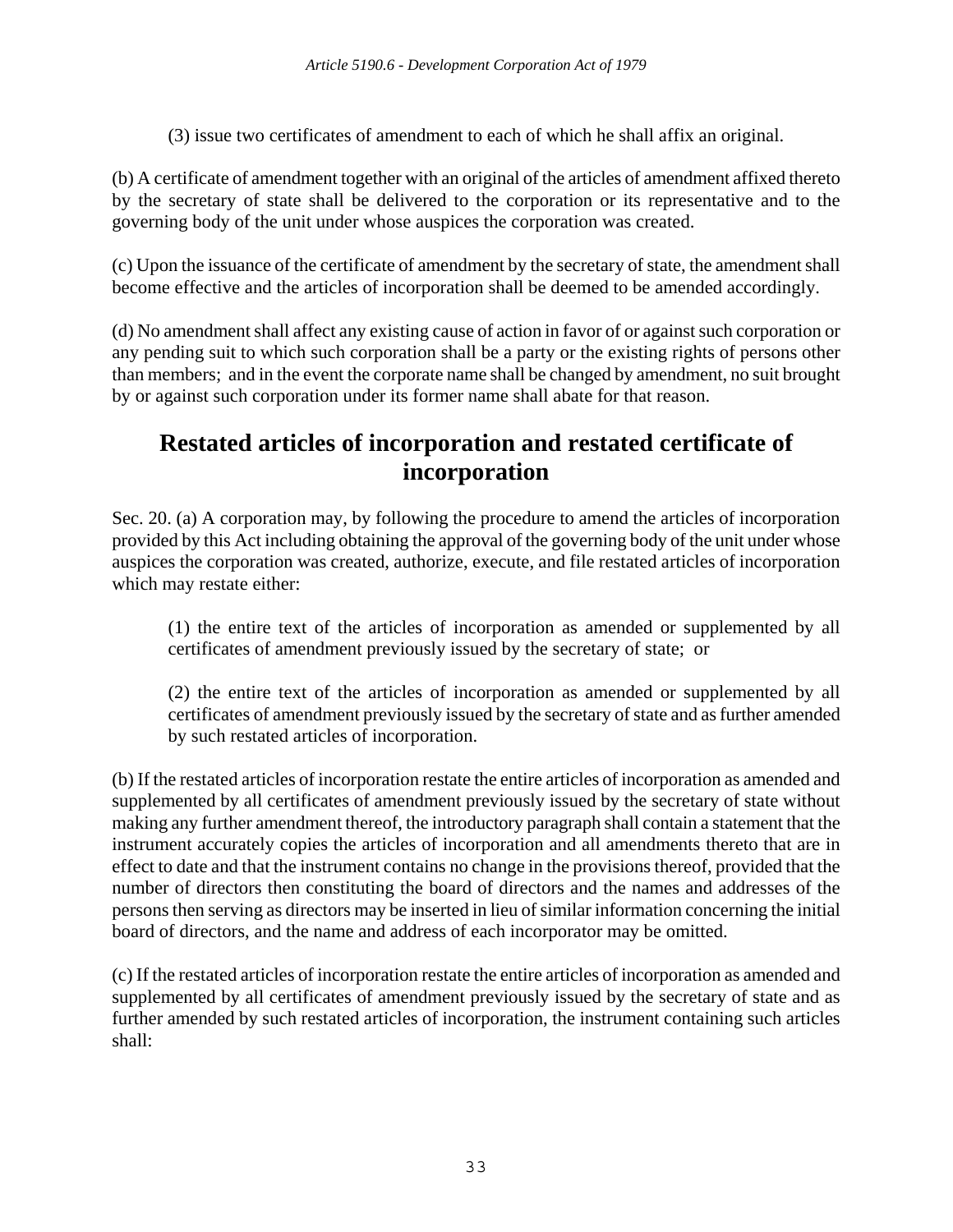(1) set forth for any amendment made by such restated articles of incorporation a statement that each such amendment has been effected in conformity with the provisions of this Act and shall further set forth the statements required by this Act to be contained in articles of amendment, provided that the full text of such amendments need not be set forth except in the restated articles of incorporation as so amended;

(2) contain a statement that the instrument accurately copies the articles of incorporation and all amendments thereto that are in effect to date and as further amended by such restated articles of incorporation and that the instrument contains no other change in any provision thereof; provided that the number of directors then constituting the board of directors and the names and addresses of the persons then serving as directors may be inserted in lieu of similar information concerning the initial board of directors, and the names and addresses of each incorporator may be omitted; and

(3) restate the text of the entire articles of incorporation as amended and supplemented by all certificates of amendment previously issued by the secretary of state and as further amended by the restated articles of incorporation.

(d) Such restated articles of incorporation shall be executed in triplicate by the corporation by its president or a vice-president and by its secretary or an assistant secretary and shall be verified by one of the officers signing such articles. Triplicate originals of the restated articles of incorporation shall be delivered to the secretary of state. If the secretary of state finds that the restated articles of incorporation conform to law, he shall, when a fee of \$25 has been paid:

(1) endorse on each of such originals the word "Filed" and the month, day, and year of the filing thereof;

(2) file one of such originals in his office; and

(3) issue two restated certificates of incorporation to each of which he shall affix one of such originals.

(e) A restated certificate of incorporation together with a triplicate original of the restated articles of incorporation affixed thereto by the secretary of state shall be delivered to the corporation or its representative and to the governing body of the unit under whose auspices the corporation was created. A restated certificate of incorporation granted to a county alliance corporation and the originals of the restated articles of incorporation that are required to be delivered under this subsection to the governing body of the county alliance under whose auspices the corporation was created shall be delivered to the commissioners court of any county that is a member of the county alliance and that county shall provide photocopies of the certificate of incorporation and the articles of incorporation to each other member of the county alliance.

(f) Upon the issuance of the restated certificate of incorporation by the secretary of state, the original articles of incorporation and all amendments thereto shall be superseded and the restated articles of incorporation shall be deemed to be articles of incorporation of the corporation.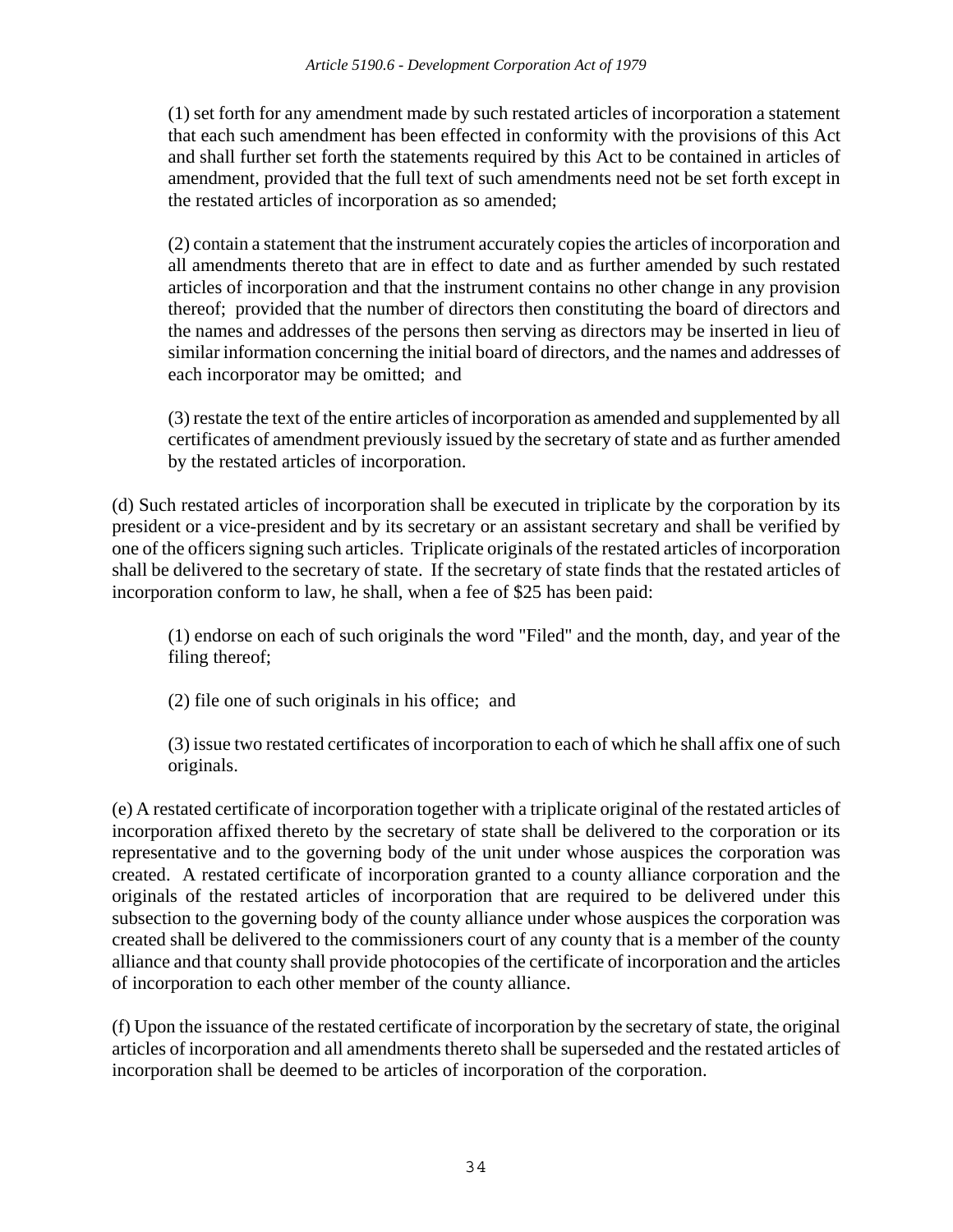## **Authority to issue bonds; approval of programs and expenditures; financial statements, books and records**

Sec. 21. Every unit is hereby authorized to utilize a corporation to issue bonds on its behalf to finance the cost of projects, including projects in federally designated empowerment zones and enterprise communities or enterprise zones designated under the Texas Enterprise Zone Act, to promote and develop new and expanded business enterprises to promote and encourage employment and the public welfare. No unit is or shall be authorized to lend its credit or grant any public money or thing of value in aid of a corporation, except that a city may grant public money to a corporation under a contract authorized by Section 380.002, Local Government Code. The unit will approve all programs and expenditures of the corporation and annually review any financial statements of the corporation, and at all times the unit will have access to the books and records of the corporation.

## **Bonds not debt of state or political subdivision; corporation as constituted authority and instrumentality but not political subdivision or corporation**

Sec. 22. Bonds issued under the provisions of this Act shall be deemed not to constitute a debt of the state, of the unit, or of any other political corporation, subdivision, or agency of this state or a pledge of the faith and credit of any of them, but such bonds shall be payable solely from the funds herein provided therefor from revenues. All such revenue bonds shall contain on the face thereof a statement to the effect that neither the state, the unit, nor any political corporation, subdivision, or agency of the state shall be obligated to pay the same or the interest thereon and that neither the faith and credit nor the taxing power of the state, the unit, or any other political corporation, subdivision, or agency thereof is pledged to the payment of the principal of or the interest on such bonds. The corporation shall not be authorized to incur financial obligations which cannot be paid from proceeds of the bonds, from revenues realized from the lease or sale of a project or realized from a loan made by the corporation to finance or refinance in whole or in part a project, or from revenues from a contract with a city under Section 380.002, Local Government Code. The corporation when established and created pursuant to the terms of the Act shall be a constituted authority and an instrumentality (within the meaning of those terms in the regulations of the treasury and the rulings of the Internal Revenue Service prescribed and promulgated pursuant to Section 103 of the Internal Revenue Code of 1954, as amended) and shall be authorized to act on behalf of the unit under whose auspices it is created for the specific public purpose or purposes authorized by such unit; but the corporation is not intended to be and shall not be a political subdivision or a political corporation within the meaning of the constitution and the laws of the state, including without limitation Article III, Section 52, of the Texas Constitution, and a unit shall never delegate to a corporation any of such unit's attributes of sovereignty, including the power to tax, the power of eminent domain, and the police power.

## **Powers of Corporation**

Sec. 23. (a) The corporation shall have and exercise all of the rights, powers, privileges, authority, and functions given by the general laws of this state to nonprofit corporations incorporated under the Texas Non-Profit Corporation Act, as amended (Article 1396-1.01 et seq., Vernon's Texas Civil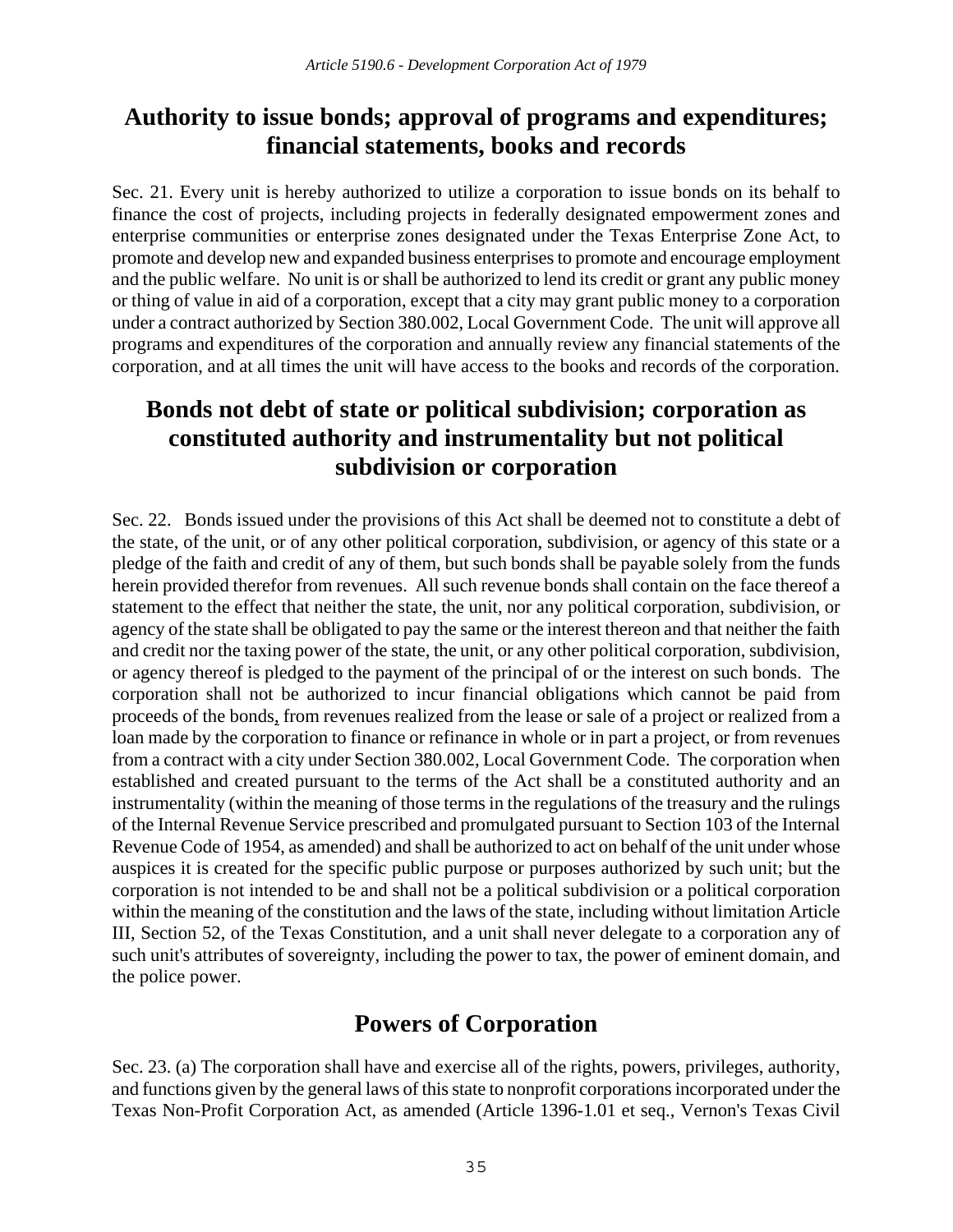Statutes); but to the extent that the provisions of the general laws are in conflict or inconsistent with this Act, this Act prevails. In addition, the corporation shall have the following powers with respect to projects together with all powers incidental thereto or necessary for the performance of those hereinafter stated:

(1) to acquire, whether by construction, devise, purchase, gift, lease, or otherwise or any one or more of such methods and to construct, improve, maintain, equip, and furnish one or more projects undertaken by a different corporation or located within the state or within the coastal waters of the state and within or partially within the limits of the unit under whose auspices the corporation was created or within the limits of a different unit, where the governing body of the different corporation or the unit requests the corporation to exercise its powers therein;

(2) to recover the costs of an investment under Subdivision (1) of this subsection from a unit or another corporation under a contract that may have an unlimited duration;

(3) to lease to a user all or any part of any project for such rentals and upon such terms and conditions as its board of directors may deem advisable and not in conflict with the provisions of this Act;

(4) to sell by installment payments or otherwise and convey all or any part of any project to a user for such purchase price and upon such terms and conditions as its board of directors may deem advisable and not in conflict with the provisions of this Act;

(5) to donate, exchange, convey, sell, or lease land, improvements, or any other interest in real property or furnishings, fixtures or equipment, or personal property to an institution of higher education for a legal purpose of the institution upon such terms and conditions as the corporation's board of directors may deem advisable that are not in conflict with the provisions of this Act;

(6) to make secured or unsecured loans to a user for the purpose of providing temporary or permanent financing or refinancing of all or part of the cost of any project, including the refunding of any outstanding obligations, mortgages, or advances issued, made, or given by any person for the cost of a project; and to charge and collect interest on such loans for such loan payments and upon such terms and conditions as its board of directors may deem advisable and not in conflict with the provisions of this Act;

(7) to issue bonds for the purpose of defraying all or part of the cost of any project, whether or not the bonds are exempt in whole or part from federal income taxation, to secure the payment of such bonds as provided in this Act, and to sell bonds at a price or prices determined by the board of directors or to exchange bonds for property, labor, services, material, or equipment comprising a project or incidental to the acquisition of a project, and those bonds may bear interest at any rate or rates determined by the board of directors, subject to the limitations set forth in this Act;

(8) as security for the payment of the principal of and interest on any bonds issued and any agreements made in connection therewith, to mortgage and pledge any or all of its projects or any part or parts thereof, whether then owned or thereafter acquired, and to assign any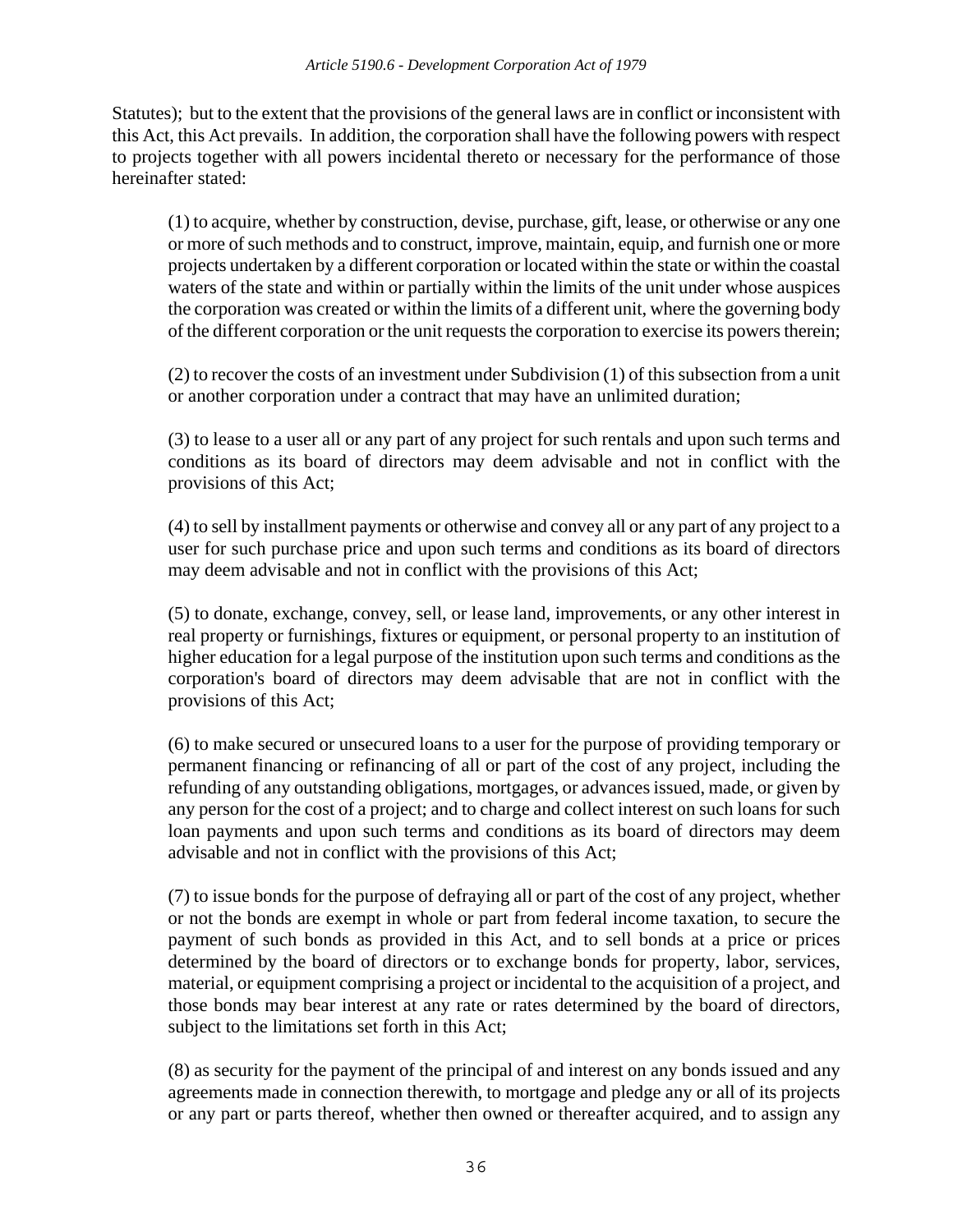mortgage and repledge any security conveyed to the corporation to secure any loan made by the corporation and to pledge the revenues and receipts therefrom;

(9) to sue and be sued, complain and defend, in its corporate name;

(10) to have a corporate seal and to use the same by causing it or a facsimile thereof to be impressed on, affixed to, or in any manner reproduced upon instruments of any nature required to be executed by its proper officers;

(11) to make and alter bylaws not inconsistent with its articles of incorporation or with the laws of this state with the approval of the unit under whose auspices the corporation was created by resolution of the governing body for the administration and regulation of the affairs of the corporation;

(12) to cease its corporate activities and terminate its existence by voluntary dissolution as provided herein; and

(13) whether included in the foregoing or not, to have and exercise all powers necessary or appropriate to effect any or all of the purposes for which the corporation is organized which powers shall be subject at all times to the control of the governing body of the unit under whose auspices the corporation was created.

# **Section 23(b) as amended by Texas Senate Bill 252, 79th Legislature, Regular Session (2005) (effective date April 12, 2005).**

(b) The corporation shall not have the power to own or operate any project as a business other than as lessor, seller, or lender or pursuant to the requirements of any trust agreement securing the credit transaction. Accordingly, the user pursuant to any lease, sale, or loan agreement relating to a project shall be considered to be the owner of the project for the purposes of the application of any ad valorem, sales, and use taxes or any other taxes levied or imposed by this state or any political subdivision of this state. The purchase and holding of mortgages, deeds of trust, or other security interests and contracting for any servicing thereof shall not be deemed the operation of a project. The corporation shall, however, have all powers necessary to own and operate a project as a business if the project is a military installation or military facility that has been closed or realigned, including a military installation or facility closed or realigned pursuant to the Defense Base Closure and Realignment Act of 1990 (10 U.S.C. Section 2687 note) as amended.

(c) Notwithstanding any law to the contrary, any corporation created by a unit under this Act may, with the consent of the unit, obtain health benefits coverage, liability coverage, workers' compensation coverage, and property coverage under the unit's insurance policies, self-funded coverage, or coverage provided under an Interlocal Agreement with other political subdivisions. Health benefits coverage may be extended to the corporation's directors and employees, and the dependents of such directors and employees. Workers' compensation benefits may be extended to the corporation's directors, employees, and volunteers. The liability coverage may be extended to protect the corporation and its directors and employees.

(d) Notwithstanding any law to the contrary, any corporation created by a unit under this Act may,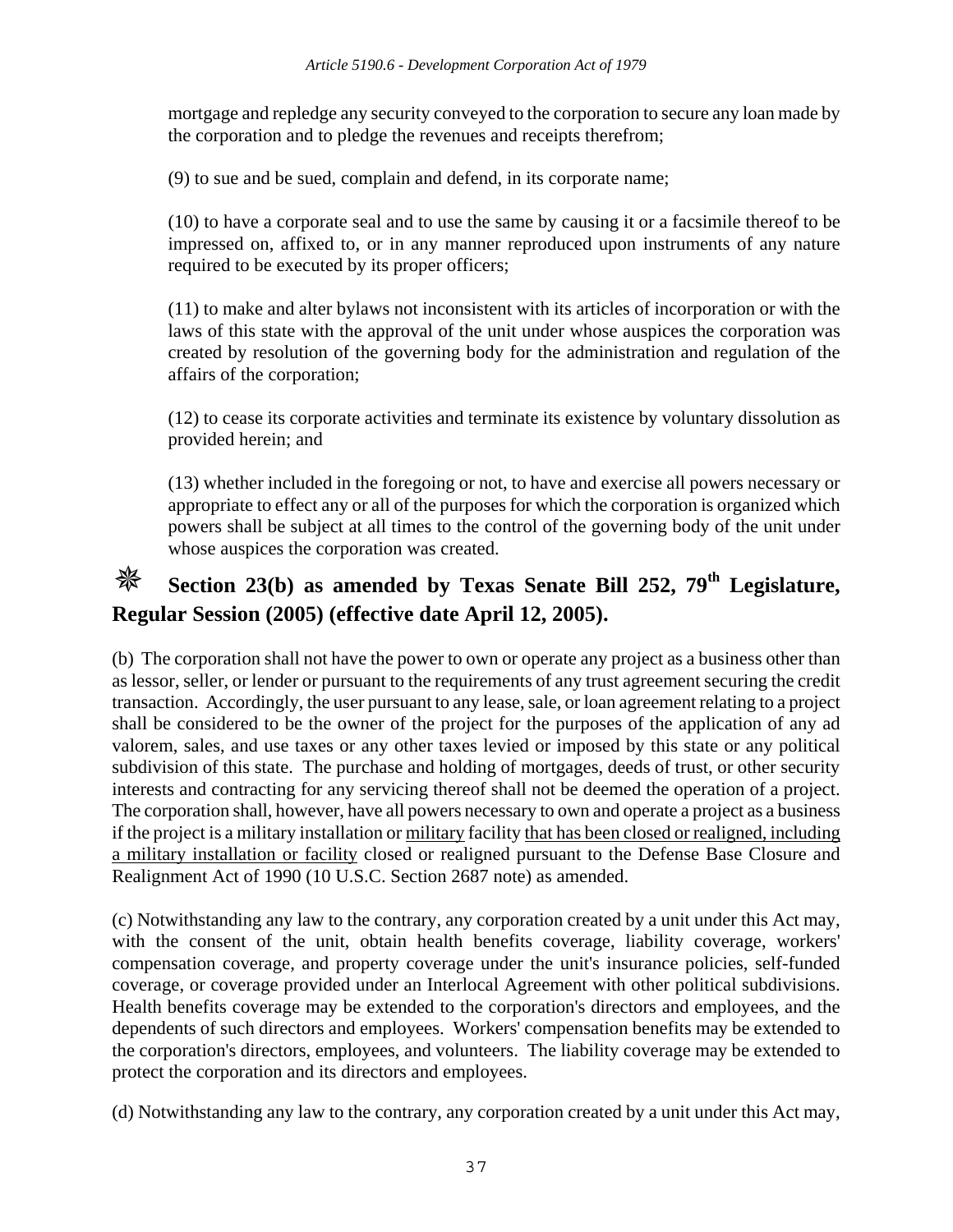with the consent of the unit, obtain retirement benefits under any retirement program operated or participated in by the unit. Retirement benefits may be extended to the corporation's employees.

(e) A corporation may use the reverse auction procedure, as defined by Section 2155.062(d), Government Code, for purchasing.

# **Leases, Sales, and Loan Agreements; Approval of Bonds, Leases, Sales, or Loan Agreements; Permit for Offer and Sale of Securities; Fee Schedules and Bond Procedures; Rules and Regulations**

#### **Section 24 does not apply to 4A or 4B corporations.** *See* **Sections 4A (h) and 4B (l).**

Sec. 24. (a) The department shall approve the contents of any lease, sale, or loan agreement made under this Act. The department shall prescribe rules and regulations setting forth minimum standards for project eligibility and for lease, sale, and loan agreements and guidelines with respect to the business experience, financial resources, and responsibilities of the lessee, purchaser, or borrower under any such agreement, but in no event shall the department approve any agreement unless it affirmatively finds that the project sought to be financed is in furtherance of the public purposes of this Act. Appeal from any adverse ruling or decision of the department under this subsection may be made by the corporation to the District Court of Travis County. The substantial evidence rule shall apply. Rules, regulations, and guidelines promulgated by the department and amendments thereto shall be effective only after they have been filed with the secretary of state.

(b) The corporation may submit a transcript of proceedings in connection with the issuance of the bonds to the department and request that the department approve the bonds. On filing a request for the department's approval of issuance of the bonds, the corporation shall pay to the department a nonrefundable filing fee. The department shall set the amount of the fee at a reasonable amount, but not less than \$500 or more than \$25,000. If the department refuses to approve the bond issue solely on the basis of law, the corporation may seek a writ of mandamus from the Supreme Court, and for this purpose the chair of the department shall be considered a state officer as provided in Section 22.002, Government Code.

(c) The department may delegate to the executive director of the department the authority to approve a lease, sale, or loan agreement made under this Act or bonds issued by a corporation or any documents submitted as provided herein.

(d) No corporation shall sell or offer for sale any bonds or other securities until a permit authorizing the corporation to offer and sell such securities has been granted by the securities commissioner under the registration provisions of The Securities Act, as amended (Article 581-1 et seq., Vernon's Texas Civil Statutes), except as the State Securities Board may exempt from registration by rule, regulation, or order. Appeal from any adverse decision of the securities commissioner or the State Securities Board shall be as provided by the Administrative Procedure and Texas Register Act, as amended (Article 6252-13a, Vernon's Texas Civil Statutes). The substantial evidence rule shall apply in all such appeals.

(e) The department by rule shall require corporations to file fee schedules and bond procedures.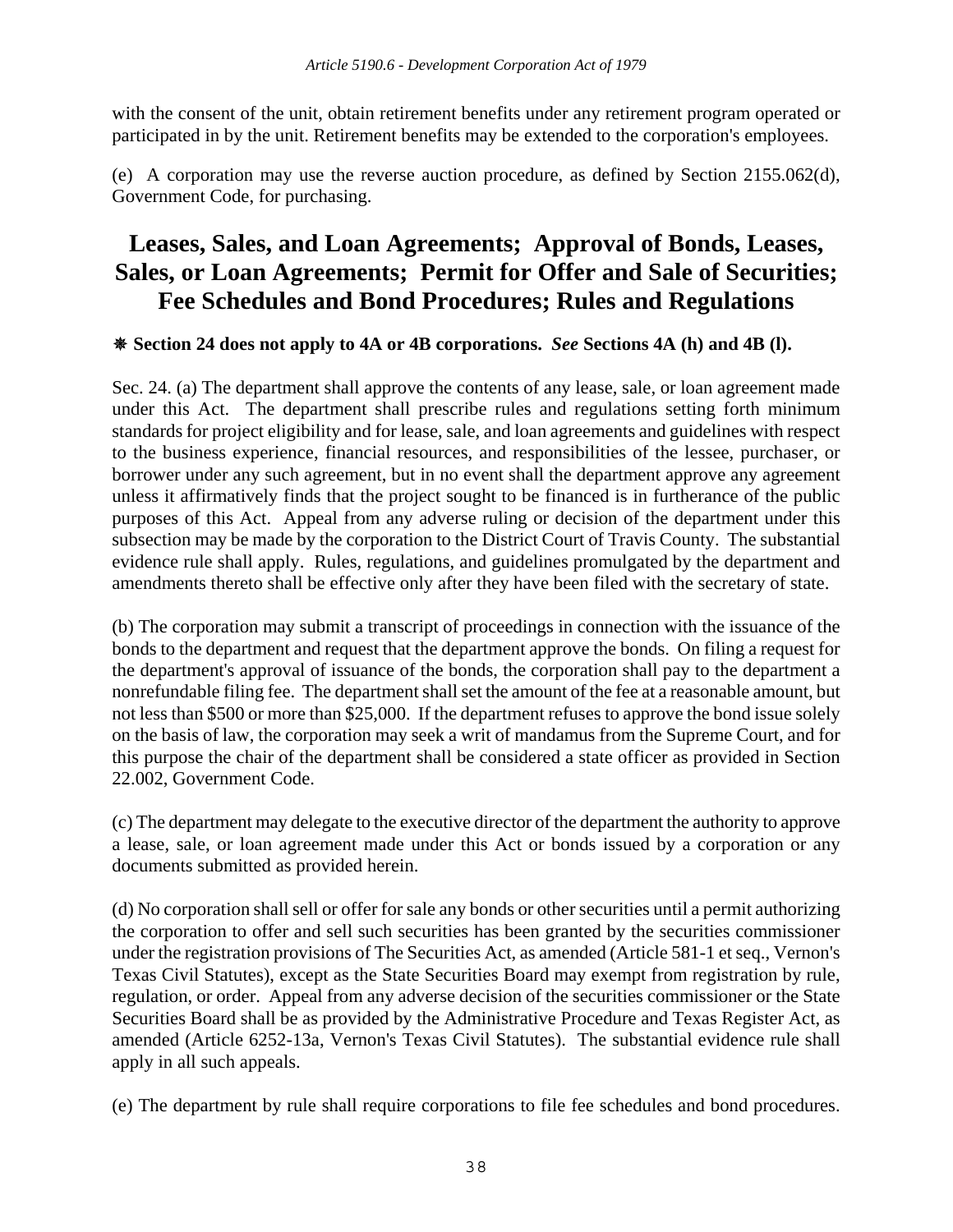Bond counsel and financial advisors participating in an issue shall be mutually acceptable to the corporation and the user.

(f) The department shall adopt rules and regulations governing programs for small businesses receiving loans guaranteed in whole or in part by the Small Business Administration or other federal agencies. The department may also adopt rules and regulations governing the terms and conditions of loans by a corporation to banks or other lending institutions the proceeds of which are reloaned as permanent or temporary financing of a project.

## **Bonds and proceeds of bonds**

Sec. 25. (a) The principal of and the interest on any bonds issued by a corporation shall be payable solely from the funds provided for such payment and from the revenues of the one or more projects for which the bonds were authorized. The bonds of each issue shall be dated, shall bear interest at such rate or rates that are fixed, variable, floating, or otherwise, shall mature at such time or times not exceeding 40 years from their date as may be determined by the board of directors, and may be made redeemable before maturity at the option of the board of directors at such price or prices and under such terms and conditions as may be fixed by the board of directors of the corporation prior to the issuance of the bonds.

(b) The board of directors shall determine the form of the bonds, including any interest coupons to be attached thereto, and shall fix the denomination or denominations of the bonds and the place or places of payment of principal and interest. In cases where any officer whose signature or a facsimile of whose signature shall appear on any bonds or coupons shall cease to be such officer before the delivery of such bonds, such signature for all purposes is the same as if he had remained in office until such delivery. The bonds may be issued in coupon or in registered form or both as the board of directors of the corporation may determine, and provisions may be made for the registration of any coupon bonds as to the principal alone and also as to both principal and interest and for the reconversion into coupon bonds of any bonds registered as to both principal and interest. The corporation may sell bonds at public or private sale and at an interest rate not to exceed that permitted by the constitution or laws of the state.

(c) The proceeds of the bonds of each issue shall be used for the payment of all or part of the cost of or for the making of a loan in the amount of all or part of the cost of the project or projects for which authorized as defined herein and shall be disbursed in such manner and under such restrictions, if any, provided in the resolution authorizing the issuance of the bonds or in the trust agreement securing the same. Bond proceeds may be used to pay all costs incurred in issuing the bonds, interest on the bonds for such time as may be determined by the board of directors of the corporation, and to establish reserve funds and sinking funds for the bonds. If the proceeds of the bonds of any series issued with respect to the cost of any project shall exceed the cost of the project for which the same shall have been issued, the surplus shall be deposited to the credit of the sinking fund for such bonds or used to purchase bonds in the open market.

(d) Prior to the preparation of definitive bonds, the corporation may under like restrictions issue interim or temporary bonds with or without coupons, exchangeable for definitive bonds when such bonds shall have been executed and are available for delivery. Bonds may be issued and lease, sale, and loan agreements entered into under the provisions of this Act without obtaining the consent or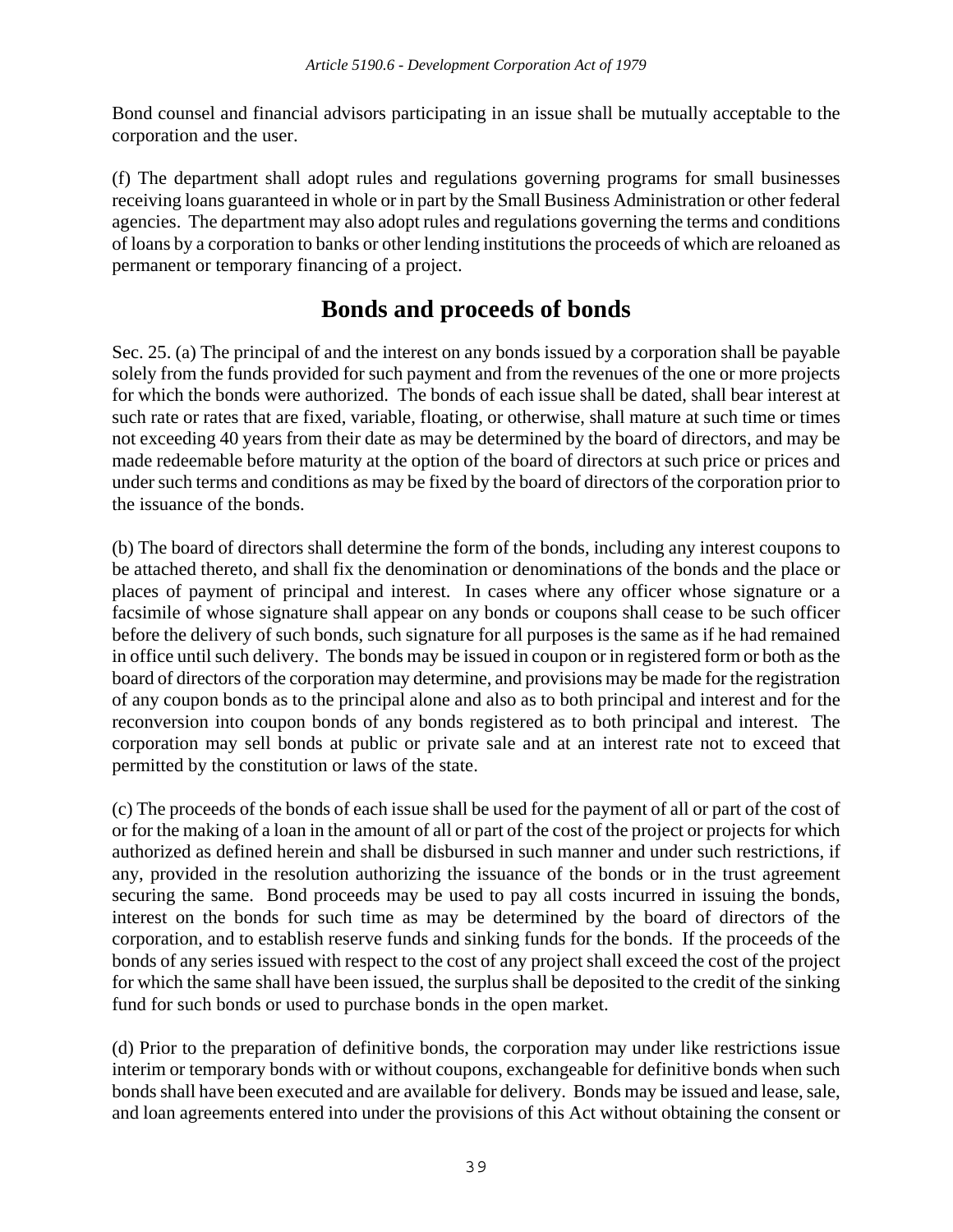approval of any department, division, commission, board, bureau, or agency of the state except as otherwise provided herein.

(e) The principal of and interest on any bonds issued by the corporation shall be secured by a pledge of the revenues and receipts derived by the corporation from the lease or sale of the project so financed or from the loan made by the corporation with respect to the project so financed or refinanced and may be secured by a mortgage covering all or any part of such project, including any enlargements of and additions to such project thereafter made. The resolution under which the bonds are authorized to be issued and any such mortgage may contain any agreements and provisions respecting the maintenance of the project covered thereby, the fixing and collection of rents, purchase price payments or loan payments, the creation and maintenance of special funds from such revenues and the rights and remedies available in the event of default, all as the board of directors shall deem advisable and not in conflict with the provisions hereof. The resolution under which the bonds are authorized to be issued and the mortgage may contain any agreements and provisions for satisfying the financial assurance requirements applicable to a project for which a permit is required under Chapter 361, Health and Safety Code, or Chapter 27, Water Code, including those relating to construction, proper operation, liability coverage, emergency response capability, well plugging, closure, and postclosure care. Evidence of the passage of a resolution by a governing body approving or agreeing to approve the issuance of bonds for the purpose of satisfying the financial assurance requirements applicable to such a project is an adequate demonstration that sufficient financial resources will be available to comply with all existing financial assurance requirements. Each pledge, agreement, and mortgage made for the benefit or security of any of the bonds of the corporation shall continue effective until the principal of and interest on the bonds for the benefit for which the same were made have been fully paid.

(f) No issue of bonds, including refunding bonds, shall be delivered by the corporation without a resolution of the governing body adopted no more than 60 days prior to the date of delivery of the bonds specifically approving the resolution of the corporation providing for the issuance of the bonds. If the corporation is authorized by a county alliance, the resolution required by this subsection must be adopted by the commissioners courts of at least three-fifths of the members of the county alliance.

(g) Bonds issued under this Act, and coupons, if any, representing interest on the bonds, are securities as defined by Chapter 8, Business & Commerce Code, as amended, and are negotiable if issued in accordance with this Act.

# **Refunding bonds**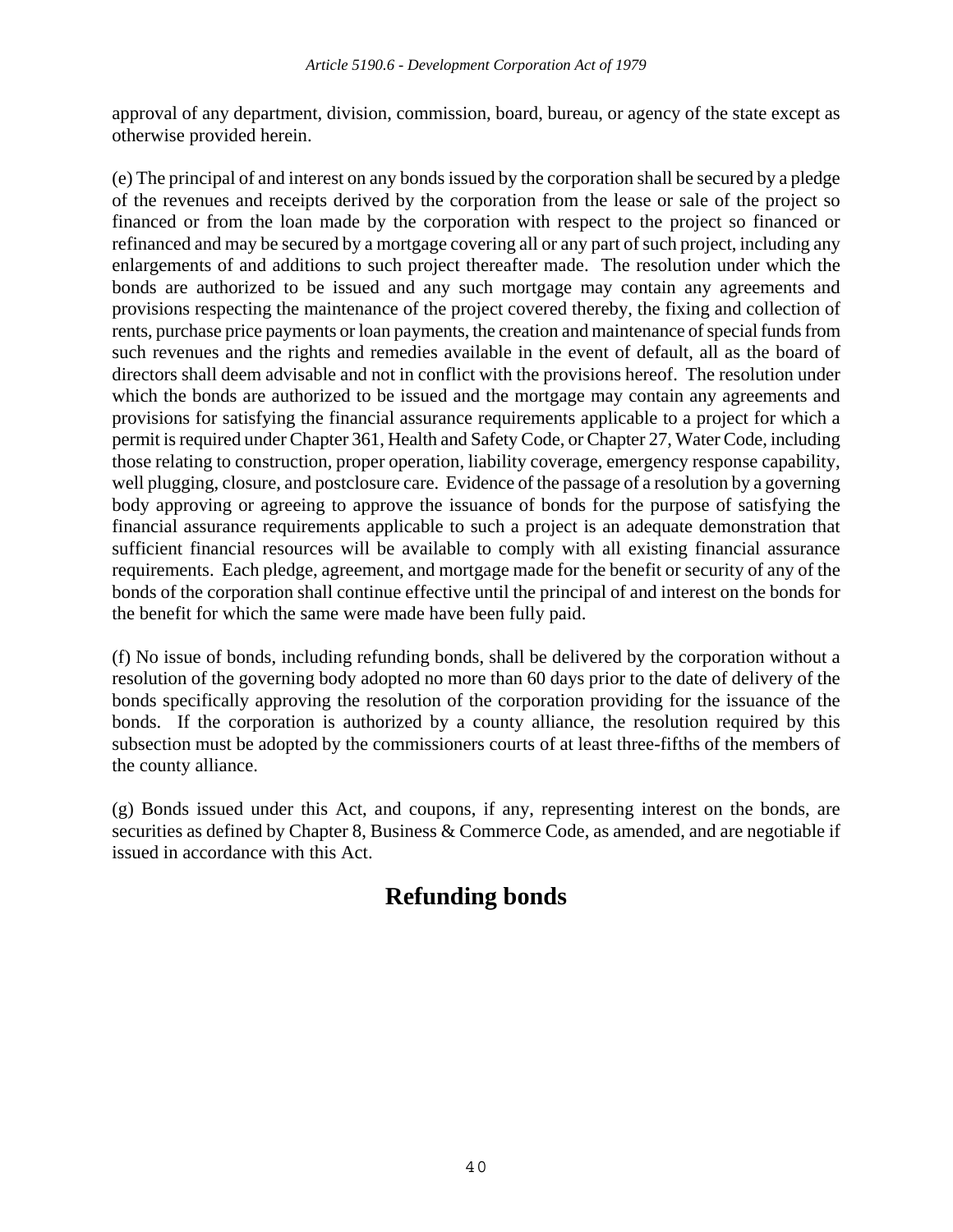Sec. 26. Each corporation is hereby authorized to provide by resolution for the issuance of its refunding bonds for the purpose of refunding any bonds then outstanding, issued on account of a project, which shall have been issued under the provisions of this Act, including the payment of any redemption premium thereon and any interest accrued or to accrue to the date of redemption of such bonds and, if deemed advisable by the corporation, for the additional purpose of financing improvements, extensions, or enlargements to the project in connection with which the bonds to be refunded shall have been issued or for another project. The issuance of such bonds, the maturities and other details thereof, the rights of the holders thereof, and the rights, duties, and obligations of the corporation in respect to the same shall be governed by the provisions of this Act insofar as the same may be applicable. Within the discretion of the corporation, the refunding bonds may be issued in exchange for outstanding bonds or may be sold and the proceeds used for the purpose of redeeming outstanding bonds.

### **Trust agreements**

Sec. 27. Any bonds issued under the provisions of this Act may be secured by a trust agreement by and between the corporation and a corporate trustee, which may be any trust company or bank having the powers of a trust company within or without the state. Any such trust agreement may evidence a pledge or assignment of the lease, sale, or loan revenues to be received from a lessee or purchaser of or borrower with respect to a project for the payment of principal of and interest and any premium on such bonds as the same shall become due and payable and may provide for creation and maintenance of reserves for such purposes. Any such trust agreement or resolution providing for the issuance of such bonds may contain such provisions for protecting and enforcing the rights and remedies of the bondholders as may be reasonable and proper and not in violation of law, including covenants setting forth the duties in relation to the acquisition of property and the construction, improvement, maintenance, repair, operation, and insurance of the project in connection with which such bonds shall have been authorized, and the custody, safeguarding, and application of all money. It shall be lawful for any bank or trust company incorporated under the laws of the state which may act as depository of the proceeds of bonds or of revenues to furnish such indemnifying bonds or to pledge such securities as may be required by the corporation. Any such trust agreement may set forth the rights and remedies of the bondholders and of the trustee and may restrict the individual right of action by bondholders as is customary in trust agreements or trust indentures securing bonds and debentures of private corporations. In addition to the foregoing, any such trust agreement may contain such provisions as the corporation may deem reasonable and proper for the security of the bondholders. All expenses incurred in carrying out the provisions of any such trust agreement may be treated as a part of the cost of the operation of the project.

### **Enforcement of agreements or mortgages**

Sec. 28. (a) Any agreement relating to any project shall be for the benefit of the corporation. Any such agreement shall contain a provision that, in the event of a default in the payment of the principal of or the interest or premium on such bonds or in the performance of any agreement contained in such proceedings, mortgage, or instrument, such payment and performance may be enforced by mandamus or by the appointment of a receiver in equity with power to charge and collect rents, purchase price payments, and loan payments and to apply the revenues from the project in accordance with such resolution, mortgage, or instrument.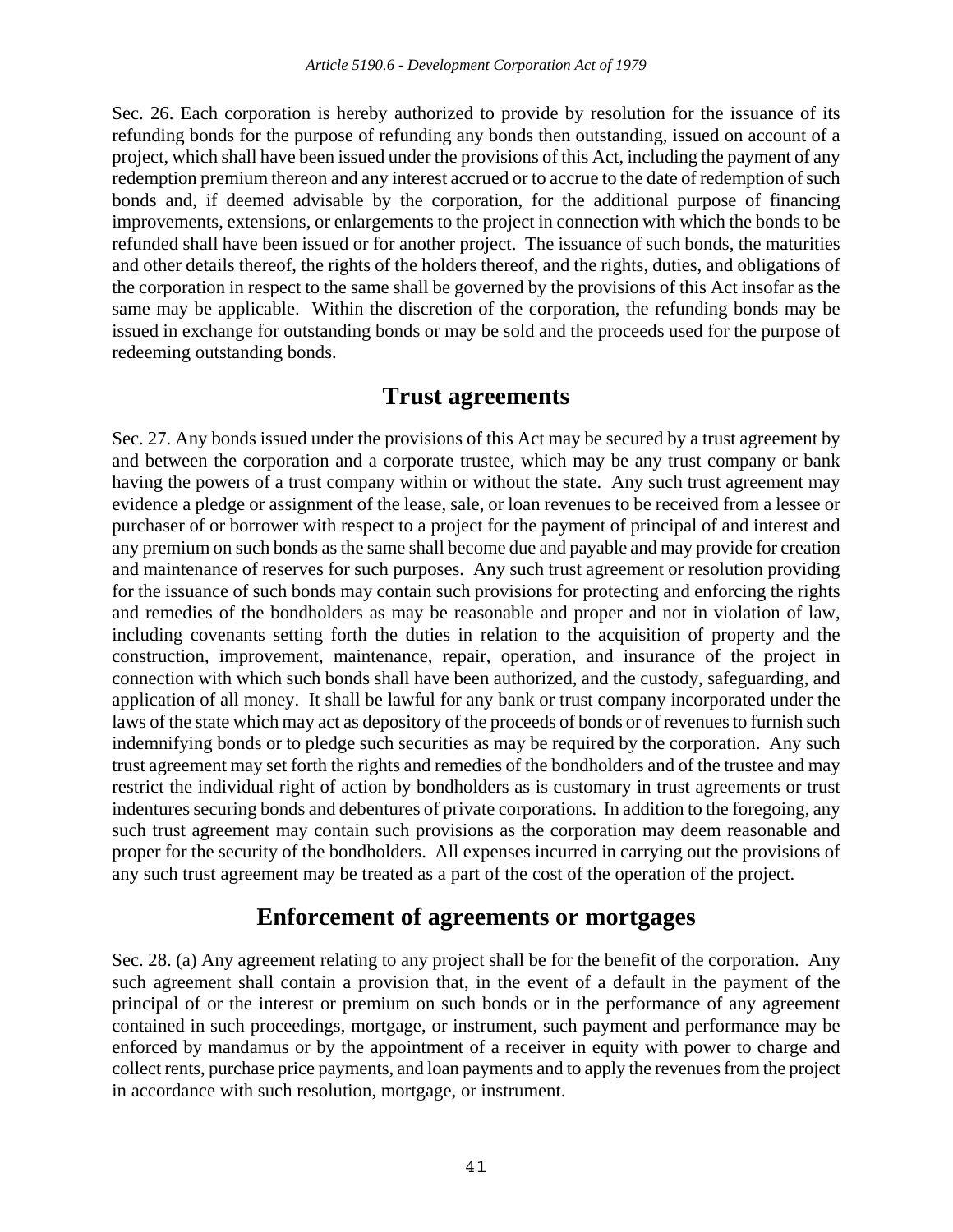(b) Any mortgage to secure bonds issued thereunder may also provide that, in the event of a default in the payment thereof or the violation of any agreement contained in the mortgage, the mortgage may be foreclosed and sold under proceedings in equity or in any other manner now or hereafter permitted by law. Such mortgage may also provide that any trustee under such mortgage or the holder of any of the bonds secured thereby may become the purchaser at any foreclosure sale if the highest bidder therefor.

## **Option to purchase granted to lessee**

Sec. 29. A corporation may grant a lessee an option to purchase all or any part of a project when all bonds of the corporation delivered to provide such facilities have been paid or provision has been made for their final payment. The provisions of this law are procedurally exclusive for authority to convey or grant an option to purchase, and reference to no other law shall be required.

## **Authority of Corporation Regarding Bonds, Lease, Sale, or Loan Agreements**

Sec. 30. Except as limited by the provisions of this Act or as limited by the rules, regulations, and guidelines of the department, each corporation shall have full and complete authority with respect to bonds, lease, sale, or loan agreements and the provisions thereof.

# **Validation of Acts of Defense Base Development Corporations**

Sec. 30A. (a) For purposes of this section, a "defense base development corporation" means a corporation established under Section 4B of this Act, for the purpose of promoting projects regarding a military base closure or realignment under the Defense Base Closure and Realignment Act of 1990 (10 U.S.C. Section 2687) and its subsequent amendments.

(b) Each of the following acts of a defense base development corporation is validated and confirmed as of the date it occurred:

(1) each act or proceeding of the corporation taken before March 1, 1999;

(2) the election or appointment and each act of a director or other official of the corporation who took office before the effective date of this Act;

(3) each act or proceeding relating to a bond or other obligation of the corporation authorized before the effective date of this Act; and

(4) each act or proceeding relating to the entity's incorporation under this Act.

(c) This section does not apply to:

(1) an act, proceeding, bond, or obligation the validity of which is the subject of litigation that is pending on the effective date of this Act;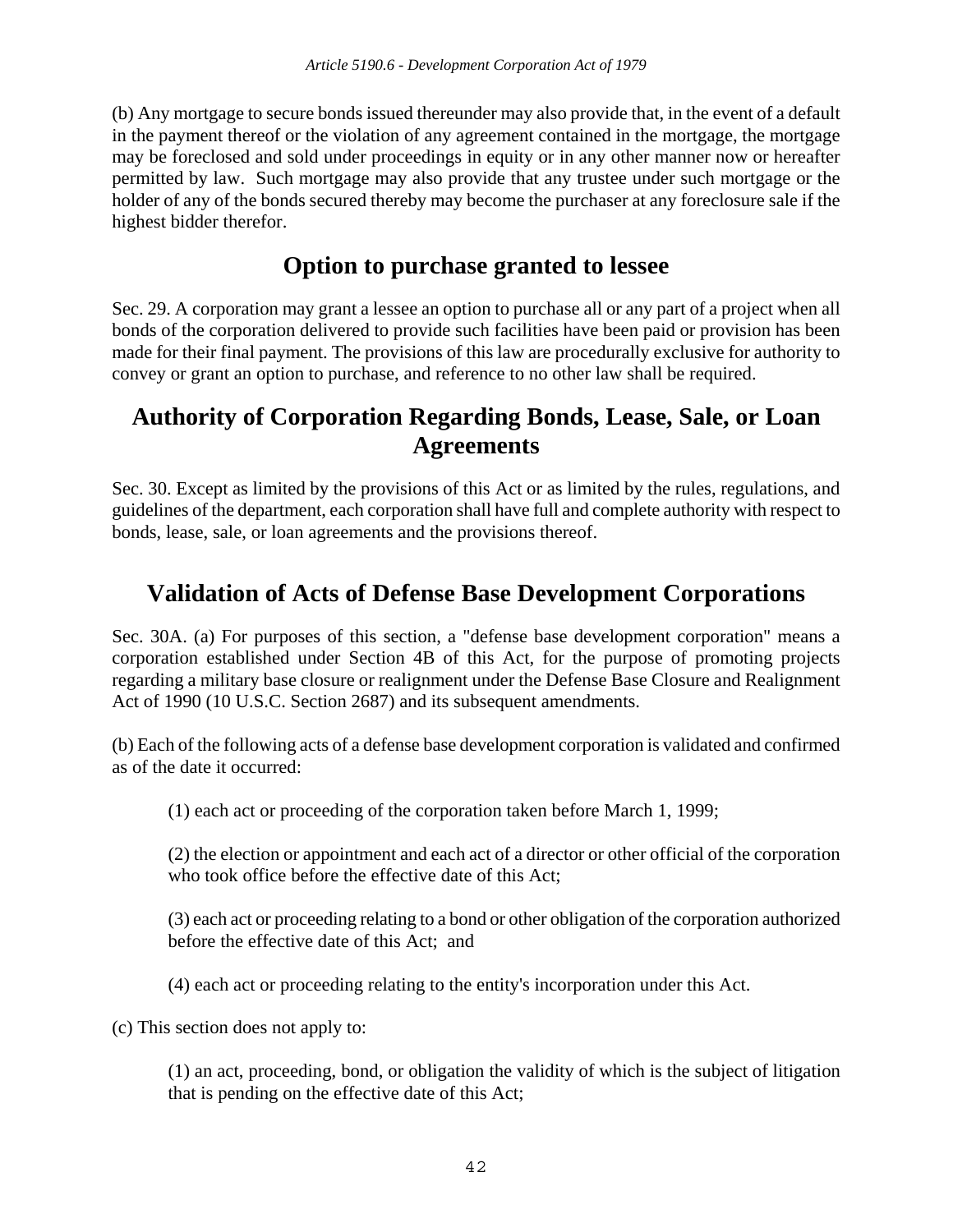(2) an election or appointment of a director or official the validity of which is the subject of litigation that is pending on the effective date of this Act;

(3) an act or proceeding that was void or that, under a statute of this state at the time the action or proceeding occurred, was a misdemeanor or felony; or

(4) an act or proceeding that has been held invalid by a final judgment of a court.

## **Bonds as legal and authorized investments**

Sec. 31. Any bonds issued pursuant to this Act shall be and are hereby declared to be legal and authorized investments for banks, savings banks, trust companies, building and loan associations, savings and loan associations, insurance companies, fiduciaries, trustees, and for the sinking funds of cities, towns, villages, counties, school districts, or other political corporations or subdivisions of the State of Texas. Such bonds shall be eligible to secure the deposit of any and all public funds of the State of Texas and any and all public funds of cities, towns, villages, counties, school districts, or other political corporations or subdivisions of the State of Texas; and such bonds shall be lawful and sufficient security for said deposits to the extent of their face value when accompanied by all unmatured coupons appurtenant thereto.

# **Exemption from taxation**

Sec. 32. The legislature finds, determines, and declares that the activities of a corporation created and organized under the provisions of this Act affect all the people of the unit under whose auspices it is created by assuming to a material extent that which might otherwise become the obligation or duty of such unit, and therefore such corporation is an institution of purely public charity within the tax exemption of Article VIII, Section 2, of the Texas Constitution. However, a corporation is exempt from the franchise tax imposed by Chapter 171, Tax Code, only if the corporation is exempted by that chapter.

## **Nonprofit nature of corporation**

Sec. 33. The corporation shall be a nonprofit corporation, and no part of its net earnings remaining after payment of its expenses shall inure to the benefit of any individual, firm, or corporation, except that in the event the board of directors shall determine that sufficient provision has been made for the full payment of the expenses, bonds, and other obligations of the corporation, then any net earnings of the corporation thereafter accruing shall be paid to the unit under whose auspices the corporation was created.

## **Authority to alter or dissolve corporation**

Sec. 34. At any time the unit may in its sole discretion alter the structure, organization, programs, or activities of the corporation or terminate and dissolve the corporation, subject only to any limitation provided by the constitution and laws of the state on the impairment of contracts entered into by the corporation. Such alteration or dissolution shall be made by written resolution of the governing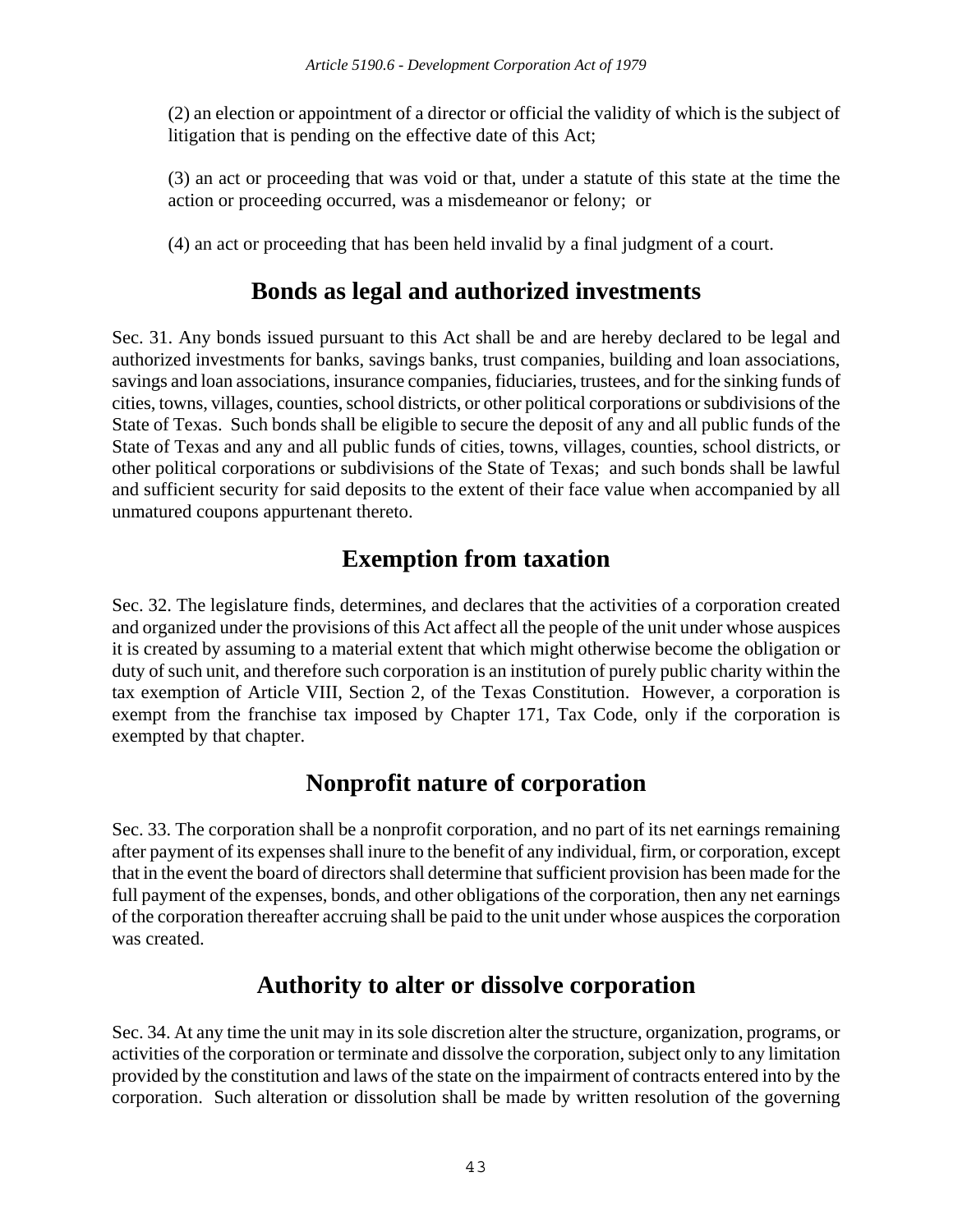body of the unit and as hereinafter provided.

# **Dissolution upon completion of purposes**

Sec. 35. Whenever the board of directors of the corporation by resolution shall determine that the purposes for which the corporation was formed have been substantially complied with and that all bonds theretofore issued by the corporation have been fully paid, the members of the board of directors of the corporation shall, with the approval by written resolution of the unit under whose auspices the corporation was created, thereupon dissolve the corporation as hereinafter provided.

# **Dissolution and certificate of dissolution**

Sec. 36. (a) Articles of dissolution shall be executed in triplicate by the corporation by its president or a vice-president and by its secretary or an assistant secretary or by the presiding officer and secretary or clerk of the governing body under whose auspices the corporation was created. Triplicate originals of such articles of dissolution shall be delivered to the secretary of state. If the secretary of state finds that such articles of dissolution conform to the requirements of this Act, he shall, when a fee of \$25 has been paid:

(1) endorse on each of such originals the word "Filed" and the month, day, and year of the filing thereof;

- (2) file one of such originals in his office; and
- (3) issue two certificates of dissolution to each of which he shall affix an original.

(b) A certificate of dissolution together with an original of the articles of dissolution affixed thereto by the secretary of state shall be returned to the representative of the dissolved corporation and to the governing body of the unit. Upon the issuance of such certificate of dissolution the existence of the corporation shall cease, except for the purpose of suits, other proceedings, and appropriate corporate action by members, directors, and officers as provided in this Act.

(c) Whenever dissolution occurs, whether instituted by the governing body unit or by the board of directors of the corporation, the dissolution proceedings shall transfer the title to all funds and properties then owned by the corporation to the unit under whose auspices the corporation was created.

## **Construction with other laws and federal and state constitutions; severability**

Sec. 37. This Act shall be cumulative of all other laws on the subject, but this Act shall be wholly sufficient authority within itself for the creation of the corporations authorized herein and all actions by such corporations authorized hereby without reference to any other general or special laws or specific acts or any restrictions or limitations contained therein; and in any case, to the extent of any conflict or inconsistency between any provisions of this Act and any other provisions of law, this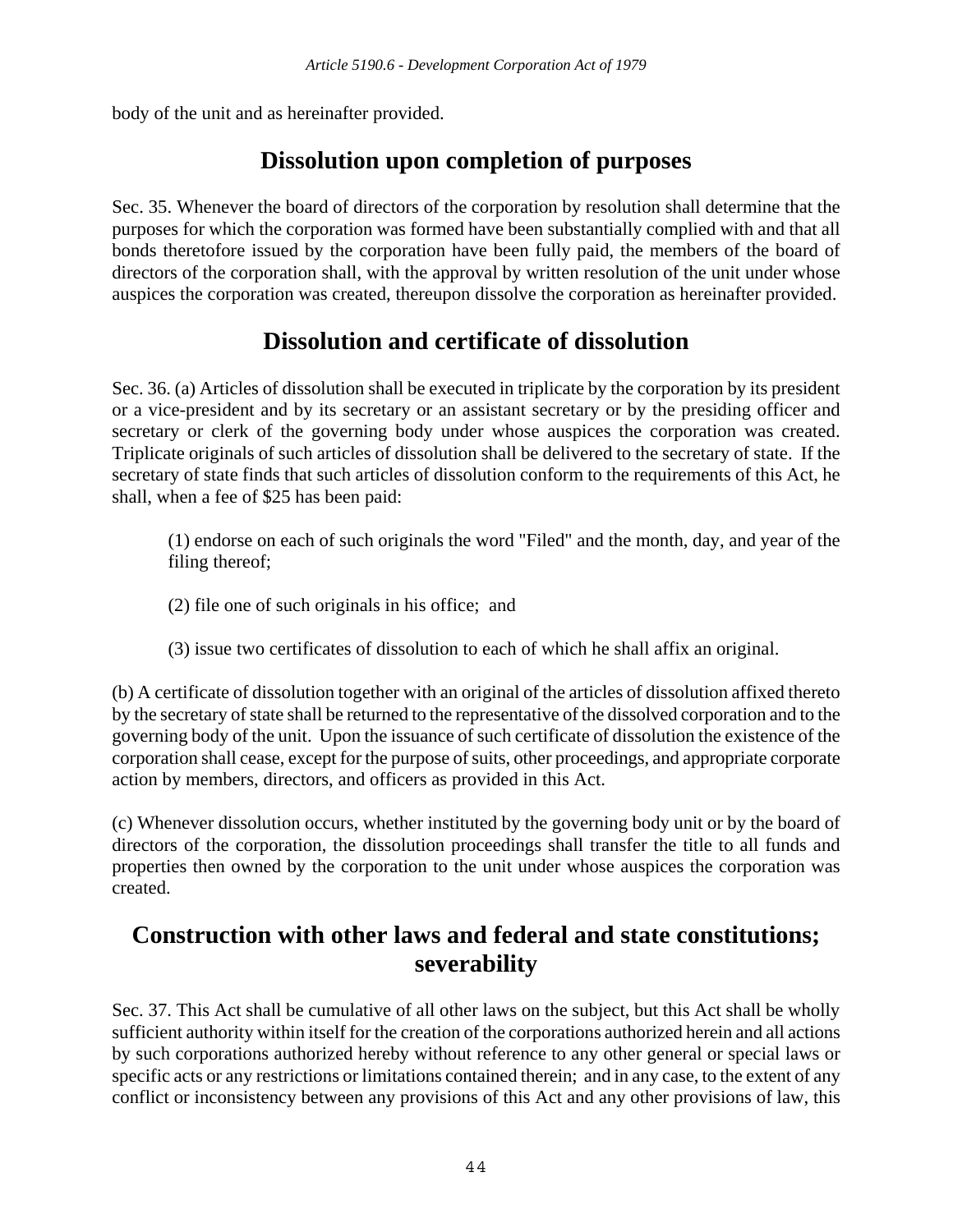Act shall prevail and control; provided, however, any unit and any corporation shall have the right to use the provisions of any other laws not in conflict with the provisions hereof to the extent convenient or necessary to carry out any power or authority, express or implied, granted by this Act.

No proceedings, notice, or approval shall be required for the organization of the corporation or the issuance of any bonds or any instrument as security therefor, except as is herein provided, any other law to the contrary notwithstanding; provided that nothing herein shall be construed to deprive the state and its governmental subdivisions of their respective police powers over any properties of the corporation or to impair any police power thereover of any official or agency of the state and its governmental subdivisions as may be otherwise provided by law.

Nothing in this Act shall be construed to violate any provision of the federal or state constitution, and all acts done under this Act shall be in such manner as will conform thereto, whether expressly provided or not. Where any procedure hereunder may be held by any court to be violative of either of such constitutions, the corporation shall have the power by resolution to provide an alternative procedure conformable with such constitutions. If any provisions of this Act should be invalid, such fact shall not affect the validity of any other provisions of this Act, and the legislature hereby declares that it would have enacted the valid provisions of this Act notwithstanding the invalidity of any other provision or provisions hereof.

## **Average weekly wage; job training expenditures**

Sec. 38. (b) A corporation may spend tax revenue received under this Act for job training offered through a business enterprise only if the business enterprise has committed in writing to:

(1) create new jobs that pay wages that are at least equal to the prevailing wage for the applicable occupation in the local labor market area; or

(2) increase its payroll to pay wages that are at least equal to the prevailing wage for the applicable occupation in the local labor market area.

# **Training Seminars**

Sec. 39. (a) This section applies only to a corporation created under Section 4A or 4B of this Act or an entity that creates a corporation under Section 4A or 4B of this Act.

(b) At least once in each 24-month period, the following persons shall attend a training seminar regarding the operation of a corporation created under this Act:

(1) the city attorney, the city administrator, or the city clerk of a city that created a corporation;

(2) the county clerk or the county attorney of a county that created a corporation; and

(3) the executive director of the corporation or other person who is responsible for the daily administration of the corporation.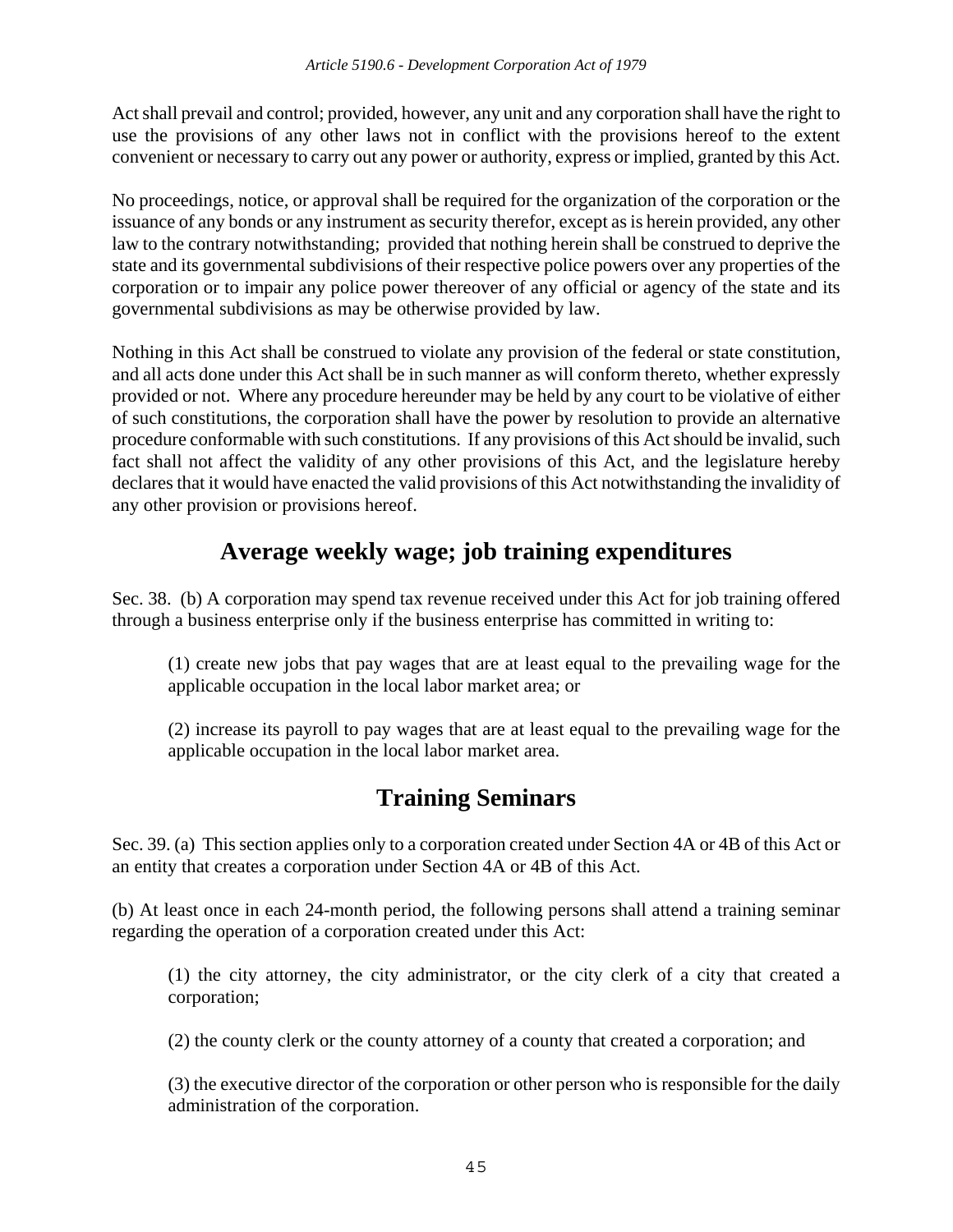(c) A corporation shall present proof of compliance with this section to the comptroller by presenting the certificates of completion issued under Subsection (h) of this section for each person that was required to attend the training seminar. The comptroller may impose an administrative penalty, in an amount not to exceed \$1,000 for each violation, against a corporation that fails to present proof in accordance with this section.

(d) A corporation may spend corporate revenue to pay the costs of attending a seminar required by Subsection (b) of this section.

(e) The training seminar described by Subsection (b) of this section must:

(1) be provided by a statewide organization that represents corporations organized under this Act, except as provided by Subsection (f) of this section;

(2) provide at least six hours of instruction devoted to topics relating to the legal and proper operation of a corporation created under this Act; and

(3) be held at least four times per calendar year in a different geographical region of this state.

(f) If the department or its successor determines that no statewide organization is able to provide a training seminar as prescribed by Subsection (e) of this section, the department or its successor, in conjunction with the attorney general and the comptroller, shall by rule develop a training seminar in conformance with this section. The department or its successor may enter into an agreement for the provision of a training seminar developed under this subsection with any person determined by the department or its successor to be qualified to provide the training seminar.

(g) A person, entity, or organization that provides a training seminar under this section may:

(1) charge a reasonable fee for attending the seminar; and

(2) compensate an individual who provides instruction at the seminar.

(h) The person, entity, or organization providing a training seminar under this section shall issue a certificate of completion, on a form approved by the comptroller, to each person who completes the training seminar.

# **Direct Incentive Provided to Business Enterprise**

# **Section 40(a) as amended by Texas House Bill 2928, 79th Legislature, Regular Session (2005) (effective date September 1, 2005).**

Sec. 40. (a) A corporation created under this Act may not provide a direct incentive to or make an expenditure on behalf of a business enterprise under a project as defined by Section 2 or  $4B(a)(2)$ , (3), or (4) of this Act unless the corporation enters into a performance agreement with the business